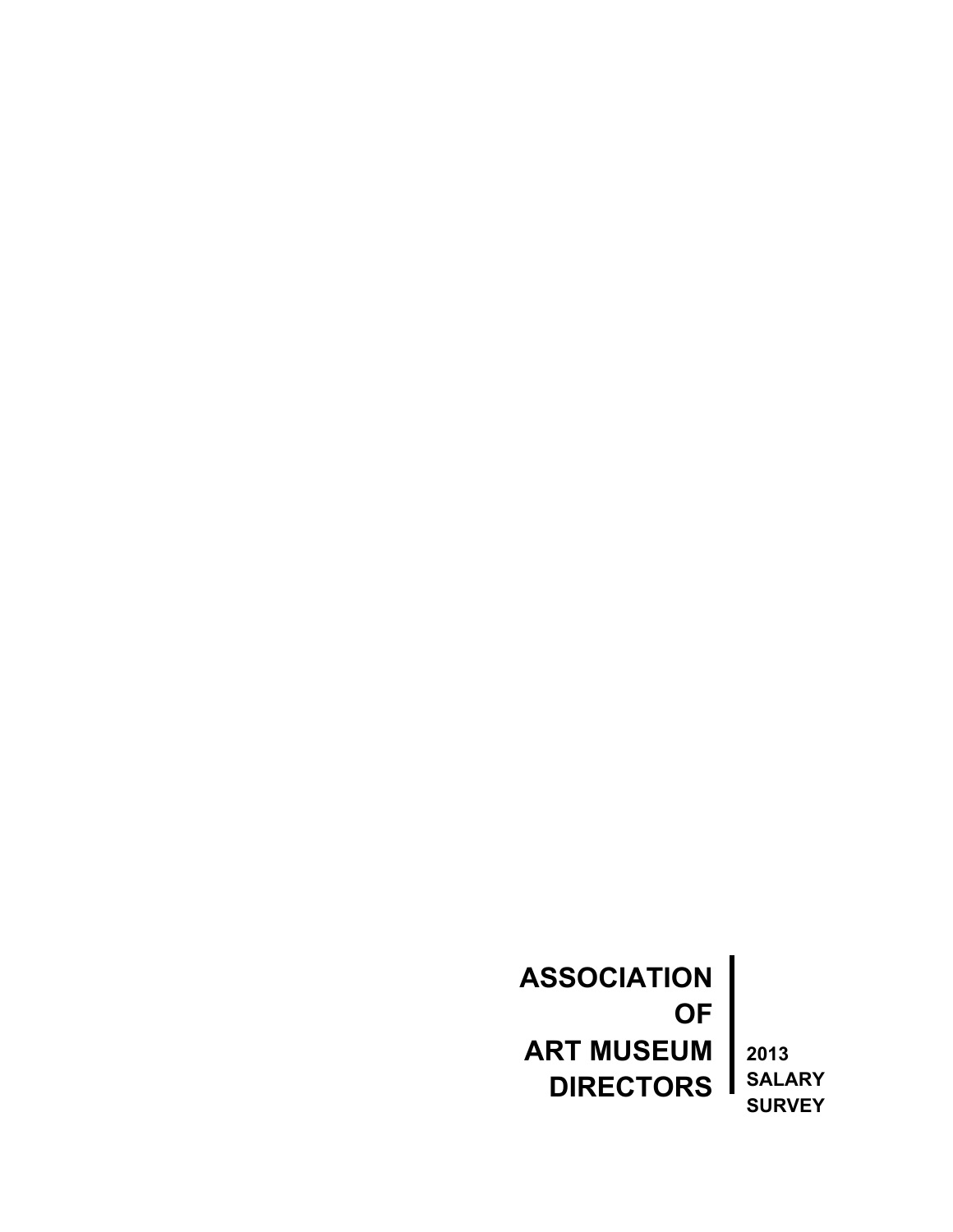

#### **PREFACE**

The 2013 Salary Survey is the twenty-eighth in a series of annual survey of art museum salaries issued by the Association of Art Museum Directors. The results of this survey represent responses from 233 of 278 museums surveyed—a response rate of 83%.

Among the museums surveyed were both current and former AAMD members. While the response rate of 83% enables this report to be statistically representative of institutions eligible for AAMD membership, one should not assume relevance to museums in other disciplines.

The Salary information derives from positions considered (a) professional and (b) likely to be filled from the national marketplace rather than locally. Comparative statistics on clerical, maintenance, and security are more valid when secured from within a museum's own region.

Peter R. Griffiths of CMI Solutions, Inc. in Charlotte, North Carolina, tabulated the statistical data in this survey. Thanks are due to Mr. Griffiths and his staff, particularly Ajay Shah, for their work on the online survey format and for the publication of the survey. Thanks are also due to the museums responding to the survey for the considerable time and effort put into their responses.

The format of the survey reflects metropolitan areas defined as metropolitan statistical areas (MSAs) and consolidated metropolitan statistical areas (CMSAs), and primary metropolitan statistical areas (PMSAs) as of April 1, 2000.

Salary information is based on compensation for FY12. Information is not presented for positions when fewer than five museums reported salary figures. Categories with no reporting museum are denoted by "n.d." Salaries reported by Canadian art museums are reported in Canadian dollars.

Additional copies of the 2013 Salary Survey may be obtained from the publications section of AAMD's website [www.aamd.org.](http://www.aamd.org/)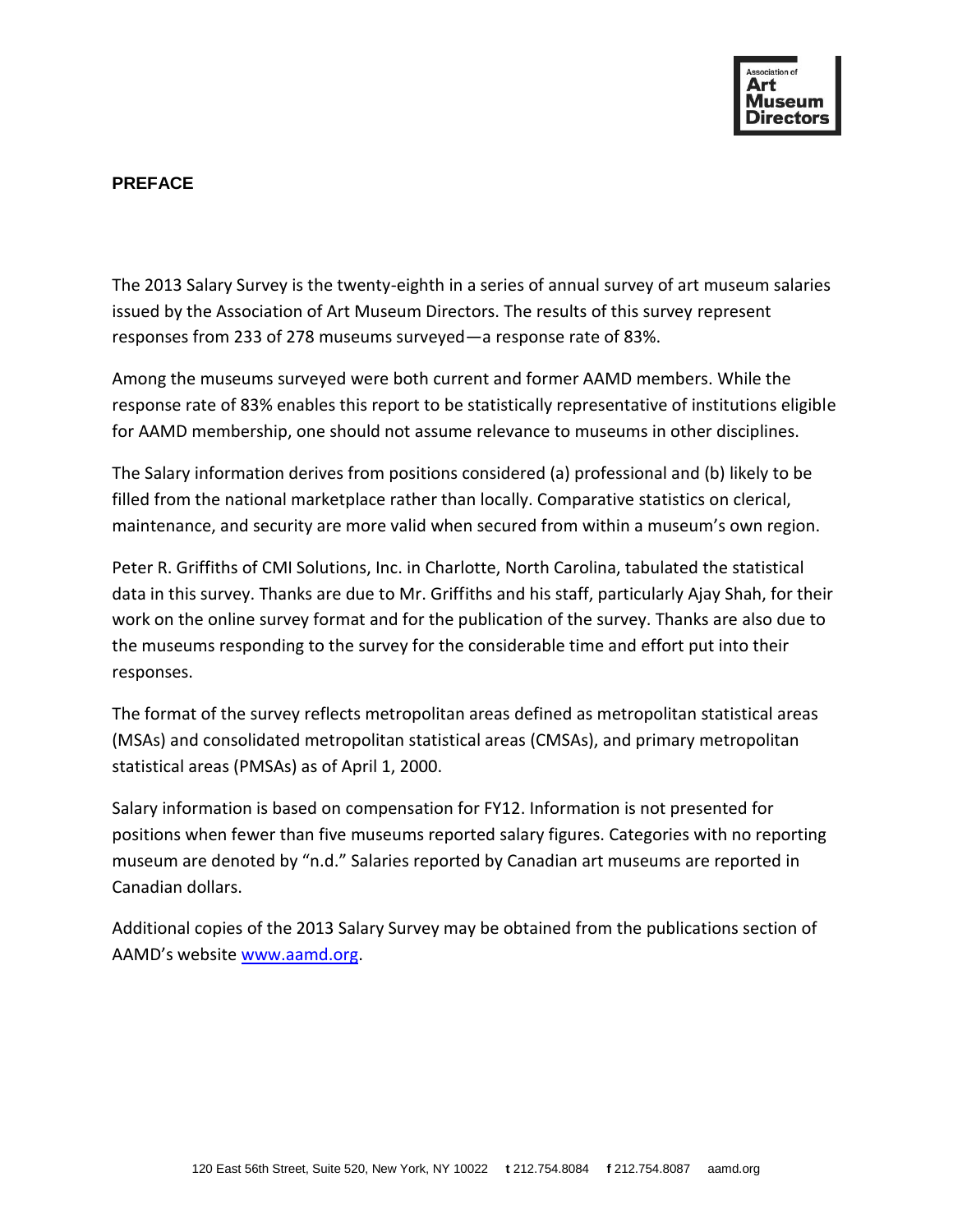| Preface.<br>de la caractería de la caractería de la caractería de la caractería de la caractería                                                                                                                                                     |     |
|------------------------------------------------------------------------------------------------------------------------------------------------------------------------------------------------------------------------------------------------------|-----|
| Table of Contents.<br>and the contract of the contract of the contract of the contract of the contract of the contract of the contract of the contract of the contract of the contract of the contract of the contract of the contract of the contra |     |
|                                                                                                                                                                                                                                                      | 2   |
| American Association of Museums Regional Associations.                                                                                                                                                                                               | 3   |
|                                                                                                                                                                                                                                                      | 4   |
| Fiscal Characteristics of Responding Museums.                                                                                                                                                                                                        |     |
| Employee Benefits of Responding Museums.                                                                                                                                                                                                             |     |
| Salary Procedures of Responding Museums.                                                                                                                                                                                                             | -10 |
|                                                                                                                                                                                                                                                      |     |
| Directors. $\cdots$ $\cdots$ $\cdots$ $\cdots$ $\cdots$ $\cdots$ $\cdots$ $\cdots$ $\cdots$ $\cdots$                                                                                                                                                 | 12  |
| Deputy Directors. 13                                                                                                                                                                                                                                 |     |
| Administrators.                                                                                                                                                                                                                                      | 14  |
| Assistants to Director.                                                                                                                                                                                                                              | 15  |
|                                                                                                                                                                                                                                                      | -16 |
| Development Officers.                                                                                                                                                                                                                                | 18  |
| Human Resources Managers.                                                                                                                                                                                                                            | 22  |
| Information Technology.                                                                                                                                                                                                                              | 23  |
|                                                                                                                                                                                                                                                      | 27  |
| Special Events Managers.                                                                                                                                                                                                                             | 28  |
| Public Relations and Marketing.                                                                                                                                                                                                                      | 29  |
| Museum Store Managers.                                                                                                                                                                                                                               | 32  |
| Volunteer Coordinators.                                                                                                                                                                                                                              | 33  |
|                                                                                                                                                                                                                                                      | 34  |
| Curatorial Assistants.                                                                                                                                                                                                                               | 39  |
|                                                                                                                                                                                                                                                      | -40 |
| Educators.<br>and the contract of the contract of the contract of the contract of the contract of the contract of the contract of the contract of the contract of the contract of the contract of the contract of the contract of the contra         | 41  |
| Educational Assistants.                                                                                                                                                                                                                              | 44  |
|                                                                                                                                                                                                                                                      | 45  |
|                                                                                                                                                                                                                                                      | 48  |
|                                                                                                                                                                                                                                                      | 51  |
| Exhibition Designers.                                                                                                                                                                                                                                | 54  |
|                                                                                                                                                                                                                                                      |     |
|                                                                                                                                                                                                                                                      | 57  |
| Graphic Designers.                                                                                                                                                                                                                                   | 58  |
| Facilities Directors.                                                                                                                                                                                                                                | 59  |
| Chiefs of Security.                                                                                                                                                                                                                                  | 61  |
|                                                                                                                                                                                                                                                      | 62  |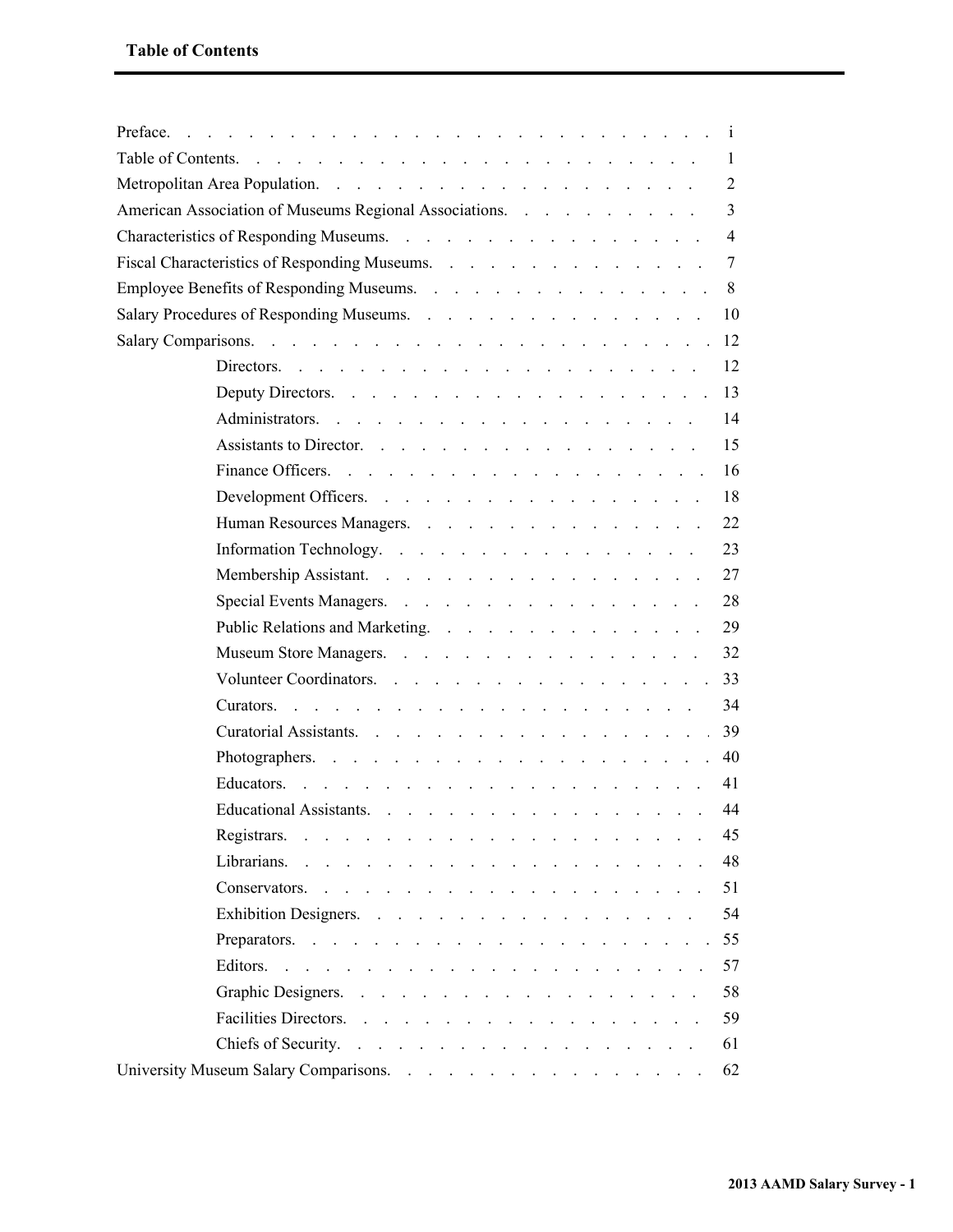| <b>City</b>          | Population | <b>City</b>       | Population | <b>City</b>           | Population |
|----------------------|------------|-------------------|------------|-----------------------|------------|
| Akron, OH            | 689,000    | Huntsville, AL    | 343,000    | Salem, MA             | 41,654     |
| Allentown, PA        | 618,000    | Indianapolis, IN  | 1,537,000  | Salt Lake City, UT    | 1,275,000  |
| Amherst, MA          | 574,000    | Iowa City, IA     | 104,000    | San Antonio, TX       | 1,565,000  |
| Anchorage, AK        | 258,000    | Ithaca, NY        | 92,000     | San Diego, CA         | 2,821,000  |
| Andover, MA          | 8,762      | Jackson, MS       | 433,000    | San Francisco, CA     | 1,686,000  |
| Ann Arbor, MI        | 557,000    | Kalamazoo, MI     | 74,743     | San Jose, CA          | 1,647,000  |
| Aspen, CO            | 6,667      | Kansas City, MO   | 1,756,000  | San Marino, CA        | 9,330,000  |
| Athens, GA           | 140,000    | La Jolla, CA      | 2,821,000  | Santa Barbara, CA     | 391,000    |
| Atlanta, GA          | 3,857,000  | Laguna Beach, CA  | 2,761,000  | Santa Fe, NM          | 68,642     |
| Auburn, AL           | 53,380     | Lawrence, KS      | 98,000     | Santa Monica, CA      | 9,330,000  |
| Austin, TX           | 1,146,000  | Lexington, KY     | 456,000    | Sarasota, FL          | 550,000    |
| Baltimore, MD        | 2,491,000  | Lincoln, NE       | 238,000    | Savannah, GA          | 288,000    |
| Bentonville, AR      | 35,554     | Lincoln, MA       | 3,297,000  | Seattle, WA           | 2,335,000  |
| Berkeley, CA         | 2,349,000  | Little Rock, AR   | 559,000    | Shelburne, VT         | 7,108      |
| Birmingham, AL       | 915,000    | Long Beach, CA    | 9,330,000  | Southampton, NY       | 2,689,000  |
| Bloomfield Hills, MI | 457,000    | Los Angeles, CA   | 9,330,000  | Springfield, MA       | 574,000    |
| Bloomington, IN      | 117,000    | Louisville, KY    | 1,006,000  | St. Louis, MO         | 2,569,000  |
| Boston, MA           | 3,297,000  | Madison, WI       | 429,000    | St. Petersburg, FL    | 2,279,000  |
| Brockton, MA         | 254,000    | Malibu, CA        | 9,330,000  | Stanford, CA          | 1,647,000  |
| Bronx, NY            | 8,713,000  | Manchester, NH    | 100,000    | Stockbridge, MA       | 2,196      |
| Brooklyn, NY         | 8,713,000  | Memphis, TN       | 1,105,000  | Stony Brook, NY       | 2,689,000  |
| Brunswick, ME        | 89,000     | Merion, PA        | 57,825     | Syracuse, NY          | 733,000    |
| Buffalo, NY          | 1,142,000  | Miami, FL         | 2,176,000  | Tacoma, WA            | 689,000    |
| Cambridge, MA        | 3,297,000  | Miami Beach, FL   | 2,176,000  | Tampa, FL             | 2,279,000  |
| Carbondale, IL       | 27,000     | Milwaukee, WI     | 1,462,000  | Toledo, OH            | 609,000    |
| Cedar Rapids, IA     | 185,000    | Minneapolis, MN   | 2,872,000  | Tucson, AZ            | 804,000    |
| Chadds Ford, PA      | 1,300      | Montclair, NJ     | 1,955,000  | Tulsa, OK             | 786,000    |
| Champaign, IL        | 170,000    | Montgomery, AL    | 322,000    | University Park, PA   | 12,764     |
| Chapel Hill, NC      | 1,106,000  | Nashville, TN     | 609,644    | Utica, NY             | 733,000    |
| Charleston, SC       | 553,000    | New Brunswick, NJ | 42,000     | Washington, DC        | 4,740,000  |
| Charlotte, NC        | 1,417,000  | New Haven, CT     | 522,000    | Waterville, ME        | 15,697     |
| Chattanooga, TN      | 533,800    | New London, CT    | 284,000    | West Palm Beach, FL   | 2,176,000  |
| Chicago, IL          | 8,009,000  | New Orleans, LA   | 1,305,000  | Wichita, KS           | 549,000    |
| Cincinnati, OH       | 1,961,000  | New York, NY      | 8,713,000  | Williamsburg, VA      | 1,563,000  |
| Cleveland, OH        | 2,221,000  | Newark, NJ        | 1,955,000  | Williamstown, MA      | 84,000     |
| Cody, WY             | 8,000      | Newport Beach, CA | 2,761,000  | Wilmington, DE        | 571,000    |
| Colorado Springs, CO | 500,000    | Norfolk, VA       | 1,563,000  | Winston-Salem, NC     | 1,179,000  |
| Columbia, SC         | 516,000    | Norman, OK        | 113,273    | Winterthur, DE        | 547,000    |
| Columbus, OH         | 1,489,000  | Northampton, MA   | 574,000    | Worcester, MA         | 497,000    |
| Coral Gables, FL     | 2,176,000  | Notre Dame, IN    | 259,000    | Yonkers, NY           | 8,713,000  |
| Corning, NY          | 92,000     | Oakland, CA       | 2,349,000  | Youngstown, OH        | 589,000    |
| Dallas, TX           | 3,280,000  | Oberlin, OH       | 2,221,000  | Calgary, AB           | 1,214,839  |
| Davenport, IA        | 359,000    | Omaha, NE         | 699,000    | Charlottetown, P.E.I. | 100,000    |
| Dayton, OH           | 959,000    | Orlando, FL       | 1,535,000  | Edmonton, Alberta     | 700,000    |
| Denver, CO           | 1,979,000  | Palm Beach, FL    | 2,176,000  | Halifax, NS           | 390,328    |
| Des Moines, IA       | 443,000    | Palm Springs, CA  | 40,000     | Hamilton, Ontario     | 500,000    |
| Detroit, MI          | 4,475,000  | Philadelphia, PA  | 4,950,000  | Kleinburg, Ontario    | 3,000,000  |
| Durham, NC           | 279,641    | Phoenix, AZ       | 3,014,000  | Montreal, Quebec      | 2,800,000  |
| El Paso, TX          | 702,000    | Pittsburgh, PA    | 2,331,000  | Ottawa, Ontario       | 700,000    |
| Eugene, OR           | 156,929    | Ponce, PR         | 163,727    | Toronto, Ontario      | 3,000,000  |
| Flint, MI            | 437,000    | Portland, ME      | 235,000    | Vancouver, B.C.       | 1,300,000  |
| Flushing, NY         | 8,713,000  | Portland, OR      | 2,181,000  | Winnipeg, Manitoba    | 600,000    |
| Fort Lauderdale, FL  | 1,535,000  | Poughkeepsie, NY  | 29,000     |                       |            |
| Fort Worth, TX       | 1,629,000  | Princeton, NJ     | 12,000     |                       |            |
| Gainesville, FL      | 198,000    | Providence, RI    | 1,126,000  |                       |            |
| Grand Rapids, MI     | 1,052,000  | Purchase, NY      | 8,713,000  |                       |            |
| Greensburg, PA       | 14,865     | Raleigh, NC       | 1,106,000  |                       |            |
| Hanover, NH          | 10,000     | Richmond, VA      | 961,000    |                       |            |
| Hartford, CT         | 1,148,000  | Rochester, NY     | 1,079,000  |                       |            |
| Honolulu, HI         | 865,000    | Rockland, MI      | 324        |                       |            |
| Houston, TX          | 4,011,000  | Sacramento, CA    | 1,585,000  |                       |            |
| Huntington, WV       | 44,253     | Saint Paul, MN    | 2,872,000  |                       |            |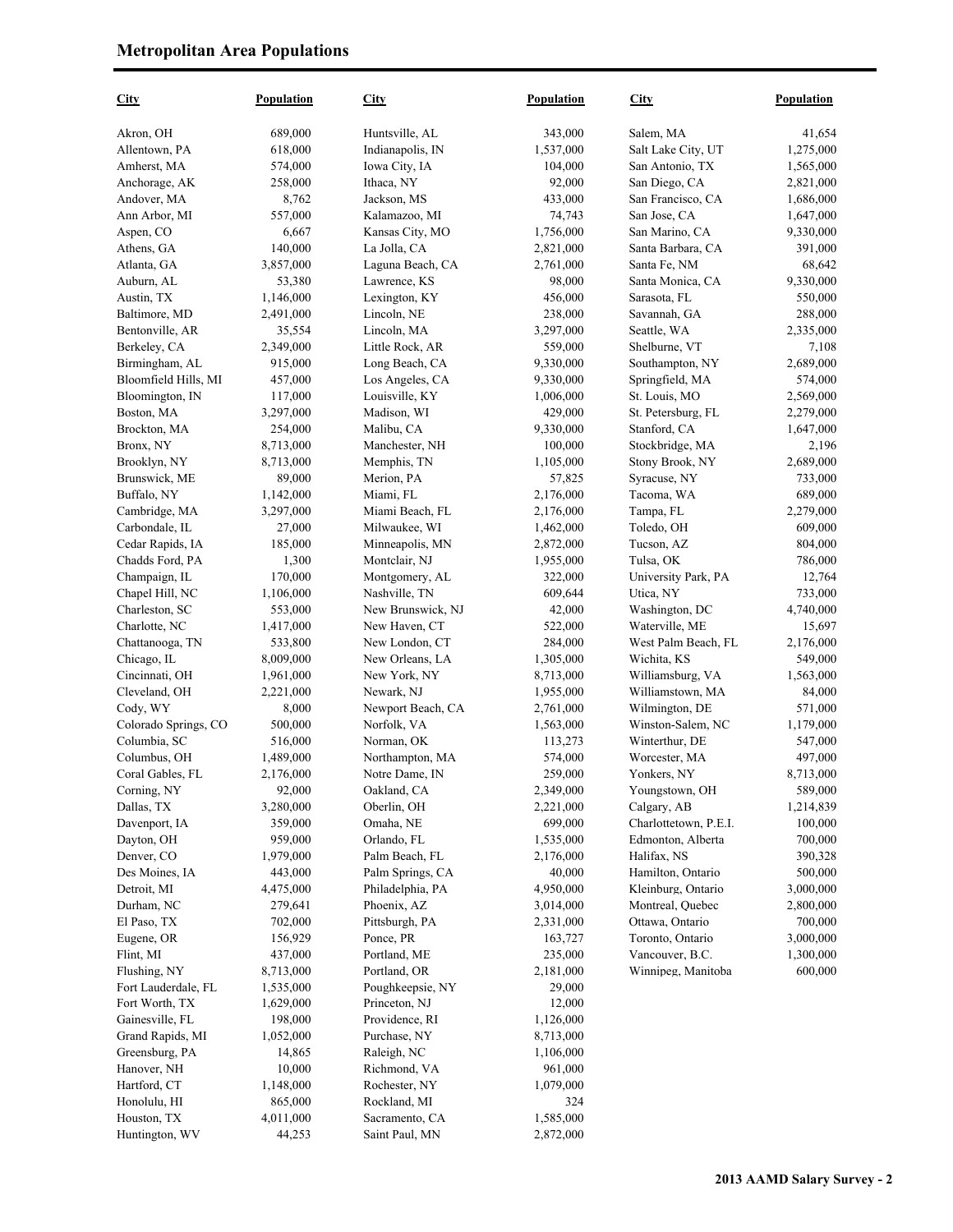## **Regional Associations of the American Association of Museums**

| <b>Southeast</b>   | <b>Mountain Plains</b> | Western         |
|--------------------|------------------------|-----------------|
| Alabama            | Colorado               | Alaska          |
| Arkansas           | Kansas                 | Arizona         |
| Florida            | Montana                | California      |
| Georgia            | Nebraska               | Hawaii          |
| Kentucky           | New Mexico             | Idaho           |
| Louisiana          | North Dakota           | Nevada          |
| Mississippi        | Oklahoma               | Oregon          |
| North Carolina     | South Dakota           | Utah            |
| South Carolina     | Texas                  | Washington      |
| Tennessee          | Wyoming                |                 |
| Virginia           |                        |                 |
| West Virginia      |                        |                 |
| <b>New England</b> | <b>Mid Atlantic</b>    | <b>Midwest</b>  |
| Connecticut        | Delaware               | <b>Illinois</b> |
| Massachusetts      | District of Columbia   | Indiana         |
| Maine              | Maryland               | Iowa            |
| New Hampshire      | New Jersey             | Michigan        |
| Rhode Island       | New York               | Minnesota       |
| Vermont            | Pennsylvania           | Missouri        |
|                    |                        | Ohio            |



Wisconsin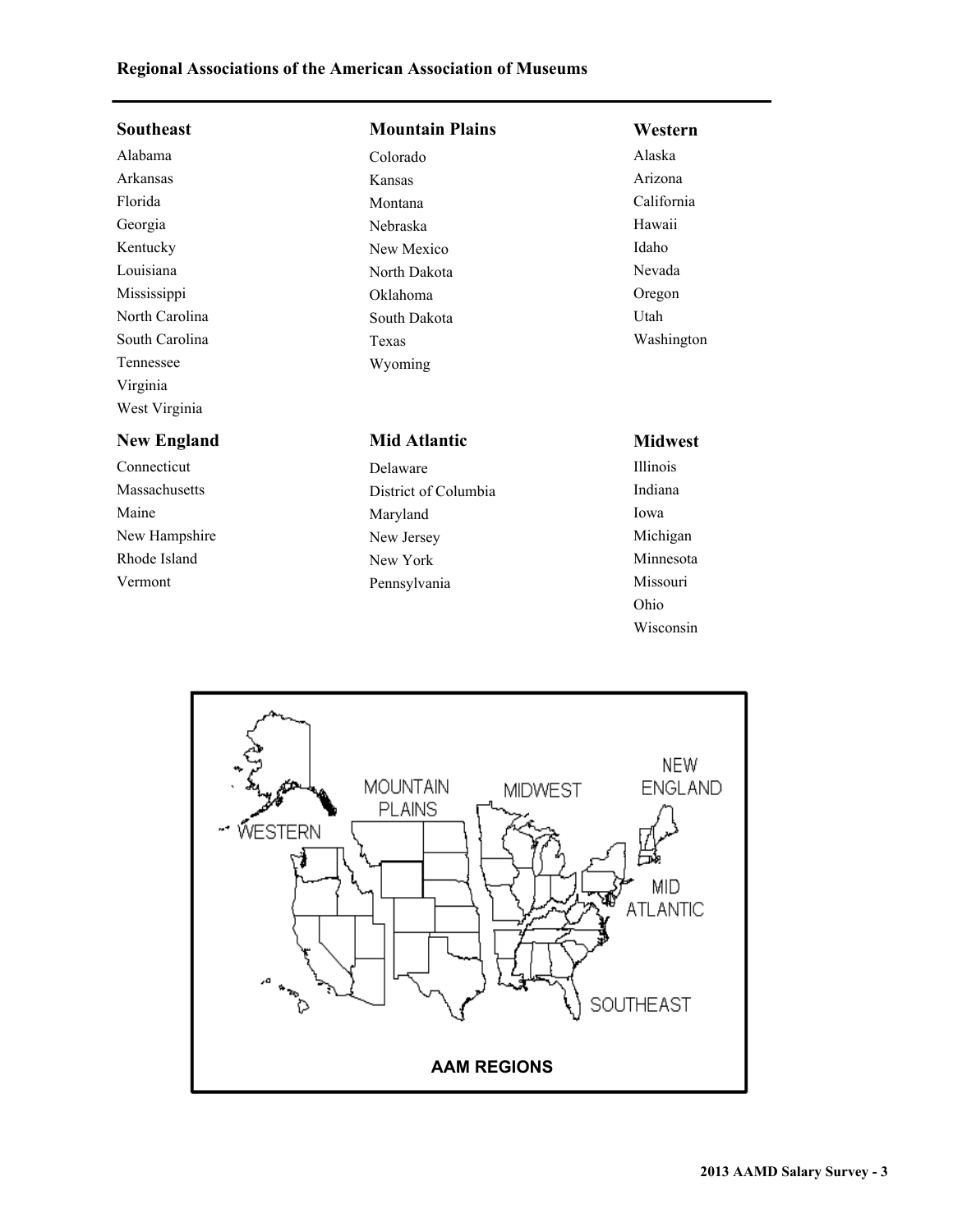#### **Distribution of Museums by American Association of Museums Region**

| <b>AAM Region</b>      | % of Responding Museums |  |
|------------------------|-------------------------|--|
| New England            | $12.3\%$                |  |
| Mid Atlantic           | 22.8%                   |  |
| Midwest                | $14.9\%$                |  |
| <b>Mountain Plains</b> | $9.2\%$                 |  |
| Southeast              | $21.5\%$                |  |
| Western                | 14.5 $%$                |  |
| Canada/Mexico          | 4.8%                    |  |

Percentages based on responses from 228 museums.

#### **Distribution of Museums by Metropolitan Area Population**

| % of Responding Museums |
|-------------------------|
| $104\%$                 |
| $12.4\%$                |
| $13.5\%$                |
| 22.8%                   |
| $29.0\%$                |
| $12.4\%$                |
|                         |

Percentages based on responses from 193 museums.

#### **Distribution of Museums by Founding Date**

| <b>Year Founded</b> | % of Responding Museums |  |
|---------------------|-------------------------|--|
| 1875 and Before     | $6.5\%$                 |  |
| 1876 to 1900        | $11.7\%$                |  |
| 1901 to 1925        | $13.9\%$                |  |
| 1926 to 1950        | $24.2\%$                |  |
| 1951 to 1960        | $91\%$                  |  |
| After 1960          | 34.6%                   |  |
|                     |                         |  |

Percentages based on responses from 231 museums.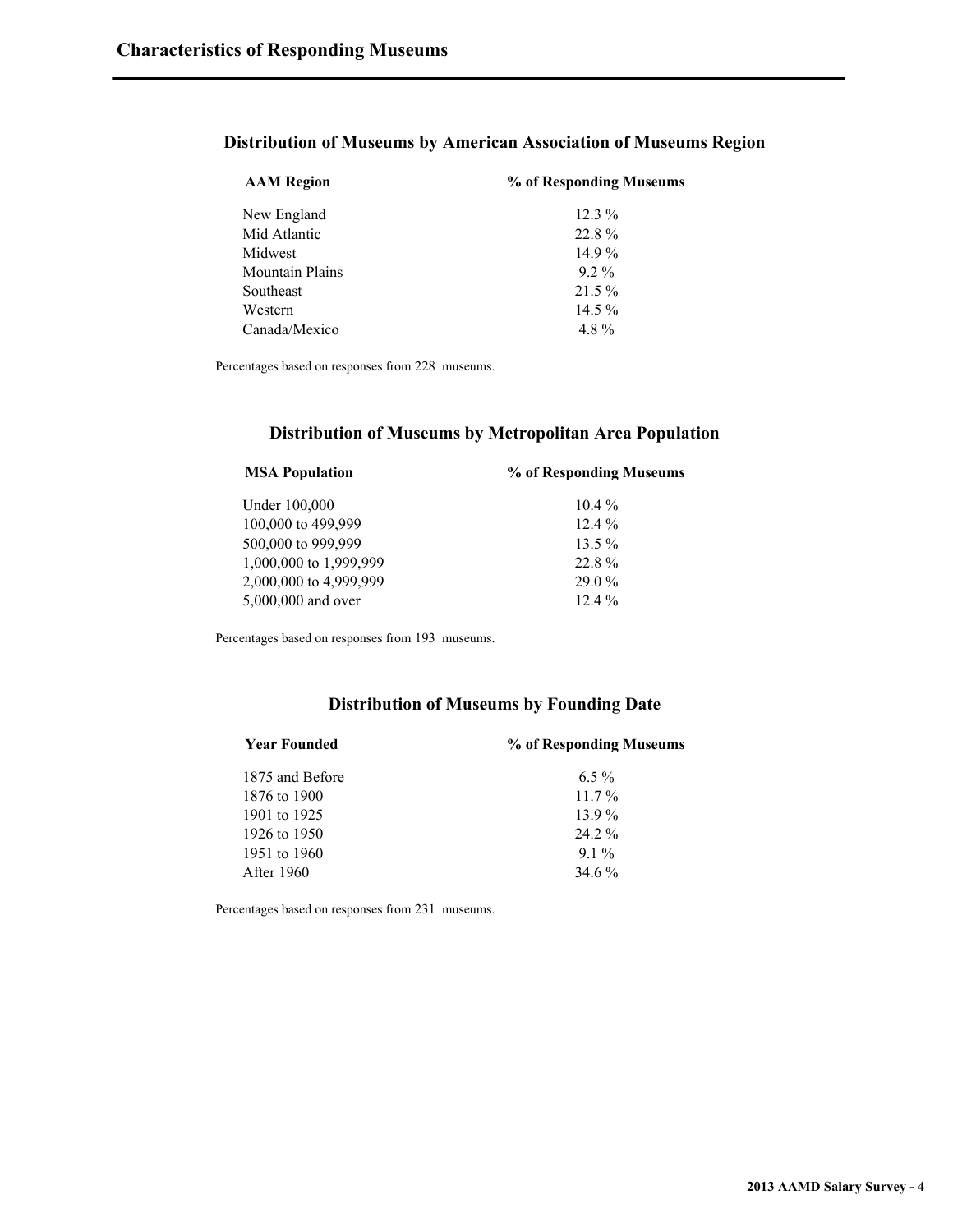#### **Distribution of Museums by Governance Patterns**

| Governance          | % of Responding Museums |
|---------------------|-------------------------|
| Private, non-profit | 73 9 %                  |
| Government          | 11 3 $\%$               |
| University          | $22.6\%$                |
| Other               | $2.6\%$                 |

Percentages based on responses from 230 museums.

*NOTE: museums can respond positively to more than one governance category, thus the total of all responses will exceed 100%*

| <b>Full Time Employees</b> | % of Responding Museums |  |
|----------------------------|-------------------------|--|
| 10 or Fewer                | 5.6 $\%$                |  |
| 11 to $20$                 | $15.1\%$                |  |
| 21 to 50                   | 34.5 %                  |  |
| 51 to 100                  | $20.7\%$                |  |
| More than 100              | $24.1\%$                |  |
| Lowest                     | 2 employees             |  |
| 25th Percentile            | 24 employees            |  |
| Median                     | 41 employees            |  |
| 75th Percentile            | 91 employees            |  |
| Highest                    | 1,765 employees         |  |
| Mean                       | 94.2 employees          |  |

#### **Distribution of Museums by Full Time Employees**

Percentages based on responses from 232 museums.

#### **Distribution of Museums by Part Time Employees**

| <b>Part Time Employees</b> | % of Responding Museums |  |
|----------------------------|-------------------------|--|
| 5 or Fewer                 | $13.2\%$                |  |
| 6 to 10                    | $16.3\%$                |  |
| 11 to $20$                 | 14.1 $%$                |  |
| 21 to 50                   | $30.0\%$                |  |
| More than 50               | 26.4 %                  |  |
| Lowest                     | 1 employee              |  |
| 25th Percentile            | 9 employees             |  |
| Median                     | 25 employees            |  |
| 75th Percentile            | 52 employees            |  |
| Highest                    | 42,222 employees        |  |
| Mean                       | 230.7 employees         |  |

Percentages based on responses from 227 museums.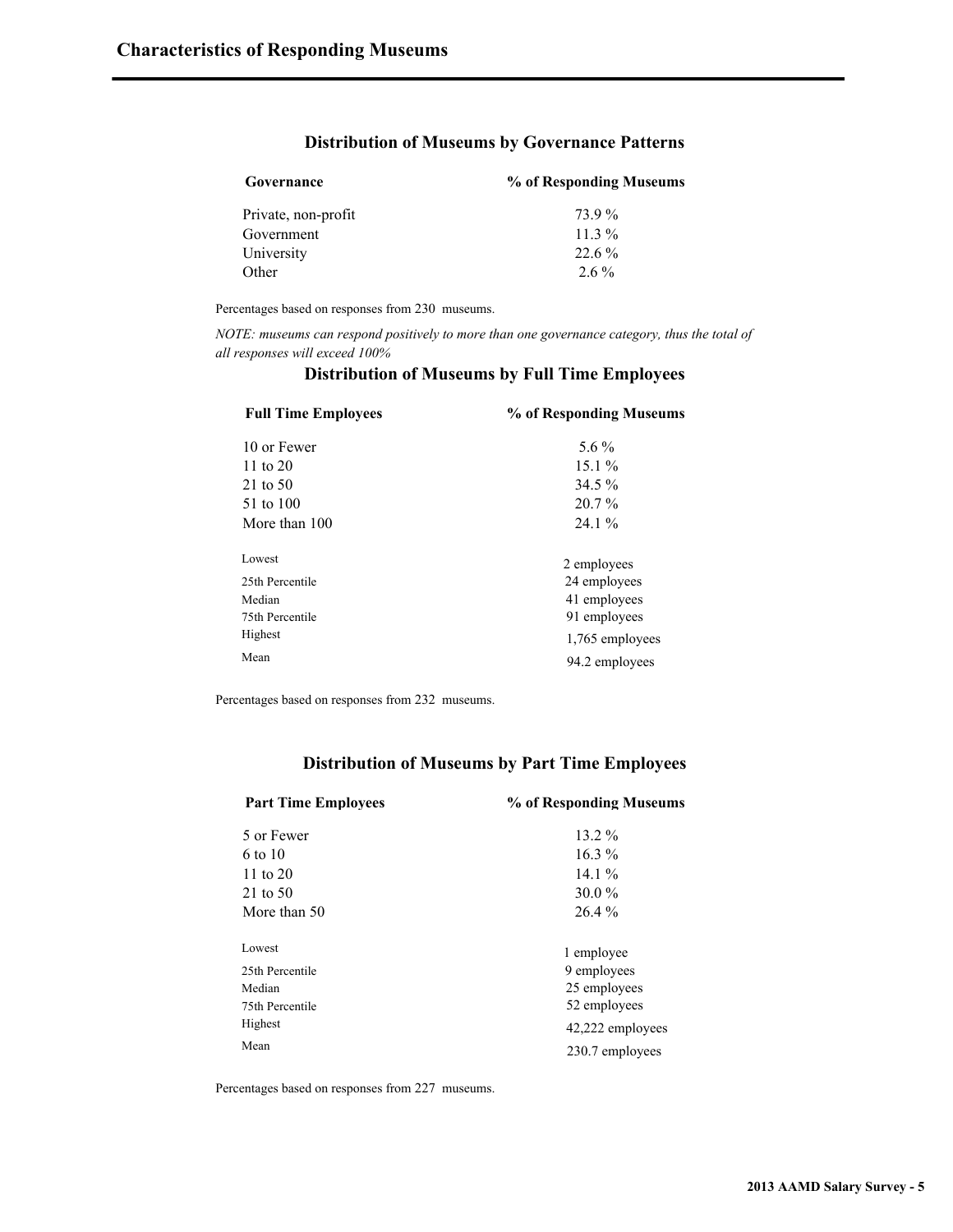| <b>Contractors</b> | % of Responding Museums |
|--------------------|-------------------------|
| 10 or Fewer        | 44 6 %                  |
| 11 to $20$         | $14.2\%$                |
| 21 to 50           | $15.5\%$                |
| 51 to 100          | $12.2\%$                |
| More than 100      | $13.5\%$                |
| Lowest             | 1 contractor            |
| 25th Percentile    | 3 contractors           |
| Median             | 15 contractors          |
| 75th Percentile    | 51 contractors          |
| Highest            | 823 contractors         |
| Mean               | 55.6 contractors        |

## **Distribution of Museums by Independent Contractors**

Percentages based on responses from 148 museums.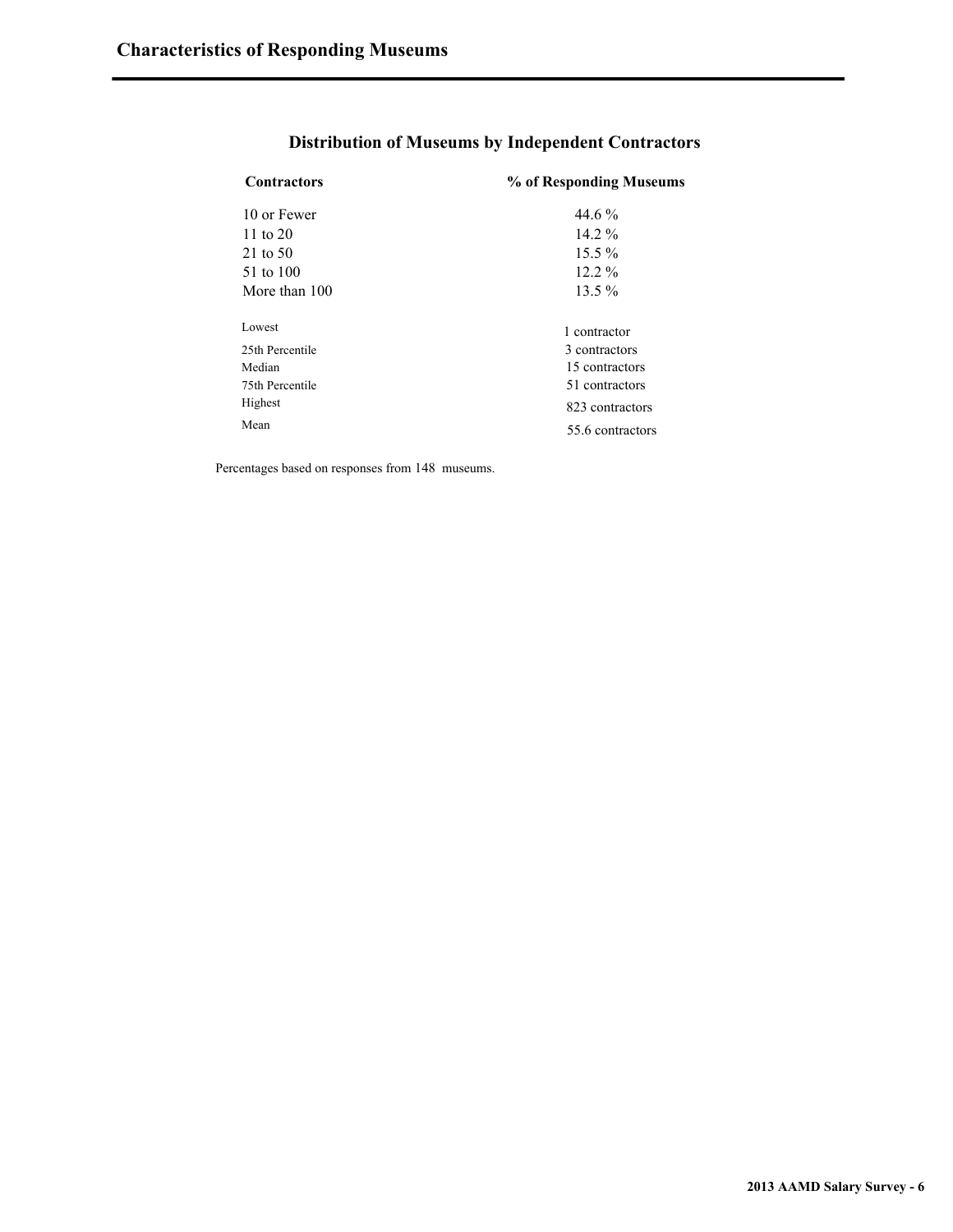| <b>Budget</b>           | % of Responding Museums |  |
|-------------------------|-------------------------|--|
| Under \$1,000,000       | $1.7\%$                 |  |
| \$1,000,000-2,500,000   | $14.7\%$                |  |
| \$2,500,000-5,000,000   | 31.2 %                  |  |
| \$5,000,000-7,500,000   | $11.3\%$                |  |
| \$7,500,000-10,000,000  | $8.7\%$                 |  |
| \$10,000,000-15,000,000 | $11.7\%$                |  |
| \$15,000,000-20,000,000 | $4.3\%$                 |  |
| Over \$20,000,000       | $16.5\%$                |  |

#### **Distribution of Museums by Annual Operating Budget**

Percentages based on responses from 231 museums.

#### **Distribution of Payroll as a Percentage of Total Budget**

| <b>Percent of Budget</b> | % of Responding Museums |
|--------------------------|-------------------------|
| $40\%$ or less           | $30.6\%$                |
| 41\% to 50\%             | 43.8%                   |
| 51\% to 60\%             | $20.0\%$                |
| $61\%$ to $70\%$         | 69%                     |
| More than $70\%$         | 19%                     |

Percentages based on responses from 221 museums.

#### **Distribution of Museums by Beginning of Fiscal Year**

| <b>Starting Month</b> | % of Responding Museums |
|-----------------------|-------------------------|
| January               | $15.1\%$                |
| February              | $0.4\%$                 |
| March                 | $0.0\%$                 |
| April                 | $4.7\%$                 |
| May                   | $1.3\%$                 |
| June                  | $2.6\%$                 |
| July                  | 60.3%                   |
| August                | $0.9\%$                 |
| September             | $4.3\%$                 |
| October               | $10.3\%$                |
| November              | $0.0\%$                 |
| December              | $0.0\%$                 |
|                       |                         |

Percentages based on responses from 232 museums.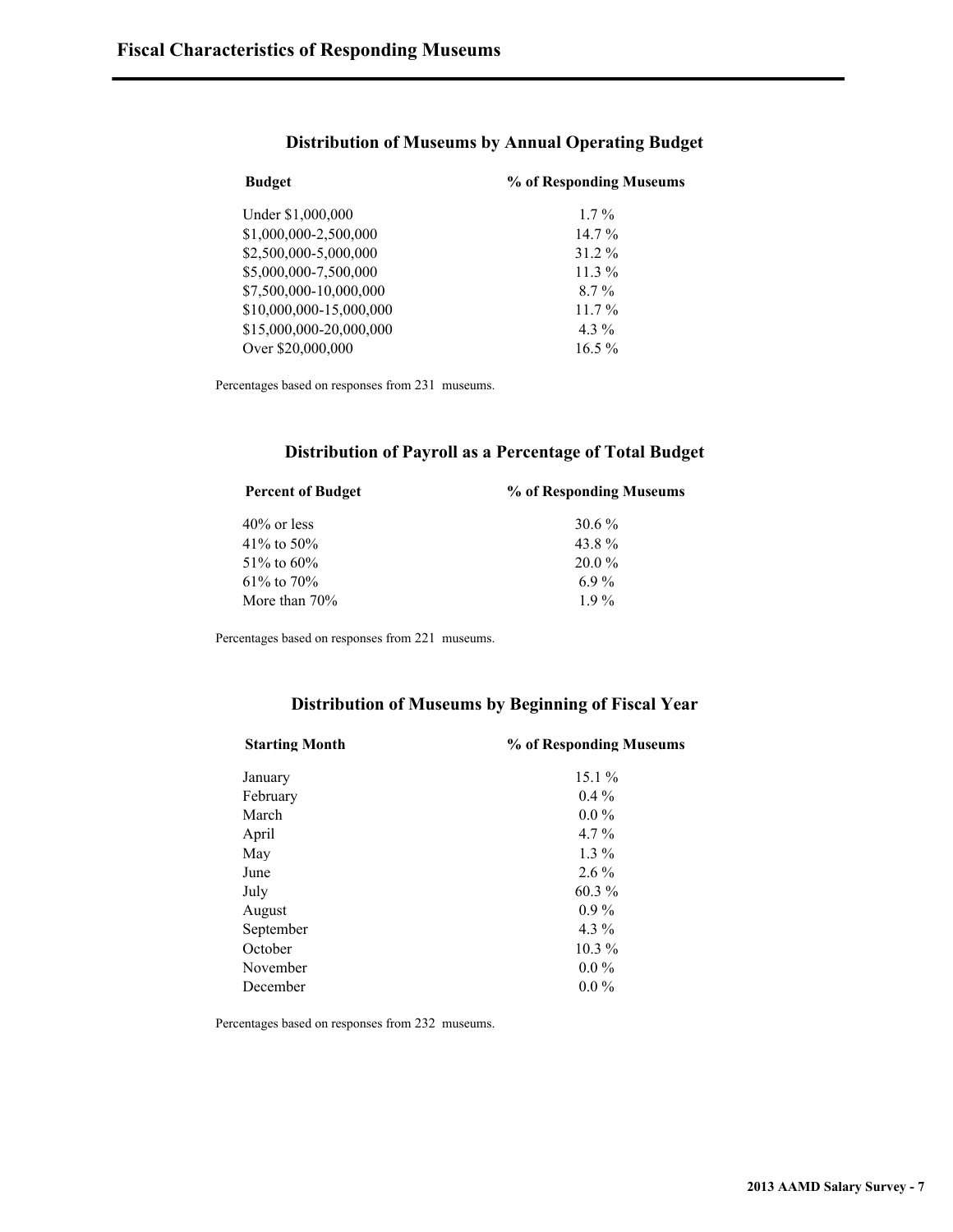| <b>Employee Benefit</b>      | <b>Offered</b><br><b>Museum Paid</b> | <b>Offered</b><br><b>Employee Paid</b> | <b>Offered</b><br><b>Split Payment</b> | <b>Not</b><br><b>Offered</b> |
|------------------------------|--------------------------------------|----------------------------------------|----------------------------------------|------------------------------|
| Medical Insurance            | $6.9\%$                              | $0.4\%$                                | 40.3%                                  | 52.4%                        |
| Managed Health Care          | $15.5\%$                             | $0.4\%$                                | 67.0%                                  | 17.2%                        |
| Dependent Health Care        | 3.9%                                 | 26.2%                                  | 65.7%                                  | 4.3 %                        |
| Long-term Disability         | 56.7%                                | 20.6%                                  | 11.2%                                  | 11.6%                        |
| Short-term Disability        | 47.2%                                | 18.0%                                  | $9.4\%$                                | 25.3 %                       |
| Dental Insurance             | 23.6%                                | 17.2 %                                 | 56.2%                                  | 3.0%                         |
| Pension                      | 21.0%                                | $0.4\%$                                | 18.0%                                  | 60.5%                        |
| Tax Deferred Annuity         | 18.9%                                | 27.9%                                  | 41.6%                                  | 11.6%                        |
| a. Employee Salary Reduction | $0.4\%$                              | 45.5%                                  | 11.6%                                  | 42.5%                        |
| b. Employer Funded Plan      | 21.5%                                | $0.0\%$                                | $0.0\%$                                | 78.5%                        |
| Cafeteria (Section 125)      | $0.0\%$                              | 49.4%                                  | $0.0\,\%$                              | 50.6%                        |
| Life Insurance               | 70.0%                                | $7.7\%$                                | 15.9%                                  | 6.4%                         |
| <b>Expense Account</b>       | 42.9%                                | $0.0\%$                                | $0.0\%$                                | 57.1 %                       |
| Car Allowance                | 19.7%                                | $0.0\%$                                | $0.4\%$                                | 79.8%                        |
| <b>Bonus</b>                 | 39.5%                                | $0.0\%$                                | $0.0\%$                                | 60.5%                        |
| <b>Executive Retirement</b>  | 20.6%                                | $0.0\%$                                | $0.0\%$                                | 79.4%                        |
| Sabbatical                   | $10.7\%$                             | $3.0\%$                                | $0.9\%$                                | 85.4%                        |
| Housing                      | 11.6%                                | $0.0\%$                                | 2.6%                                   | 85.8%                        |

16 museums reported offering one or more other benefits

Percentages based on responses from 233 museums

For museums with a tax-deferred annuity benefit, 5.4 % is the average percent of salary paid by the museum. Within this group 54.4 % required an employee match distributed as follows:

| Ratio | <b>Museums</b> |
|-------|----------------|
| 1/1   | 35             |
| 1/2   | 10             |
| 1/3   | $\mathfrak{D}$ |
| 2/1   | 10             |
| Other | 21             |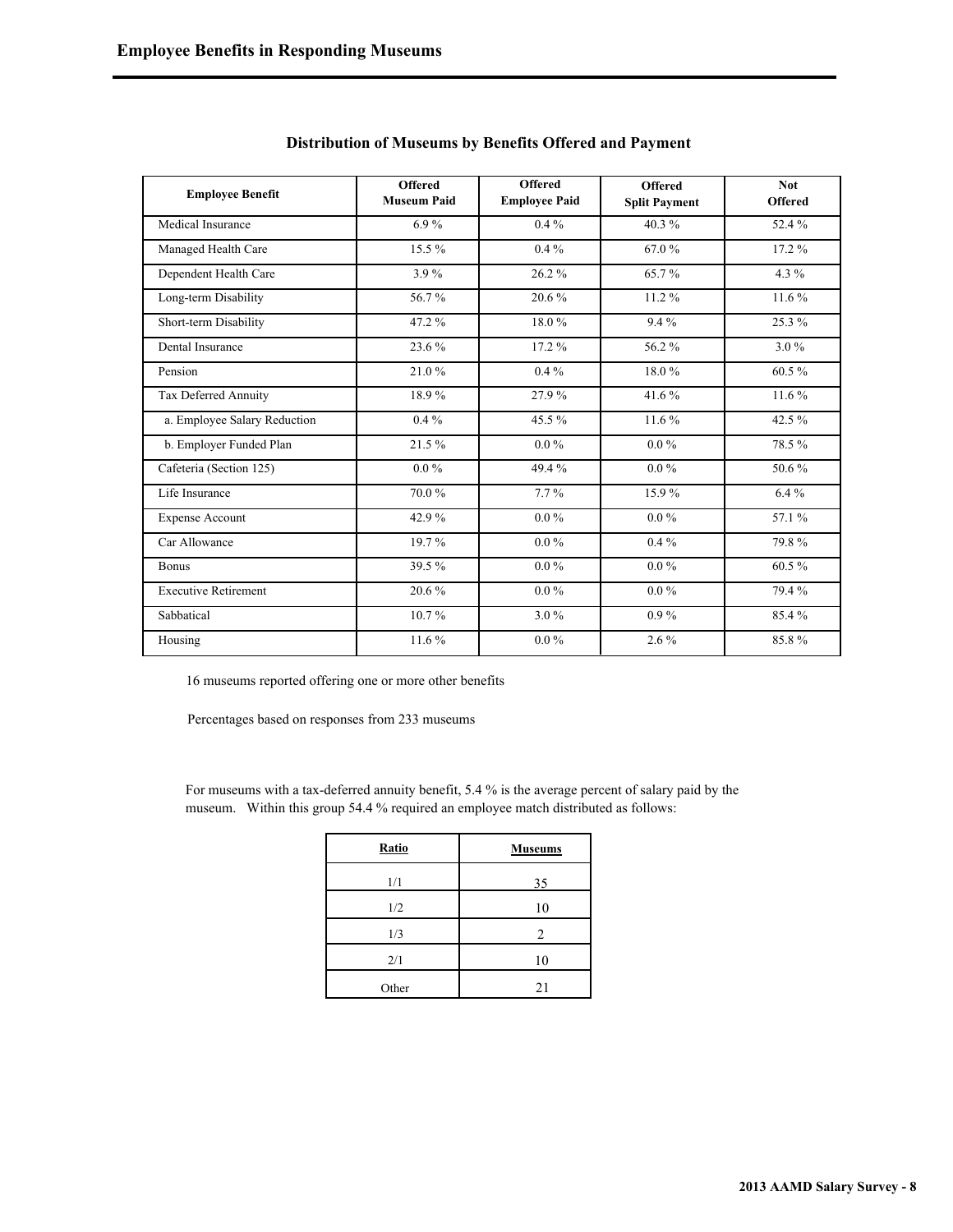| Length of<br>Employment | <b>Not</b><br><b>Offered</b> | One<br>Week | Two<br>Weeks | <b>Three</b><br>Weeks | <b>Four</b><br>Weeks | <b>Five</b><br>Weeks |
|-------------------------|------------------------------|-------------|--------------|-----------------------|----------------------|----------------------|
| Less than One Year      | 42.2%                        | $45.0\%$    | 26.1%        | 13.7%                 | 7.6%                 | 7.1%                 |
| One to Three Years      | $0.0\%$                      | 7.1%        | 35.1%        | 19.0%                 | 14.2%                | $5.2\%$              |
| Three to Six Years      | $0.0\%$                      | $1.4\%$     | $1.9\%$      | 38.9%                 | 23.2%                | 3.8%                 |
| Six to Ten Years        | $0.0\%$                      | $0.0\%$     | $0.9\%$      | $1.4\%$               | $11.4\%$             | $6.2\%$              |
| More than Ten Years     | $0.0\%$                      | $0.0\%$     | $0.5\%$      | 4.7%                  | 29.4%                | 33.6%                |

#### **Distribution of Vacation Time Offered Based on Length of Employment**

Percentages based on responses from 211 museums. Some museums offered different length vacations by employee category. The percentages do not equal 100% for each period of employment due to variance in vacation policies.

**A 40-hour work week for exempt employees is the most common among the 233 responding museums (51.1%). Another 31.3% have a 35-hour work week, and 13.3% have a 37.5-hour week. 4.3% of the responding museums indicated another exempt work period.**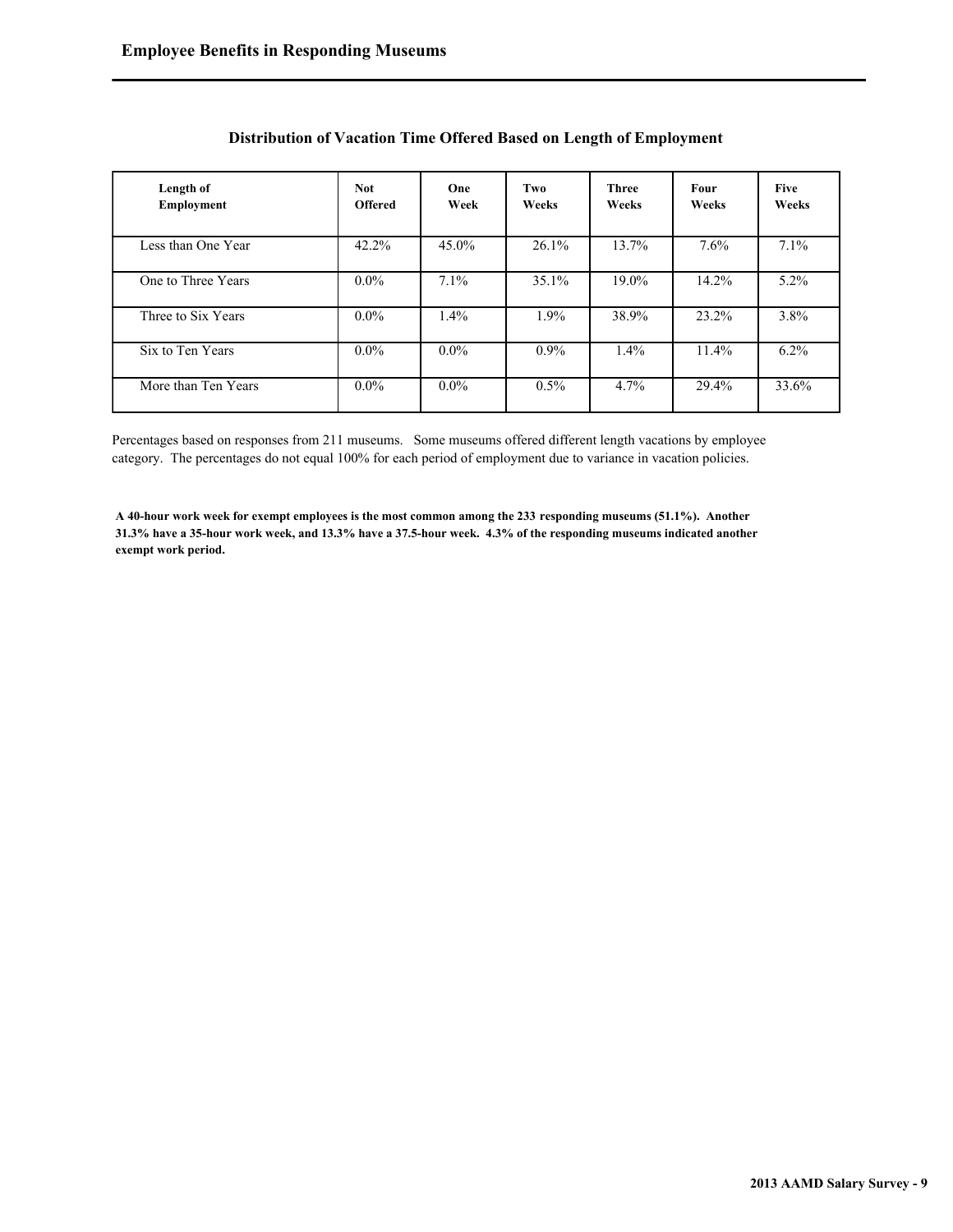*69.8 % of the responding museums reported having established salary ranges for each position in the museum.*

| <b>YEAR</b> | 75th<br>Percentile | Median   | 25th<br>Percentile | Mean    | $#$ of<br><b>Museums</b> |
|-------------|--------------------|----------|--------------------|---------|--------------------------|
| 2012        | 3.0%               | $2.0\%$  | $0.0\%$            | 1.9%    | 199                      |
| 2011        | 3.0%               | $2.0\%$  | $0.0\%$            | $1.9\%$ | 199                      |
| 2010        | $2.0\%$            | $0.0\%$  | $0.0\%$            | $1.8\%$ | <b>101</b>               |
| 2009        | $2.0\%$            | $0.0\%$  | $0.0\%$            | $1.0\%$ | 132                      |
| 2008        | 3.8%               | 3.0%     | 3.0%               | $3.3\%$ | 117                      |
| 2007        | 4.0%               | 3.0%     | 3.0%               | $3.3\%$ | $\overline{1}67$         |
| 2006        | 4.0%               | 3.0%     | 3.0%               | $3.5\%$ | 179                      |
| 2003        | 3.0%               | $2.5\%$  | $0.0\%$            | $2.3\%$ | 184                      |
| 2002        | 4.0%               | 3.0%     | $2.2\%$            | 2.9%    | 159                      |
| 2001        | 4.0%               | $4.0\%$  | 3.0%               | $3.5\%$ | 179                      |
| 2000        | $4.3\%$            | $4.0\%$  | 3.0%               | 3.9%    | 174                      |
| 1999        | $4.0\%$            | $3.8\%$  | 3.0%               | $3.8\%$ | 163                      |
| 1998        | 4.0%               | $3.5\%$  | 3.0%               | $3.5\%$ | 179                      |
| 1997        | 4.0%               | $3.5\%$  | 3.0%               | $3.5\%$ | 175                      |
| 1996        | 4.0%               | 3.0%     | 3.0%               | 3.4%    | 177                      |
| 1995        | 4.0%               | $3.2\%$  | 2.3 %              | $3.2\%$ | 171                      |
| 1994        | 4.0%               | $3.5\%$  | 3.0%               | 3.3 %   | 176                      |
| 1993        | 4.0%               | $3.1\%$  | $2.0\%$            | $3.2\%$ | 175                      |
| 1992        | 5.0%               | $3.8\%$  | $2.3\%$            | $3.3\%$ | 171                      |
| 1991        | $5.0 \%$           | 4.0%     | 2.4 %              | 3.8%    | 178                      |
| 1990        | 5.3 %              | $5.0\%$  | $4.0\%$            | $4.8\%$ | 169                      |
| 1989        | $6.0\%$            | $5.0\%$  | $4.0\%$            | $5.1\%$ | 167                      |
| 1988        | $6.0\%$            | 5.0%     | 4.0%               | 4.9%    | 157                      |
| 1987        | $6.0\,\%$          | $5.0 \%$ | 4.0%               | 4.9%    | 149                      |
|             |                    |          |                    |         |                          |

## **Average Percentage Salary Increase: FY 1987 to 2012**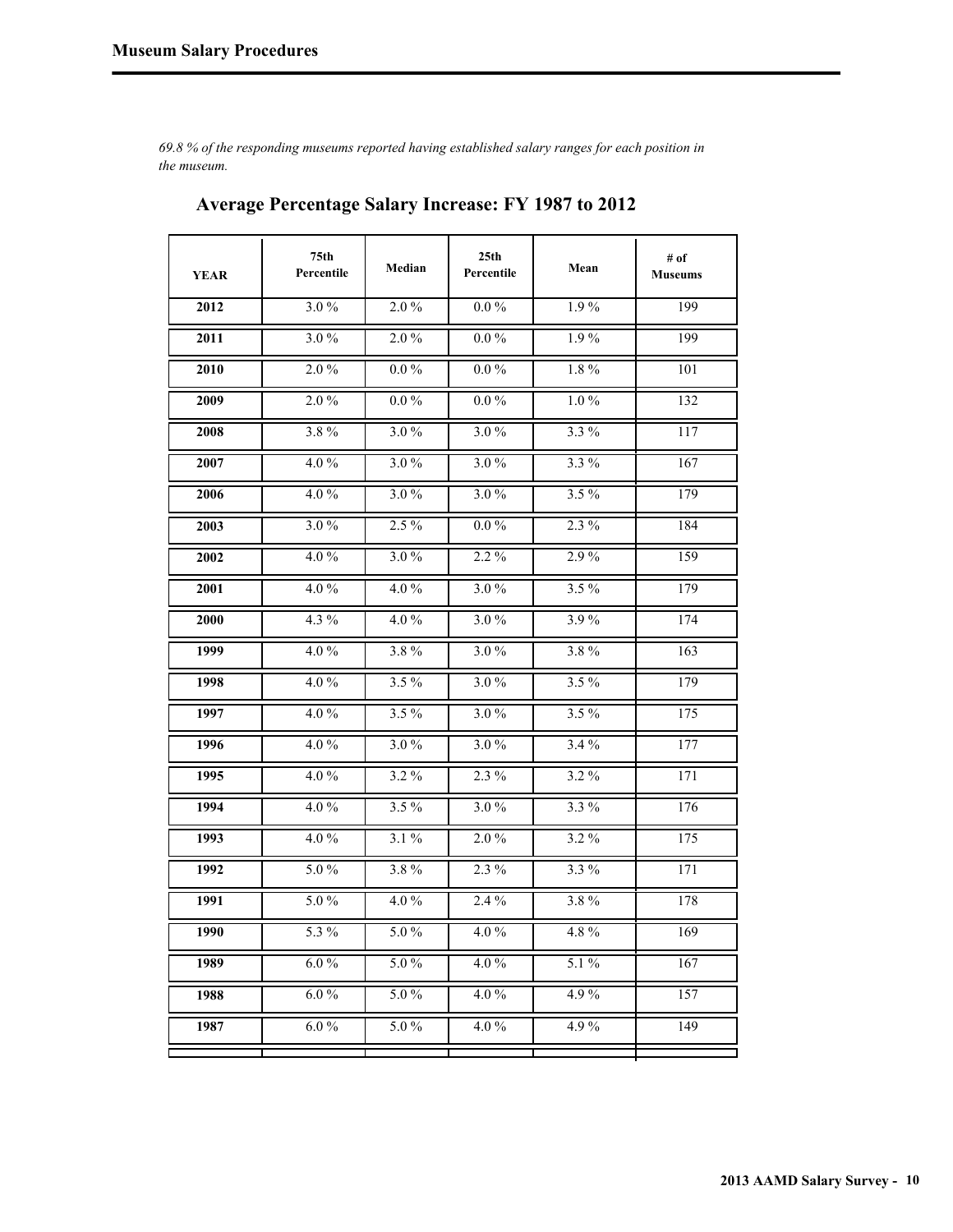#### **Distribution of Museums by Bases Used for Salary Increases**

| Merit (formal job evaluation system)    | $67.7\%$ |
|-----------------------------------------|----------|
| Merit (no formal job evaluation system) | $9.7\%$  |
| Cost of Living                          | $40.7\%$ |
| Annual Step Increments                  | $11.1\%$ |
| Union Negotiations                      | $14.2\%$ |
| Other                                   | $15.0\%$ |

Percentages based on responses from 226 museums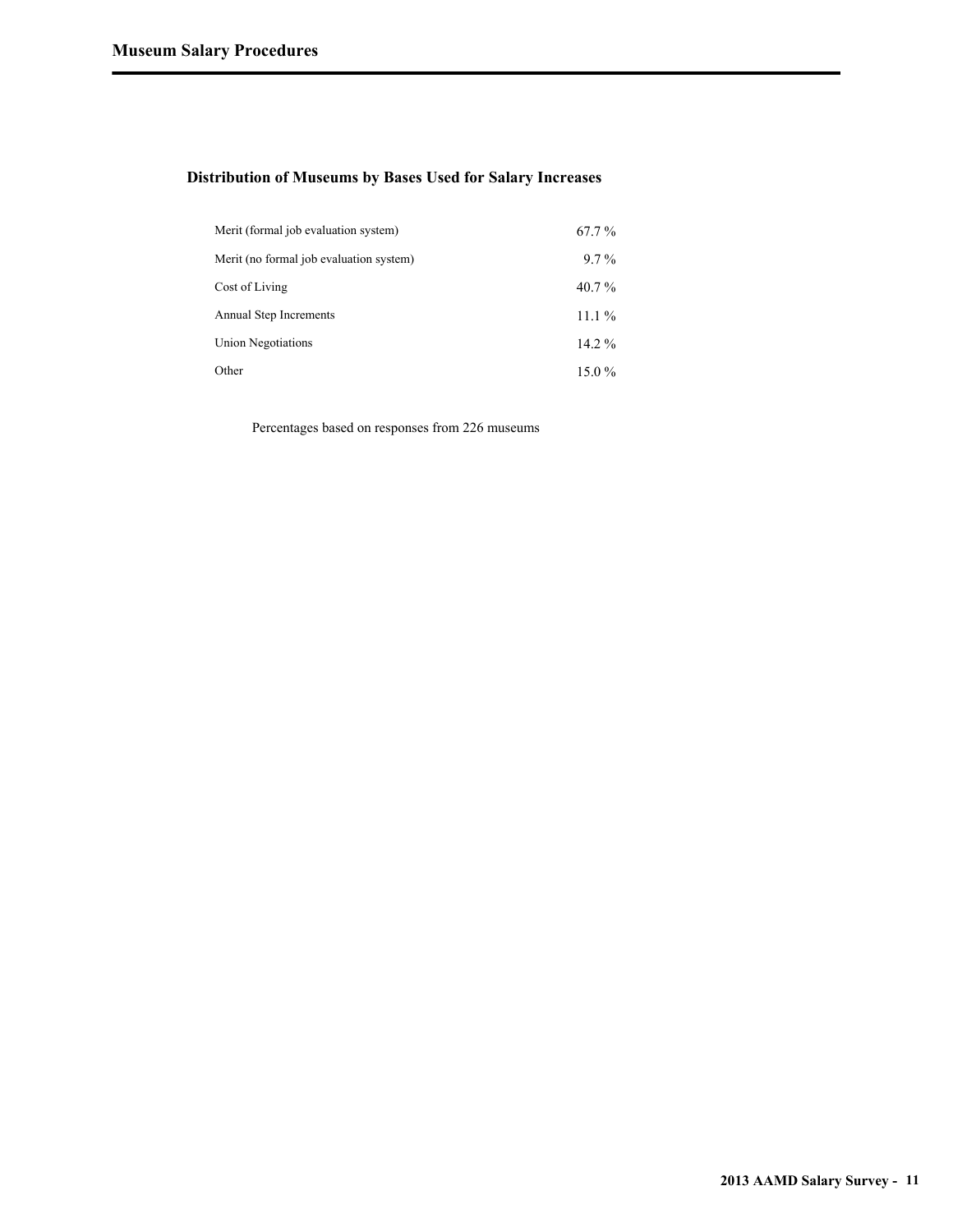## **DIRECTOR**

Directs the daily work activities of the organization. Accountable for the successful execution of organizational programs, policies and procedures. Responsible for overseeing the effective utilization of the organization's financial and human resources. responsible for professional practices such as acquisitions, deaccessioning, preservation, research interpretation and presentation. Reports to the Board of Directors.

| <b>Summary</b> | 75th              | Median  | 25 <sub>th</sub>  | Mean    | # of                |
|----------------|-------------------|---------|-------------------|---------|---------------------|
|                | <b>Percentile</b> | Salarv  | <b>Percentile</b> | Salarv  | <b>Museums</b>      |
| ALL MUSEUMS    | 281,008           | 205,000 | 162,390           | 247,593 | $\mathbf{A}$<br>44. |

#### **Region**

| New England            | 265,000 | 194,000 | 159,150 | 243,812 | 27       |
|------------------------|---------|---------|---------|---------|----------|
| Mid Atlantic           | 300,000 | 221,493 | 165,000 | 270,518 | 51       |
| Midwest                | 352,547 | 194,750 | 156,811 | 250,328 | 31       |
| <b>Mountain Plains</b> | 330,000 | 245,000 | 180,250 | 275,999 | 21       |
| Southeast              | 241,042 | 187,775 | 160,000 | 213,411 | 47       |
| Western                | 310,597 | 237,000 | 165,000 | 266,345 | 29       |
| Canada/Mexico          | 250,000 | 203,400 | 123,955 | 204,983 | - 1<br>. |

### **Operating Budget**

| \$1,000,000-2,500,000   | 155,000 | 147,100 | 120,911 | 142,502 | 31 |
|-------------------------|---------|---------|---------|---------|----|
| \$2,500,000-5,000,000   | 201,100 | 175,000 | 154,500 | 181,689 | 71 |
| \$5,000,000-7,500,000   | 250,000 | 202,500 | 175,000 | 214,148 | 25 |
| \$7,500,000-10,000,000  | 300,000 | 230,000 | 204,000 | 248,902 | 20 |
| \$10,000,000-15,000,000 | 328,100 | 285,000 | 262,150 | 301,994 | 27 |
| \$15,000,000-20,000,000 | 400,000 | 325,000 | 265,000 | 349.276 | 10 |
| Over \$20,000,000       | 549,026 | 425,000 | 281,008 | 448,914 | 32 |

| Under 100,000          | 235,750 | 175,761 | 168,000 | 205,161 | 20 |
|------------------------|---------|---------|---------|---------|----|
| 100,000 to 499,999     | 194,750 | 175,000 | 149,000 | 180,428 | 23 |
| 500,000 to 999,999     | 245,000 | 192,100 | 151,751 | 193,253 | 25 |
| 1,000,000 to 1,999,999 | 275,000 | 237,000 | 176,800 | 253,047 | 42 |
| 2,000,000 to 4,999,999 | 330,000 | 250,000 | 190,000 | 277,275 | 54 |
| 5,000,000 and over     | 512,500 | 360,900 | 231,040 | 415,336 | 22 |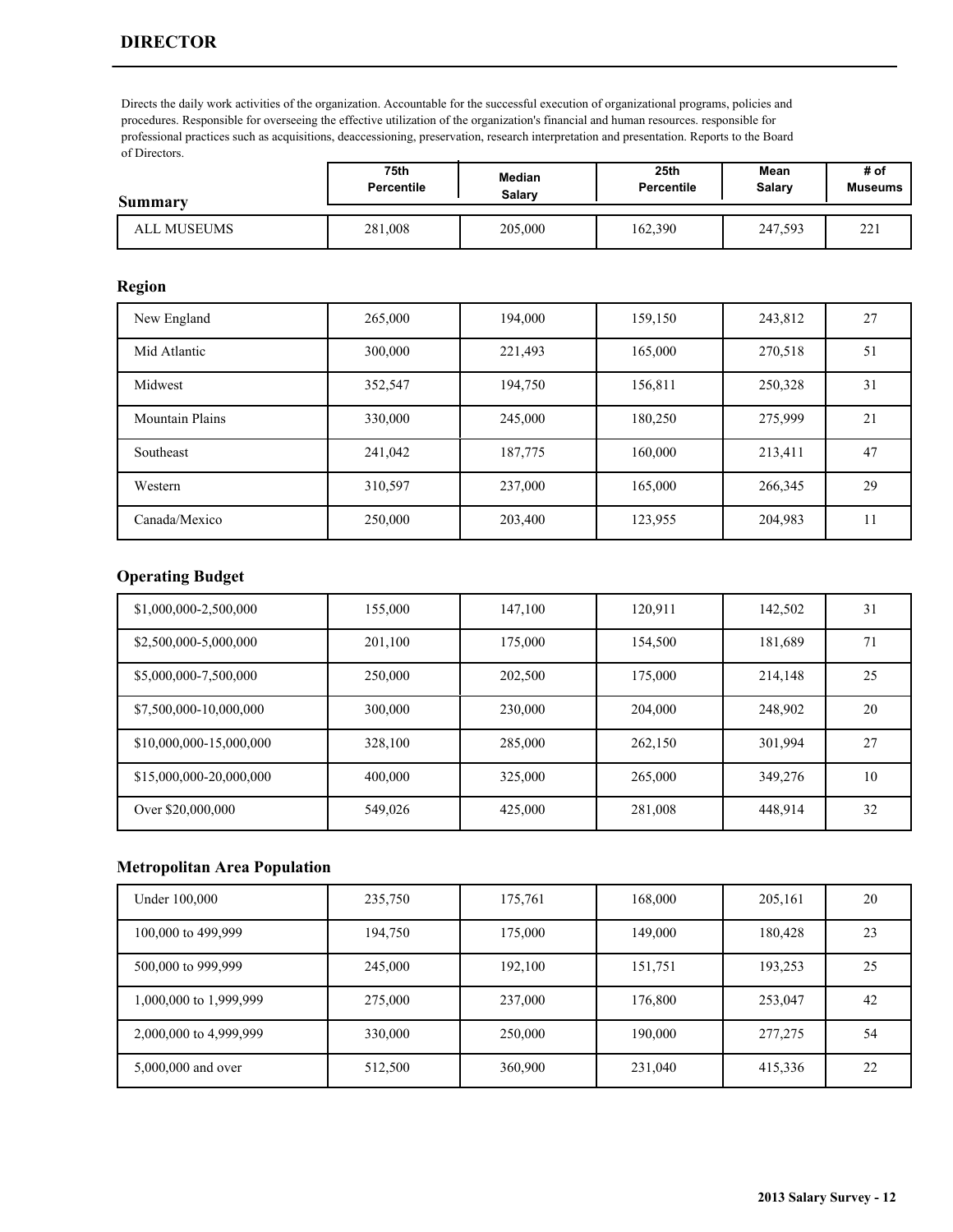#### **DEPUTY DIRECTOR**

Functions as an intermediary between the Director and one or more of the primary staff or departments of the museum. May direct the daily activities of one or more major program or support function of the organization. Responsible for budget, personnel, and operations within designated area of responsibility.

| Summary     | 75th              | Median | 25 <sub>th</sub>  | Mean    | # of           |
|-------------|-------------------|--------|-------------------|---------|----------------|
|             | <b>Percentile</b> | Salarv | <b>Percentile</b> | Salary  | <b>Museums</b> |
| ALL MUSEUMS | 180.479           | 30,000 | 100,000           | 148,570 | 128            |

#### **Region**

| New England            | 173,349 | 115,782 | 88,000  | 152,249 | 21              |
|------------------------|---------|---------|---------|---------|-----------------|
| Mid Atlantic           | 200,000 | 137,000 | 110,405 | 164,493 | 27              |
| Midwest                | 202,030 | 130,000 | 107,682 | 159,191 | 15 <sup>5</sup> |
| <b>Mountain Plains</b> | 185,000 | 135,991 | 130,000 | 164,785 | 10              |
| Southeast              | 136,475 | 118,320 | 89,250  | 118,597 | 28              |
| Western                | 185,000 | 133,000 | 108,000 | 157,117 | 19              |
| Canada/Mexico          | 174,265 | 143,984 | 48,226  | 122,046 | b               |

### **Operating Budget**

| \$1,000,000-2,500,000   | 101,000 | 83,988  | 65,000  | 83,530  | 12 |
|-------------------------|---------|---------|---------|---------|----|
| \$2,500,000-5,000,000   | 134,640 | 101,500 | 87,483  | 106,184 | 36 |
| \$5,000,000-7,500,000   | 133,000 | 119,229 | 104,000 | 118,930 | 13 |
| \$7,500,000-10,000,000  | 130,000 | 122,400 | 120,000 | 113,341 | 10 |
| \$10,000,000-15,000,000 | 185,000 | 144,200 | 113,300 | 147,204 | 20 |
| \$15,000,000-20,000,000 | 220,000 | 201,878 | 132,077 | 183,879 | 8  |
| Over \$20,000,000       | 278,400 | 200,000 | 132,600 | 217,428 | 28 |

| Under 100,000          | 135,991 | 101,500 | 90,000  | 119,453 |    |
|------------------------|---------|---------|---------|---------|----|
| 100,000 to 499,999     | 125,000 | 115,000 | 83,988  | 102,237 |    |
| 500,000 to 999,999     | 143,984 | 115,000 | 92,250  | 119,318 | 14 |
| 1,000,000 to 1,999,999 | 148,500 | 127,640 | 105,000 | 146,739 | 26 |
| 2,000,000 to 4,999,999 | 200,000 | 153,000 | 134,640 | 177,711 | 33 |
| 5,000,000 and over     | 230,000 | 195,000 | 150,000 | 197,387 | 17 |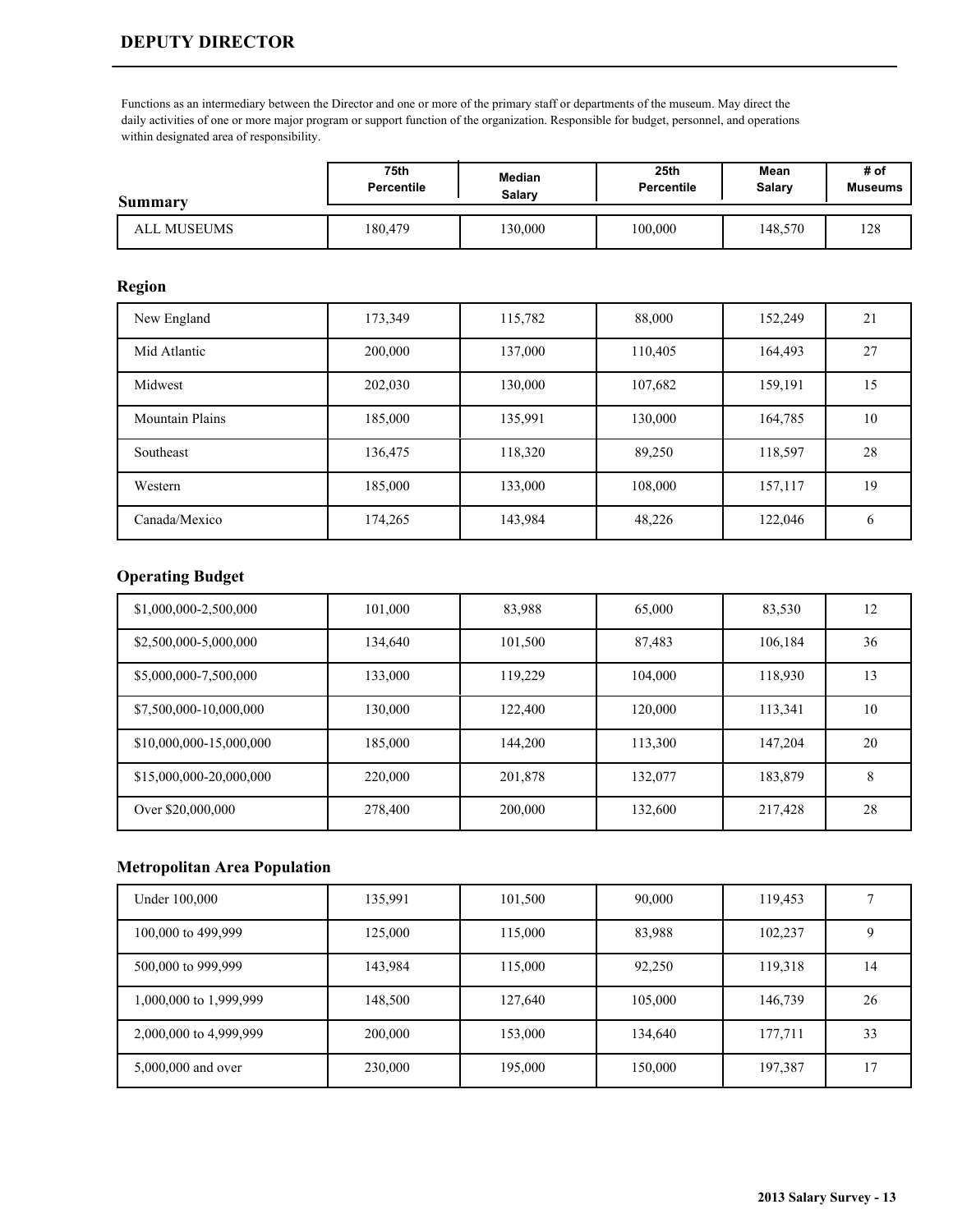Responsible for operations of the museum, usually including services, purchasing, and telecommunications. Also responsible for maintenance of physical plant, including service contracts, and security and safety supervision of several administrative professionals.

| Summary     | 75th              | Median | 25 <sub>th</sub> | Mean    | # of           |
|-------------|-------------------|--------|------------------|---------|----------------|
|             | <b>Percentile</b> | Salary | Percentile       | Salary  | <b>Museums</b> |
| ALL MUSEUMS | 200,000           | 11.500 | 75,000           | 144,697 | $\mathbf{r}$   |

### **Region**

| New England            | 103,250 | 72,000  | 72,000  | 89,184  | b  |
|------------------------|---------|---------|---------|---------|----|
| Mid Atlantic           | 276,586 | 200,000 | 88,000  | 208,466 | 15 |
| Midwest                | 257,511 | 120,000 | 74.000  | 161,352 | 12 |
| <b>Mountain Plains</b> | 194,361 | 149,000 | 127,500 | 170,898 |    |
| Southeast              | 140,000 | 90,640  | 63,541  | 112,961 | 16 |
| Western                | 117,700 | 105,000 | 91,502  | 114,715 | 9  |
| Canada/Mexico          | 170,427 | 135,560 | 39,839  | 129,501 | b  |

## **Operating Budget**

| \$1,000,000-2,500,000   | 72,000  | 62,561  | 38,575  | 58,129  | O  |
|-------------------------|---------|---------|---------|---------|----|
| \$2,500,000-5,000,000   | 89,000  | 74,000  | 67,621  | 78,181  | 22 |
| \$5,000,000-7,500,000   | 131,325 | 127,500 | 102,315 | 123,276 |    |
| \$7,500,000-10,000,000  | 140,000 | 114,592 | 92,000  | 110,634 | 8  |
| \$10,000,000-15,000,000 | 170,427 | 135,560 | 115,731 | 139,985 | 13 |
| \$15,000,000-20,000,000 | 212,160 | 154,500 | 154,500 | 182,082 | 4  |
| Over \$20,000,000       | 334,750 | 257,511 | 240,003 | 277,898 | 15 |

| Under 100,000          | 76,571  | 72,000  | 72,000  | 79,114  |    |
|------------------------|---------|---------|---------|---------|----|
| 100,000 to 499,999     | 91,502  | 70,000  | 65,122  | 80,873  |    |
| 500,000 to 999,999     | 103,250 | 87,838  | 72,634  | 98,181  | ◠  |
| 1,000,000 to 1,999,999 | 208,080 | 127,500 | 102,315 | 150,035 | 12 |
| 2,000,000 to 4,999,999 | 242,125 | 170,427 | 114,592 | 178,257 | 20 |
| 5,000,000 and over     | 370,000 | 212,507 | 117,700 | 238,967 |    |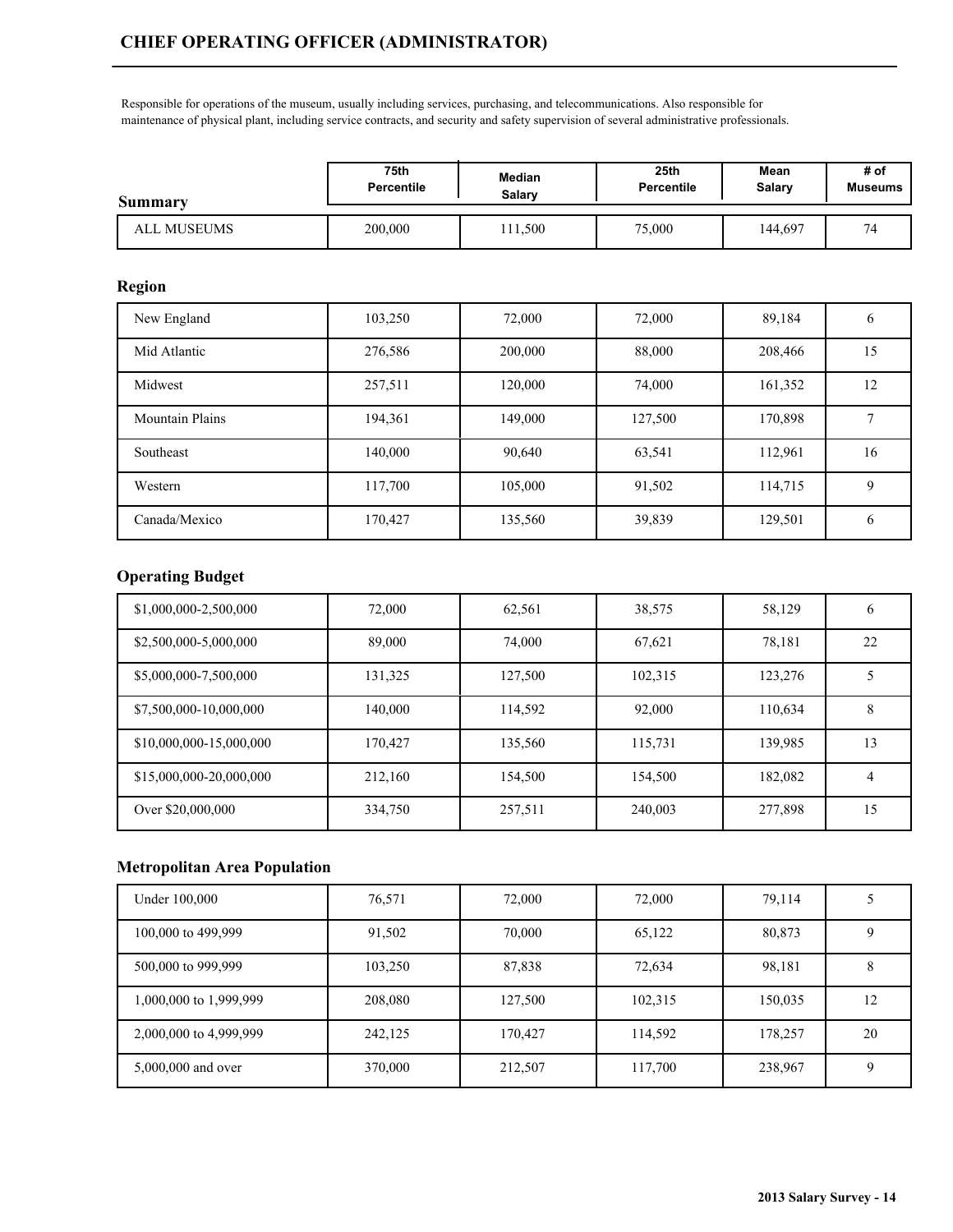Manages director's office. Relieves the director of administrative, clerical, and business details by overseeing day-to-day operations. Responds independently to matters of precedent or policy. Updates director on status of projects and other relevant issues. May serve as liaison to the Board of Trustees. May prepare board minutes and minutes to various other meetings. Manages special projects for the director or trustees. May supervise other members of the director's office.

| <b>Summary</b> | 75th              | Median | 25th              | Mean   | # of           |
|----------------|-------------------|--------|-------------------|--------|----------------|
|                | <b>Percentile</b> | Salarv | <b>Percentile</b> | Salary | <b>Museums</b> |
| ALL MUSEUMS    | 59,616            | 47.713 | 38,000            | 49.845 | .79            |

#### **Region**

| New England            | 52,299 | 45,000 | 39,780 | 47,998 | 23           |
|------------------------|--------|--------|--------|--------|--------------|
| Mid Atlantic           | 65,000 | 50,763 | 38,000 | 53,313 | 35           |
| Midwest                | 57,000 | 46,800 | 35,690 | 46,722 | 26           |
| <b>Mountain Plains</b> | 61,393 | 39,819 | 37,000 | 50,446 | 19           |
| Southeast              | 54,075 | 46,260 | 38,000 | 46,462 | 40           |
| Western                | 65,000 | 53,836 | 45,000 | 55,958 | 25           |
| Canada/Mexico          | 57,800 | 50,750 | 19,872 | 47,742 | $\mathbf{r}$ |

## **Operating Budget**

| \$1,000,000-2,500,000   | 43,000 | 37,950 | 28,159 | 36,183 | 20 |
|-------------------------|--------|--------|--------|--------|----|
| \$2,500,000-5,000,000   | 49,383 | 40,883 | 36,000 | 43,266 | 60 |
| \$5,000,000-7,500,000   | 52,000 | 47,794 | 35,568 | 47,179 | 21 |
| \$7,500,000-10,000,000  | 55,000 | 49,049 | 37,000 | 46,728 | 16 |
| \$10,000,000-15,000,000 | 58,066 | 51,048 | 46,350 | 53,119 | 21 |
| \$15,000,000-20,000,000 | 63,000 | 54,075 | 50,429 | 56,950 | Q  |
| Over \$20,000,000       | 76,500 | 66,000 | 54,090 | 68,559 | 28 |

| Under 100,000          | 59,750 | 41,668 | 39,205 | 49,204 | 16 |
|------------------------|--------|--------|--------|--------|----|
| 100,000 to 499,999     | 48,425 | 40,640 | 32,885 | 40,186 | 17 |
| 500,000 to 999,999     | 52,299 | 44,717 | 37,080 | 45,178 | 20 |
| 1,000,000 to 1,999,999 | 55,000 | 47,500 | 37,130 | 49,645 | 34 |
| 2,000,000 to 4,999,999 | 66,730 | 52,177 | 42,200 | 55,243 | 45 |
| 5,000,000 and over     | 67,692 | 64,000 | 45,196 | 63,497 | 19 |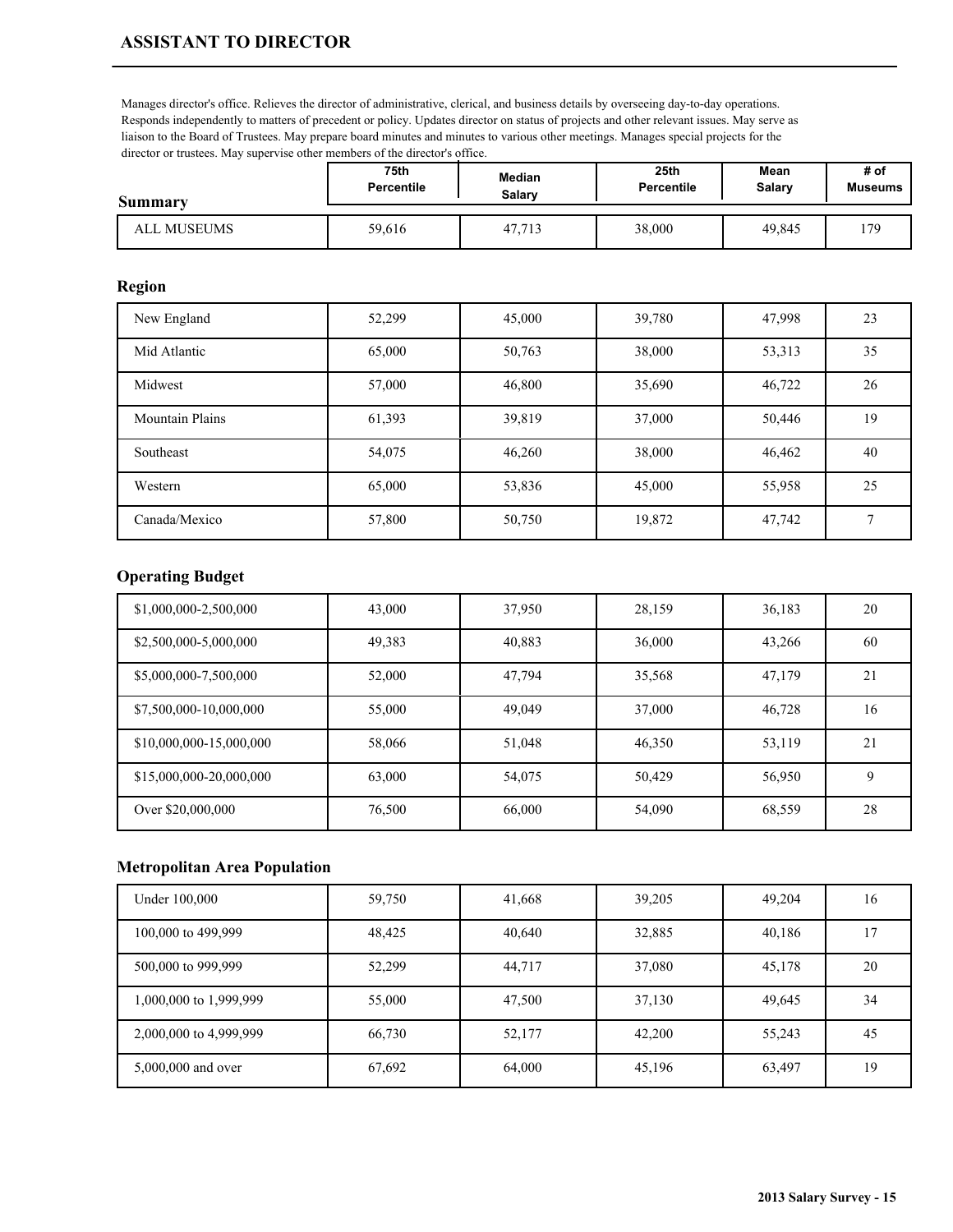#### **FINANCE A / DIRECTOR OF FINANCE**

#### *AKA Director of Finance*

Manages and directs all activities involving finance, investment management, accounting, and budgeting for the museum. Also includes audit responsibility (external audit and/or annual internal audits). May supervise members of accounting and/or finance departments.

| Summary     | 75th              | <b>Median</b> | 25th              | Mean   | # of           |
|-------------|-------------------|---------------|-------------------|--------|----------------|
|             | <b>Percentile</b> | <b>Salary</b> | <b>Percentile</b> | Salary | <b>Museums</b> |
| ALL MUSEUMS | 35,000            | 91,272        | 74,561            | 10,519 | 150            |

#### **Region**

| New England            | 145,000 | 108,697 | 90,770 | 131,624 | 13          |
|------------------------|---------|---------|--------|---------|-------------|
| Mid Atlantic           | 135,000 | 100,000 | 84,272 | 128,283 | 32          |
| Midwest                | 121,275 | 89,960  | 65,000 | 101,269 | 25          |
| <b>Mountain Plains</b> | 186,322 | 96,000  | 72,000 | 143,014 | 12          |
| Southeast              | 116,023 | 80,000  | 54,200 | 89,642  | 31          |
| Western                | 125,000 | 91,272  | 87,500 | 115,148 | 23          |
| Canada/Mexico          | 130,000 | 78,553  | 74,799 | 89,191  | $\mathbf Q$ |

### **Operating Budget**

| \$1,000,000-2,500,000   | 67,500  | 53,564  | 41,800  | 57,211  | 12 |
|-------------------------|---------|---------|---------|---------|----|
| \$2,500,000-5,000,000   | 87,500  | 78,050  | 60,900  | 79,471  | 48 |
| \$5,000,000-7,500,000   | 96,000  | 79,567  | 75,000  | 88,372  | 16 |
| \$7,500,000-10,000,000  | 129,375 | 101,500 | 90,770  | 106.454 | 14 |
| \$10,000,000-15,000,000 | 130,000 | 93,878  | 84,589  | 106,102 | 20 |
| \$15,000,000-20,000,000 | 139,214 | 125,000 | 95,000  | 118,060 | 9  |
| Over \$20,000,000       | 225,000 | 153,000 | 135,000 | 193,208 | 29 |

| Under 100,000          | 130,000 | 112,530 | 50,966  | 101,712 | 10 |
|------------------------|---------|---------|---------|---------|----|
| 100,000 to 499,999     | 81,978  | 67,500  | 50,960  | 72,468  | 16 |
| 500,000 to 999,999     | 87,763  | 80,000  | 60,900  | 80,678  | 14 |
| 1,000,000 to 1,999,999 | 115,430 | 91,800  | 77,250  | 101,885 | 31 |
| 2,000,000 to 4,999,999 | 145,000 | 108,697 | 87,000  | 126,547 | 40 |
| 5,000,000 and over     | 204,500 | 135,002 | 117,022 | 177,404 | 19 |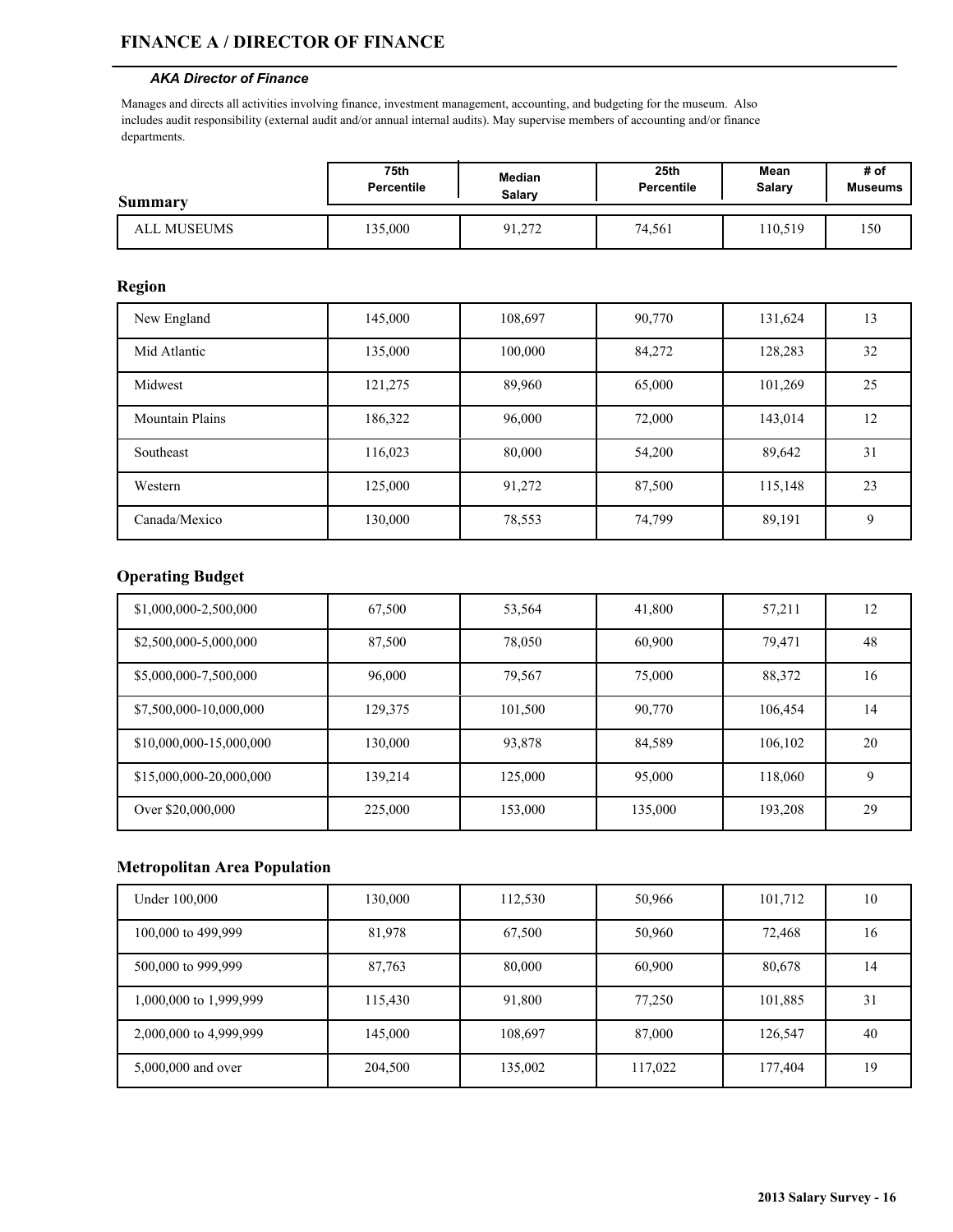Directs financial activities of an organization by overseeing and preparing reports which summarize and forecast museum business activity and financial position. Responsible for all accounting functions, fiscal records, preparation of operating reports and tax returns and coordination of investments. May be responsible for audits and government compliance. May supervise members of accounting, finance and/or purchasing departments.

| Summary     | 75th              | Median        | 25 <sub>th</sub> | Mean   | # of           |
|-------------|-------------------|---------------|------------------|--------|----------------|
|             | <b>Percentile</b> | <b>Salary</b> | Percentile       | Salary | <b>Museums</b> |
| ALL MUSEUMS | 81,200            | 62,500        | 45,135           | 68,814 | 136            |

#### **Region**

| New England            | 80,783  | 56,000 | 45,500 | 68,423 | 19 |
|------------------------|---------|--------|--------|--------|----|
| Mid Atlantic           | 93,526  | 71,201 | 62,467 | 83,521 | 31 |
| Midwest                | 100,719 | 77,581 | 44,260 | 74,400 | 15 |
| <b>Mountain Plains</b> | 80,000  | 55,620 | 37,125 | 65,410 | 13 |
| Southeast              | 65,000  | 55,167 | 40,830 | 53,066 | 22 |
| Western                | 78,669  | 62,500 | 51,234 | 70,539 | 25 |
| Canada/Mexico          | 91,848  | 63,815 | 16,464 | 58,129 | 8  |

### **Operating Budget**

| \$1,000,000-2,500,000   | 52,894  | 44.260 | 35,852 | 50,177  |    |
|-------------------------|---------|--------|--------|---------|----|
| \$2,500,000-5,000,000   | 57,000  | 47,000 | 40,000 | 49,009  | 36 |
| \$5,000,000-7,500,000   | 68,500  | 54,790 | 35,360 | 54,216  | 18 |
| \$7,500,000-10,000,000  | 80,393  | 57,983 | 55,000 | 61,565  | 13 |
| \$10,000,000-15,000,000 | 82,800  | 70,000 | 58,471 | 74,476  | 18 |
| \$15,000,000-20,000,000 | 81,200  | 71,201 | 70,000 | 75,692  | Q  |
| Over \$20,000,000       | 120,986 | 90,000 | 68,124 | 101,540 | 31 |

| Under 100,000          | 78,000  | 68,500 | 54,790 | 67,566  | 10 |
|------------------------|---------|--------|--------|---------|----|
| 100,000 to 499,999     | 56,000  | 44,260 | 36,050 | 49,103  | 13 |
| 500,000 to 999,999     | 70,187  | 60,000 | 47,000 | 62,051  | 15 |
| 1,000,000 to 1,999,999 | 77,581  | 55,000 | 42,400 | 58,918  | 28 |
| 2,000,000 to 4,999,999 | 86,700  | 66,300 | 56,791 | 73,547  | 38 |
| 5,000,000 and over     | 150,000 | 85,000 | 70,000 | 109,048 | 20 |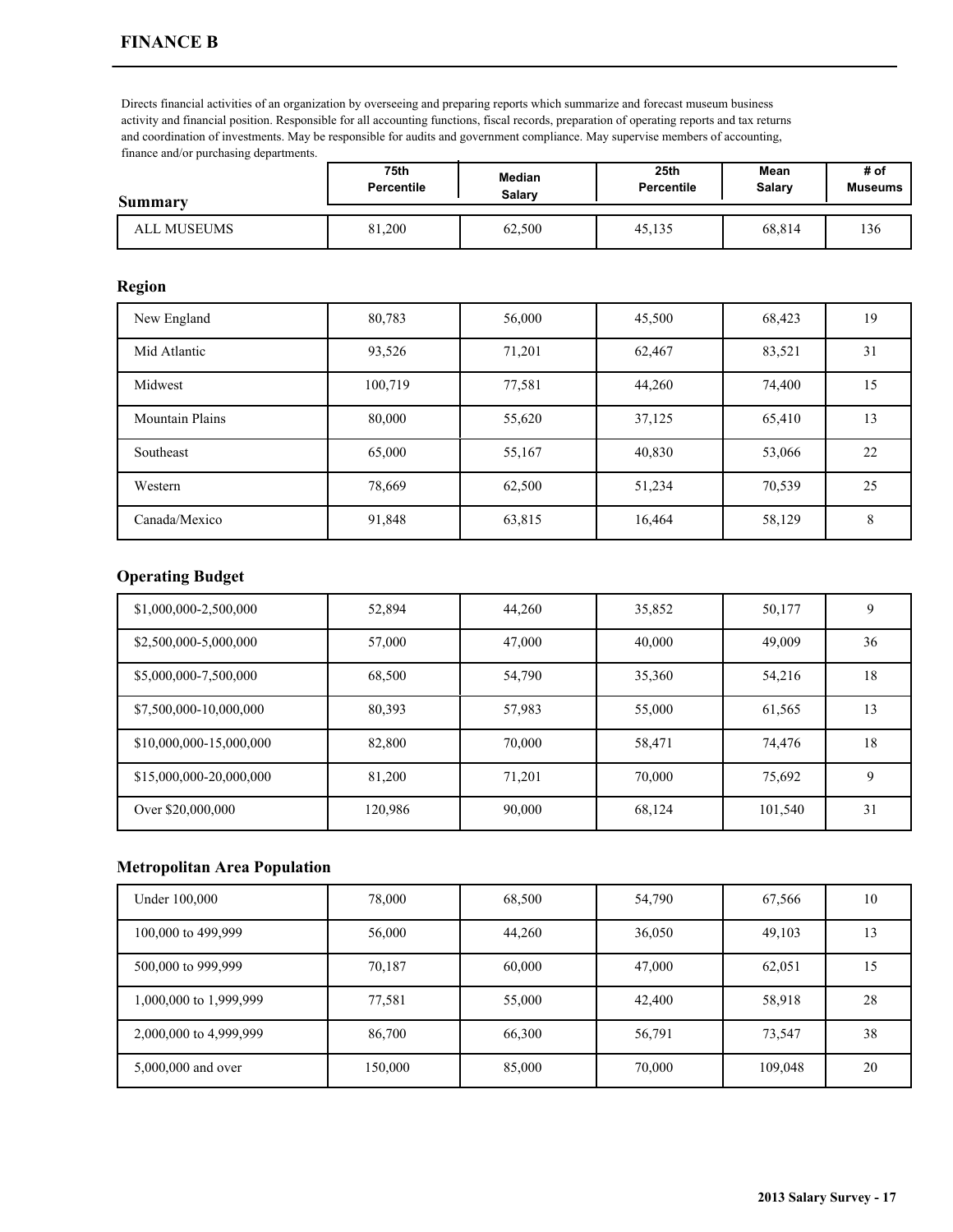#### **DEVELOPMENT A / DIRECTOR OF DEVELOPMENT**

#### *AKA Director of Development*

Directs the fundraising activities of the organization, including membership, grants, capital programs, and special fundraising events. Develops fundraising strategies and campaigns. Establishes contacts with individuals and organizations to solicit financial support for the organization.

| Summary     | 75th              | <b>Median</b> | 25 <sub>th</sub>  | Mean    | # of           |
|-------------|-------------------|---------------|-------------------|---------|----------------|
|             | <b>Percentile</b> | Salarv        | <b>Percentile</b> | Salary  | <b>Museums</b> |
| ALL MUSEUMS | 37,000            | 100,000       | 75,000            | 117,889 | 163            |

#### **Region**

| New England            | 117,000 | 97,759  | 85,020 | 120,036 | 16 |
|------------------------|---------|---------|--------|---------|----|
| Mid Atlantic           | 175,000 | 100,000 | 81,200 | 137,579 | 38 |
| Midwest                | 137,000 | 95,333  | 73,315 | 113,653 | 24 |
| <b>Mountain Plains</b> | 118,450 | 105,000 | 84,357 | 112,296 | 16 |
| Southeast              | 118,112 | 88,000  | 67,000 | 97,881  | 35 |
| Western                | 150,000 | 123,600 | 90,000 | 122,985 | 25 |
| Canada/Mexico          | 155,100 | 128,520 | 75,000 | 137,287 | 6  |

### **Operating Budget**

| \$1,000,000-2,500,000   | 71,070  | 60,000  | 54,590  | 64,727  | 18 |
|-------------------------|---------|---------|---------|---------|----|
| \$2,500,000-5,000,000   | 100,000 | 84,000  | 69,700  | 86,011  | 53 |
| \$5,000,000-7,500,000   | 115,000 | 95,000  | 75,000  | 97,970  | 22 |
| \$7,500,000-10,000,000  | 128,750 | 105,000 | 95,333  | 116,161 | 17 |
| \$10,000,000-15,000,000 | 151,050 | 130,385 | 102,000 | 132,641 | 22 |
| \$15,000,000-20,000,000 | 175,500 | 150,000 | 130,000 | 160,450 | Ξ  |
| Over \$20,000,000       | 282,916 | 195,700 | 150,000 | 215,686 | 22 |

| Under 100,000          | 115,000 | 81,000  | 69,655  | 96,411  | 13 |
|------------------------|---------|---------|---------|---------|----|
| 100,000 to 499,999     | 97,759  | 72,250  | 54,788  | 80,569  | 20 |
| 500,000 to 999,999     | 95,000  | 87,585  | 72,248  | 87,608  | 19 |
| 1,000,000 to 1,999,999 | 120,000 | 103,000 | 85,020  | 113,554 | 34 |
| 2,000,000 to 4,999,999 | 150,000 | 123,600 | 97,759  | 127,947 | 41 |
| 5,000,000 and over     | 282,916 | 195,000 | 172,500 | 216,935 | 16 |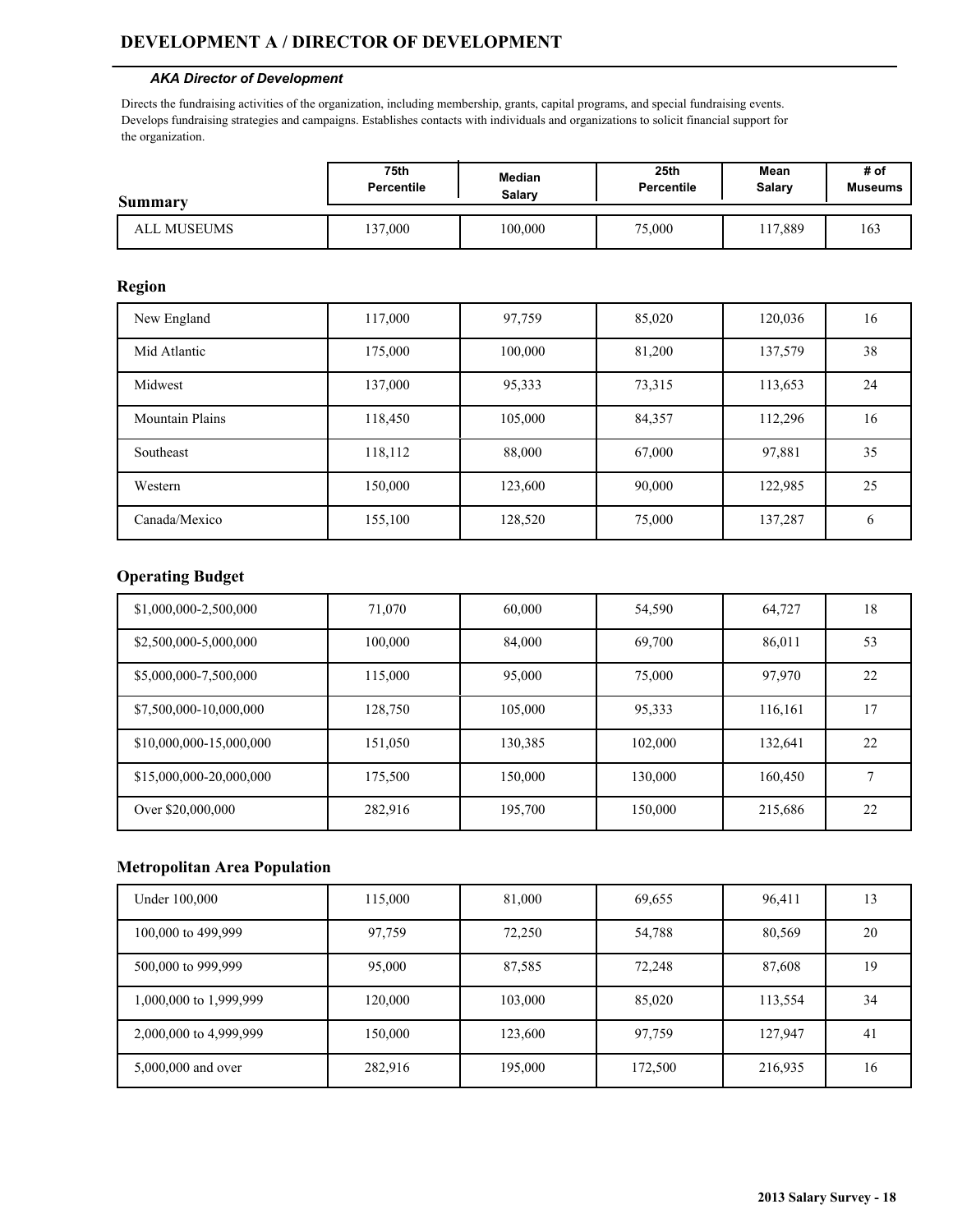## **DEVELOPMENT B / GRANT MANAGER / INSTITUTIONAL GIVING MANAGER**

Develops and manages a comprehensive grants program for museum that considers museum-wide programs and intiatives in the context of local, regional, national and international foundations, government agencies, and/or corporations. Reports to Director of Development.

| Summary     | 75th              | <b>Median</b> | 25 <sub>th</sub> | Mean   | # of           |
|-------------|-------------------|---------------|------------------|--------|----------------|
|             | <b>Percentile</b> | Salary        | Percentile       | Salary | <b>Museums</b> |
| ALL MUSEUMS | 72,600            | 58,000        | 46,350           | 62,657 | 130            |

#### **Region**

| New England            | 64,585 | 56,000 | 48,907 | 61,130 | 14 |
|------------------------|--------|--------|--------|--------|----|
| Mid Atlantic           | 91,711 | 72,520 | 55,000 | 76,201 | 28 |
| Midwest                | 70,207 | 66,000 | 51,837 | 65,738 | 18 |
| <b>Mountain Plains</b> | 53,000 | 48,000 | 40,000 | 49,632 | 16 |
| Southeast              | 54,060 | 46,745 | 42,000 | 50,867 | 25 |
| Western                | 71,250 | 61,200 | 55,001 | 62,027 | 21 |
| Canada/Mexico          | 80,000 | 75,906 | 67,322 | 79,003 | 6  |

## **Operating Budget**

| \$1,000,000-2,500,000   | 38,844 | 36,886 | 36,886 | 37,561 | 4  |
|-------------------------|--------|--------|--------|--------|----|
| \$2,500,000-5,000,000   | 58,000 | 46,350 | 38,634 | 49,188 | 36 |
| \$5,000,000-7,500,000   | 57,220 | 50,000 | 43,117 | 56,145 | 18 |
| \$7,500,000-10,000,000  | 72,000 | 50,295 | 45,000 | 62.241 | 13 |
| \$10,000,000-15,000,000 | 75,906 | 67,322 | 56,500 | 68,816 | 25 |
| \$15,000,000-20,000,000 | 90,000 | 80,171 | 63,870 | 84.495 | 8  |
| Over \$20,000,000       | 80,000 | 68,000 | 58,000 | 74,043 | 24 |

| Under 100,000          | 61,950  | 48,500 | 48,000 | 60,176 |    |
|------------------------|---------|--------|--------|--------|----|
| 100,000 to 499,999     | 57,220  | 42,000 | 36,886 | 47,631 | 10 |
| 500,000 to 999,999     | 61,507  | 50,000 | 42,000 | 55,796 | 16 |
| 1,000,000 to 1,999,999 | 70,207  | 52,570 | 44,000 | 56,571 | 27 |
| 2,000,000 to 4,999,999 | 70,000  | 61,200 | 53,000 | 63,218 | 38 |
| 5,000,000 and over     | 112,000 | 76,118 | 60,000 | 86,149 | 19 |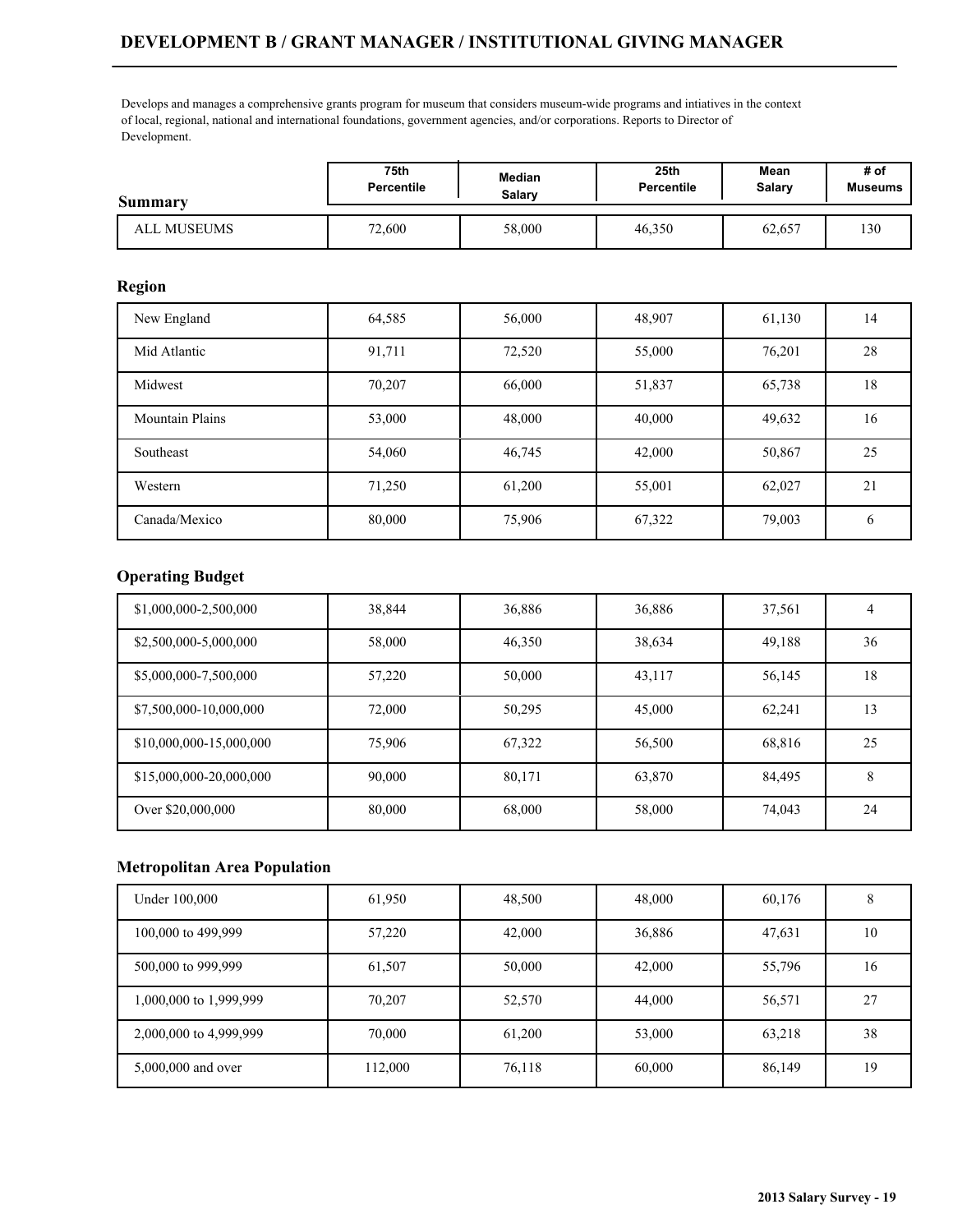### **DEVELOPMENT C / DEVELOPMENT ASSOCIATE**

#### *AKA Grant Writer*

Coordinates fundraising activities including, but not limited to, annual fund, planned giving, corporate sponsorship, circles, and major donors. May write and/or oversee grant proposals. May develop and execute special fundraising events.

| Summary     | 75th       | Median        | 25 <sub>th</sub> | Mean   | # of           |
|-------------|------------|---------------|------------------|--------|----------------|
|             | Percentile | <b>Salary</b> | Percentile       | Salary | <b>Museums</b> |
| ALL MUSEUMS | 57,500     | 44,000        | 37,811           | 50,033 | 133            |

#### **Region**

| New England            | 52,000 | 43,472 | 40,149 | 49,227 | 15 |
|------------------------|--------|--------|--------|--------|----|
| Mid Atlantic           | 55,000 | 43,080 | 39,000 | 49,782 | 33 |
| Midwest                | 62,000 | 51,000 | 34,680 | 53,831 | 18 |
| <b>Mountain Plains</b> | 57,500 | 51,000 | 39,270 | 49,925 | 13 |
| Southeast              | 48,000 | 38,965 | 34,000 | 48,897 | 26 |
| Western                | 54,184 | 43,420 | 38,500 | 47,674 | 20 |
| Canada/Mexico          | 58,471 | 56,201 | 47,100 | 53,471 |    |

### **Operating Budget**

| \$1,000,000-2,500,000   | 44,000 | 36,000 | 27,000 | 38,808 | b  |
|-------------------------|--------|--------|--------|--------|----|
| \$2,500,000-5,000,000   | 42,436 | 39,720 | 33,000 | 40,395 | 40 |
| \$5,000,000-7,500,000   | 55,000 | 45,000 | 39,270 | 47,977 | 18 |
| \$7,500,000-10,000,000  | 52,000 | 43,260 | 39,000 | 48,864 | 15 |
| \$10,000,000-15,000,000 | 63,045 | 50,993 | 38,760 | 52,106 | 19 |
| \$15,000,000-20,000,000 | 62,000 | 53,040 | 43,000 | 52,707 | Q  |
| Over \$20,000,000       | 66,200 | 52,000 | 39,000 | 60,751 | 23 |

| Under 100,000          | 50,000 | 43,080 | 36,000 | 45,077 | 10 |
|------------------------|--------|--------|--------|--------|----|
| 100,000 to 499,999     | 46,750 | 42,436 | 38,209 | 43,696 | 10 |
| 500,000 to 999,999     | 59,740 | 45,000 | 38,357 | 47,869 | 16 |
| 1,000,000 to 1,999,999 | 53,000 | 42,000 | 36,000 | 48,251 | 26 |
| 2,000,000 to 4,999,999 | 65,393 | 51,500 | 39,000 | 56,323 | 39 |
| 5,000,000 and over     | 55,000 | 41,200 | 37,811 | 48,206 | 16 |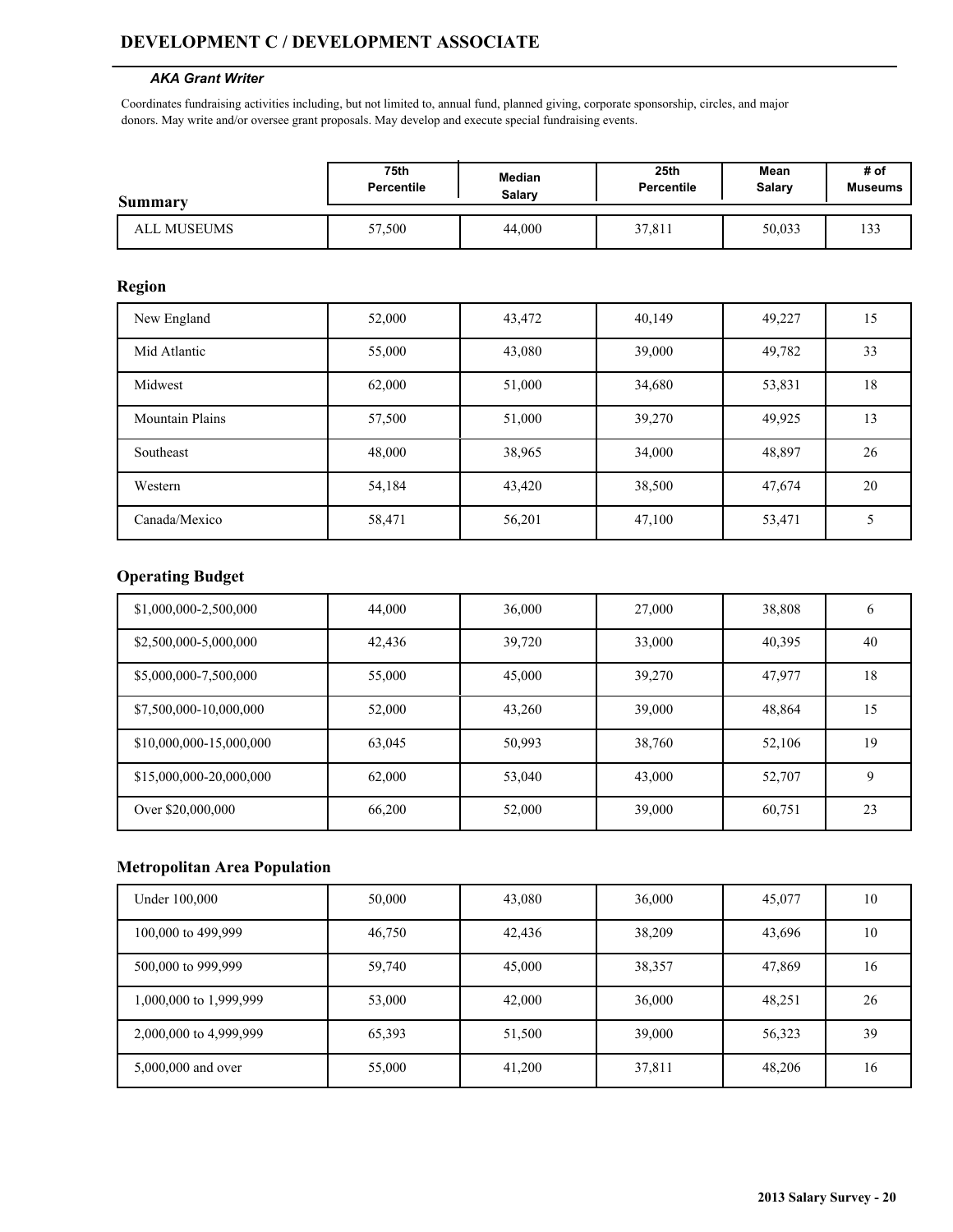# **DIRECTOR, PLANNED GIVING / INSTITUTIONAL GIVING**

Directs the planned giving programs and activities of the organization. Establishes overall strategy and policies to obtain regularly scheduled donations from sponsoring companies and individuals. Sets target contribution goals and participates in developing materials to promote the organization's planned giving program.

| Summary            | 75th       | Median | 25th       | Mean          | # of           |
|--------------------|------------|--------|------------|---------------|----------------|
|                    | Percentile | Salary | Percentile | <b>Salary</b> | <b>Museums</b> |
| <b>ALL MUSEUMS</b> | 108,169    | 85,000 | 64.000     | 88,459        | 58             |

#### **Region**

| New England            | 132,613 | 85,000  | 72,509  | 99,162  |                |
|------------------------|---------|---------|---------|---------|----------------|
| Mid Atlantic           | 122,919 | 95,000  | 77,000  | 104,910 | 15             |
| Midwest                | 75,000  | 69,234  | 51,504  | 72,840  | 9              |
| <b>Mountain Plains</b> | 75,000  | 50,000  | 36,180  | 60,803  | <sub>0</sub>   |
| Southeast              | 95,000  | 80,000  | 64,000  | 79,801  | 8              |
| Western                | 100,785 | 85,071  | 69,811  | 87,836  | 13             |
| Canada/Mexico          | 120,000 | 112,894 | 112,894 | 116,447 | $\overline{2}$ |

## **Operating Budget**

| \$1,000,000-2,500,000   | 60,000  | 51,504  | 51,504 | 55,752  |    |
|-------------------------|---------|---------|--------|---------|----|
| \$2,500,000-5,000,000   | 73,500  | 65,000  | 34,053 | 55,432  |    |
| \$5,000,000-7,500,000   | 64,000  | 55,000  | 48,500 | 58,304  |    |
| \$7,500,000-10,000,000  | 87,000  | 62,400  | 62,400 | 74,251  |    |
| \$10,000,000-15,000,000 | 77,000  | 72,092  | 55,504 | 78,263  | 9  |
| \$15,000,000-20,000,000 | 95,000  | 92,700  | 92,259 | 94,139  | 6  |
| Over \$20,000,000       | 127,500 | 112,894 | 89,930 | 112,670 | 22 |

| Under 100,000          | 87,000  | 87,000  | 87,000 | 87,000  |    |
|------------------------|---------|---------|--------|---------|----|
| 100,000 to 499,999     | 55,504  | 55,000  | 55,000 | 56,650  |    |
| 500,000 to 999,999     | 80,000  | 50,000  | 48,500 | 69,619  |    |
| 1,000,000 to 1,999,999 | 95,000  | 73,500  | 46,818 | 72,772  | 12 |
| 2,000,000 to 4,999,999 | 112,894 | 85,000  | 66,000 | 90,086  | 16 |
| 5,000,000 and over     | 122,919 | 108,169 | 95,000 | 117,319 | 14 |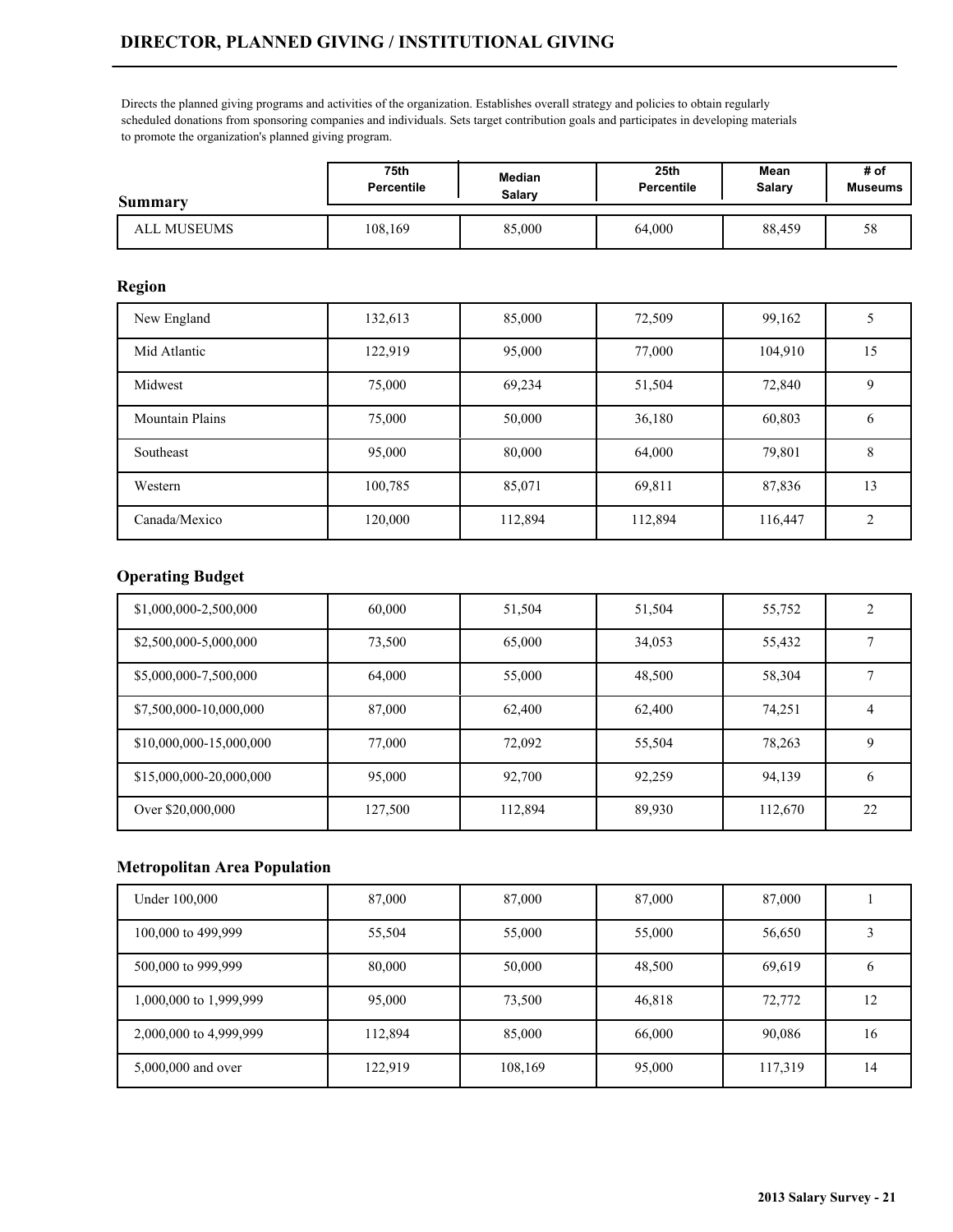Directs the human resource activities of the organization, including recruitment, selection, benefits, compensation and affirmative action. Responsible for establishing personnel policies, procedures and practices.

| Summary     | 75th       | Median        | 25th       | Mean   | # of           |
|-------------|------------|---------------|------------|--------|----------------|
|             | Percentile | <b>Salary</b> | Percentile | Salarv | <b>Museums</b> |
| ALL MUSEUMS | 100,000    | 77,250        | 62,879     | 87,898 | 100            |

## **Region**

| New England            | 76,836  | 72,775 | 63,000 | 81,151  | 11              |
|------------------------|---------|--------|--------|---------|-----------------|
| Mid Atlantic           | 109,627 | 95,513 | 75,000 | 103,146 | 22              |
| Midwest                | 97,850  | 76,500 | 64,260 | 85,915  | 15 <sup>5</sup> |
| <b>Mountain Plains</b> | 82,587  | 72,000 | 55,000 | 72,023  | 10              |
| Southeast              | 72,100  | 54,000 | 46,000 | 68,601  | 16              |
| Western                | 100,000 | 80,000 | 63,035 | 97,760  | 18              |
| Canada/Mexico          | 123,600 | 92,930 | 65,380 | 96,349  | ⇁               |

## **Operating Budget**

| \$1,000,000-2,500,000   | n.d.    | n.d.    | n.d.   | n.d.    | $\theta$ |
|-------------------------|---------|---------|--------|---------|----------|
| \$2,500,000-5,000,000   | 64,716  | 60,819  | 45,000 | 63,238  | 15       |
| \$5,000,000-7,500,000   | 63,035  | 54,000  | 50,000 | 53,663  | 13       |
| \$7,500,000-10,000,000  | 76,836  | 72,000  | 70,000 | 73,803  | 10       |
| \$10,000,000-15,000,000 | 86,569  | 75,000  | 73,329 | 78,718  | 20       |
| \$15,000,000-20,000,000 | 97,850  | 88,500  | 77,250 | 86,345  | 10       |
| Over \$20,000,000       | 144,585 | 119,049 | 89,000 | 125,202 | 30       |

| Under 100,000          | 63,000  | 63,000  | 60,300 | 73,553  |    |
|------------------------|---------|---------|--------|---------|----|
| 100,000 to 499,999     | 70,000  | 52,000  | 45,000 | 57,681  |    |
| 500,000 to 999,999     | 72,775  | 65,380  | 62,879 | 71,634  | 12 |
| 1,000,000 to 1,999,999 | 93,400  | 73,329  | 55,000 | 84,775  | 23 |
| 2,000,000 to 4,999,999 | 97,850  | 88,400  | 73,571 | 91,300  | 30 |
| 5,000,000 and over     | 143,550 | 119,000 | 94,136 | 125,246 | 16 |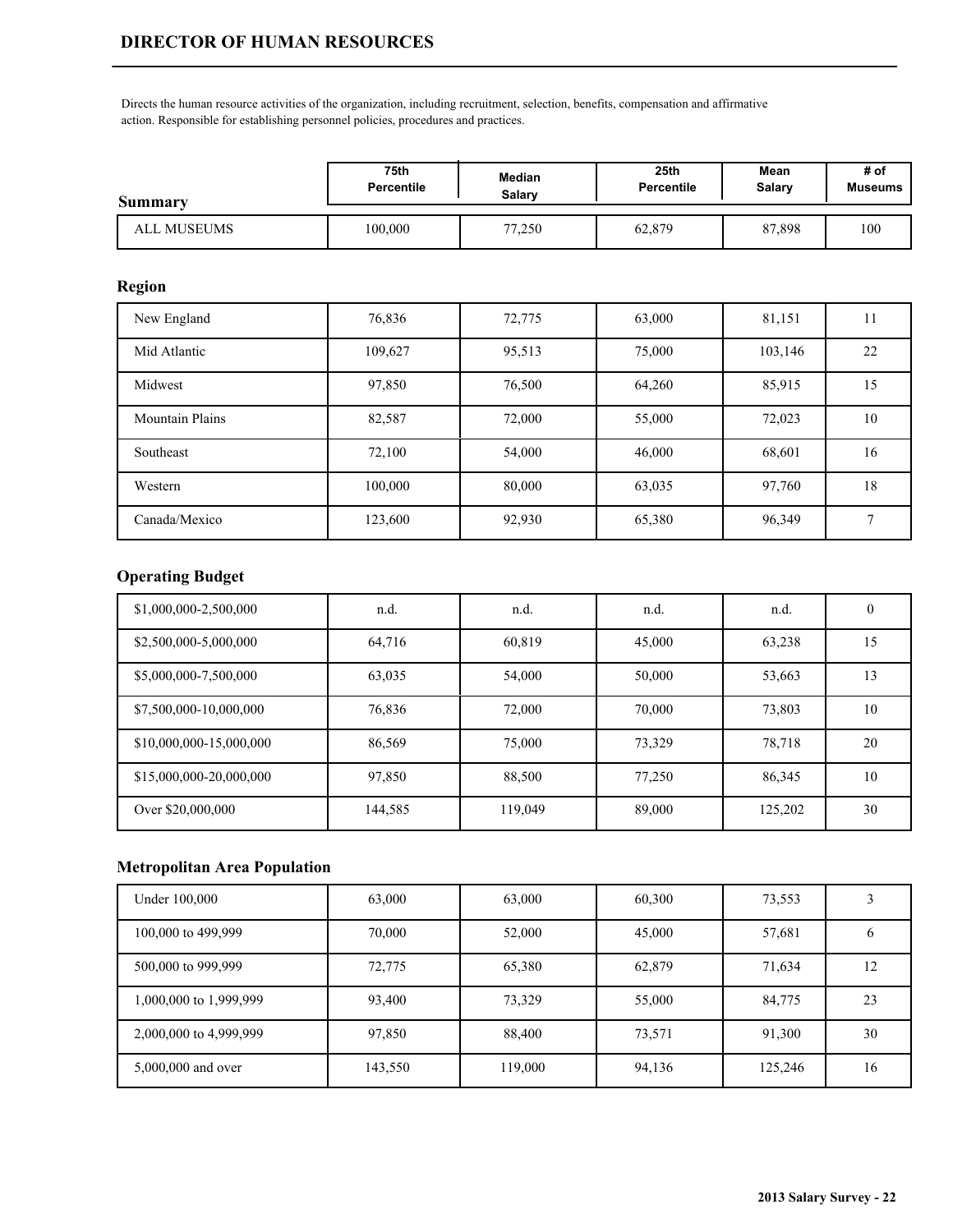#### **DIRECTOR OF INFORMATION SYSTEMS / CHIEF INFORMATION OFFICER**

#### *AKA Chief Information Officer*

Responsible for overall vision and coordination of the museum's information and communications systems and the integration of computer and new communication technology into the museum's programs. Supervises of one or several technology professionals.

| Summary     | 75th              | <b>Median</b> | 25th              | Mean          | # of           |
|-------------|-------------------|---------------|-------------------|---------------|----------------|
|             | <b>Percentile</b> | Salarv        | <b>Percentile</b> | <b>Salary</b> | <b>Museums</b> |
| ALL MUSEUMS | 10,000            | 89,247        | 65,000            | 96,422        | $\mathbf{a}$   |

#### **Region**

| New England            | 98,724  | 85,020  | 71,769 | 82,623  |    |
|------------------------|---------|---------|--------|---------|----|
| Mid Atlantic           | 120,000 | 104,000 | 77,810 | 115,849 | 23 |
| Midwest                | 100,000 | 93,636  | 60,000 | 94,869  | 13 |
| <b>Mountain Plains</b> | 97,850  | 95,900  | 87,092 | 92,864  |    |
| Southeast              | 82,906  | 77,643  | 58,660 | 82,011  | 12 |
| Western                | 130,000 | 87,782  | 78,546 | 96,240  | 9  |
| Canada/Mexico          | 106,504 | 40,668  | 20,968 | 70,062  | 4  |

### **Operating Budget**

| \$1,000,000-2,500,000   | n.d.    | n.d.    | n.d.   | n.d.    | $\theta$     |
|-------------------------|---------|---------|--------|---------|--------------|
| \$2,500,000-5,000,000   | 63,500  | 57,500  | 49,674 | 58,438  | 12           |
| \$5,000,000-7,500,000   | 83,133  | 77,792  | 63,677 | 76,210  |              |
| \$7,500,000-10,000,000  | 71,769  | 62,118  | 20,968 | 56,789  | <sub>b</sub> |
| \$10,000,000-15,000,000 | 93,000  | 82,906  | 67,897 | 83,587  | 15           |
| \$15,000,000-20,000,000 | 111,427 | 98,000  | 87,092 | 98,560  | 8            |
| Over \$20,000,000       | 163,188 | 110,000 | 98,724 | 136,812 | 25           |

| Under 100,000          | 97,850  | 88,875  | 88,875 | 87,200  |    |
|------------------------|---------|---------|--------|---------|----|
| 100,000 to 499,999     | 71,769  | 58,660  | 58,660 | 62,391  |    |
| 500,000 to 999,999     | 82,906  | 75,000  | 63,677 | 78,818  | 10 |
| 1,000,000 to 1,999,999 | 112,721 | 93,000  | 73,440 | 95,034  | 13 |
| 2,000,000 to 4,999,999 | 110,000 | 95,900  | 87,092 | 100,844 | 18 |
| 5,000,000 and over     | 182,000 | 116,000 | 97,391 | 146,922 | 14 |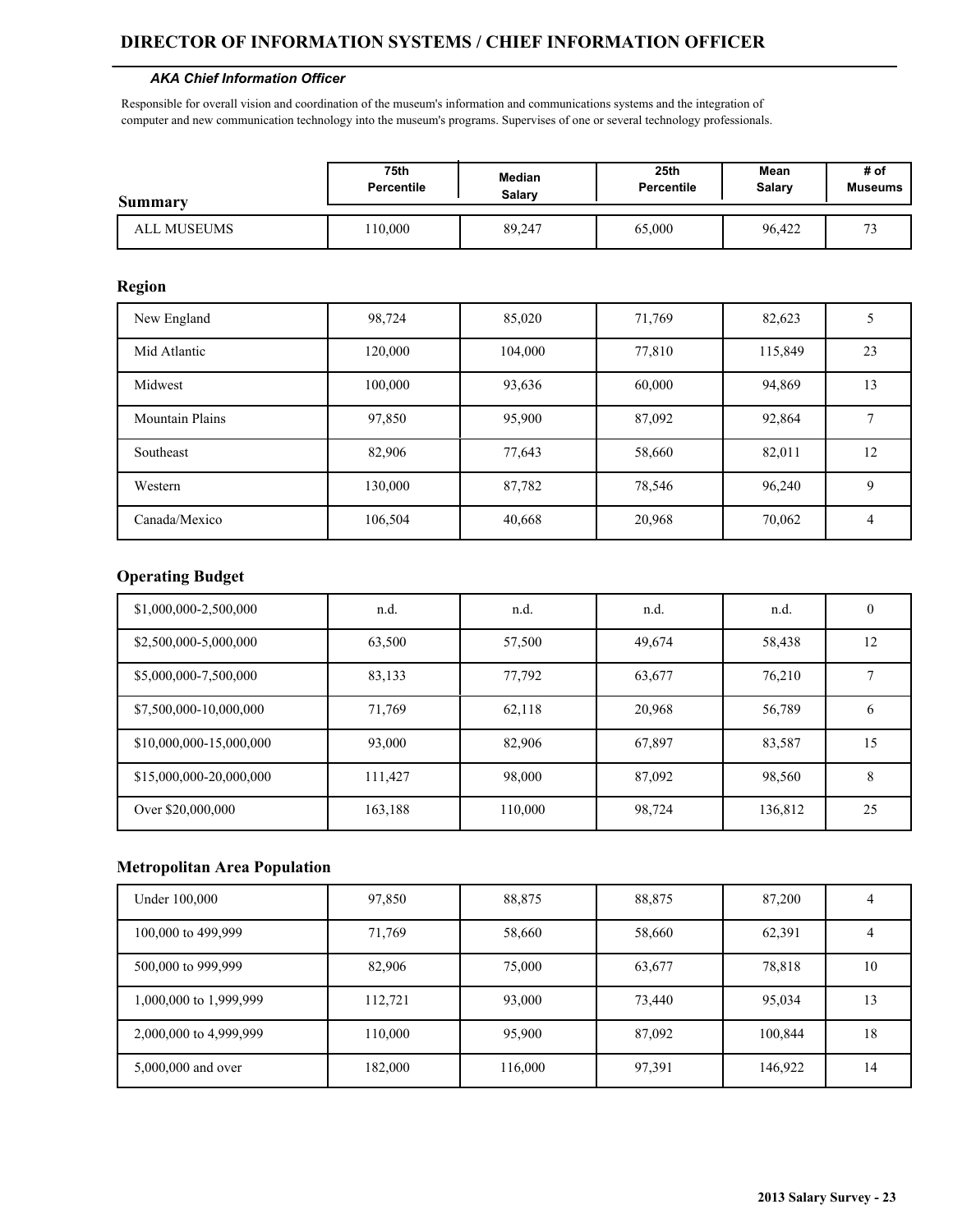#### *AKA Technology Manager or Director of New Media*

Responsible for the museum's systems and technology activity, such as managing the office computer systems and software, and new media technologies, such as web sites and interactive gallery kiosks. May involve supervision of subordinate staff and/or volunteers.

| Summary     | 75th              | <b>Median</b> | 25th              | Mean          | # of           |
|-------------|-------------------|---------------|-------------------|---------------|----------------|
|             | <b>Percentile</b> | Salarv        | <b>Percentile</b> | <b>Salary</b> | <b>Museums</b> |
| ALL MUSEUMS | 82,500            | 63,990        | 45,672            | 67,677        | $\Omega$<br>Ō. |

#### **Region**

| New England            | 79,695 | 63,654 | 46,675 | 63,847 | 12 |
|------------------------|--------|--------|--------|--------|----|
| Mid Atlantic           | 85,400 | 69,781 | 59,320 | 78,745 | 21 |
| Midwest                | 76,236 | 62,220 | 44,000 | 63,943 | 13 |
| <b>Mountain Plains</b> | 70,200 | 52,300 | 38,408 | 54,803 | 9  |
| Southeast              | 55,700 | 45,000 | 40,000 | 54,675 | 13 |
| Western                | 82,500 | 59,934 | 46,500 | 63,873 | 13 |
| Canada/Mexico          | 95,137 | 91,764 | 85,326 | 97,201 |    |

### **Operating Budget**

| \$1,000,000-2,500,000   | 37,440 | 35,110 | 35,110 | 35,124 | 4  |
|-------------------------|--------|--------|--------|--------|----|
| \$2,500,000-5,000,000   | 55,636 | 45,310 | 33,000 | 43,136 | 13 |
| \$5,000,000-7,500,000   | 55,700 | 43,700 | 39,334 | 47,444 | 12 |
| \$7,500,000-10,000,000  | 64,641 | 53,045 | 48,230 | 61,514 | 9  |
| \$10,000,000-15,000,000 | 79,864 | 63,990 | 55,000 | 65,754 | 19 |
| \$15,000,000-20,000,000 | 93.787 | 84,003 | 82.099 | 90.946 |    |
| Over \$20,000,000       | 95,413 | 85,400 | 75,429 | 93,350 | 23 |

| Under 100,000          | 64,582  | 46,675 | 45,310 | 54,162 |    |
|------------------------|---------|--------|--------|--------|----|
| 100,000 to 499,999     | 42,484  | 39,334 | 39,253 | 43,408 |    |
| 500,000 to 999,999     | 75,806  | 47,200 | 43,700 | 61,716 | 13 |
| 1,000,000 to 1,999,999 | 77,500  | 60,108 | 52,300 | 66,738 | 21 |
| 2,000,000 to 4,999,999 | 80,987  | 68,959 | 59,934 | 69,921 | 22 |
| 5,000,000 and over     | 110,000 | 82,825 | 63,000 | 86,917 | 14 |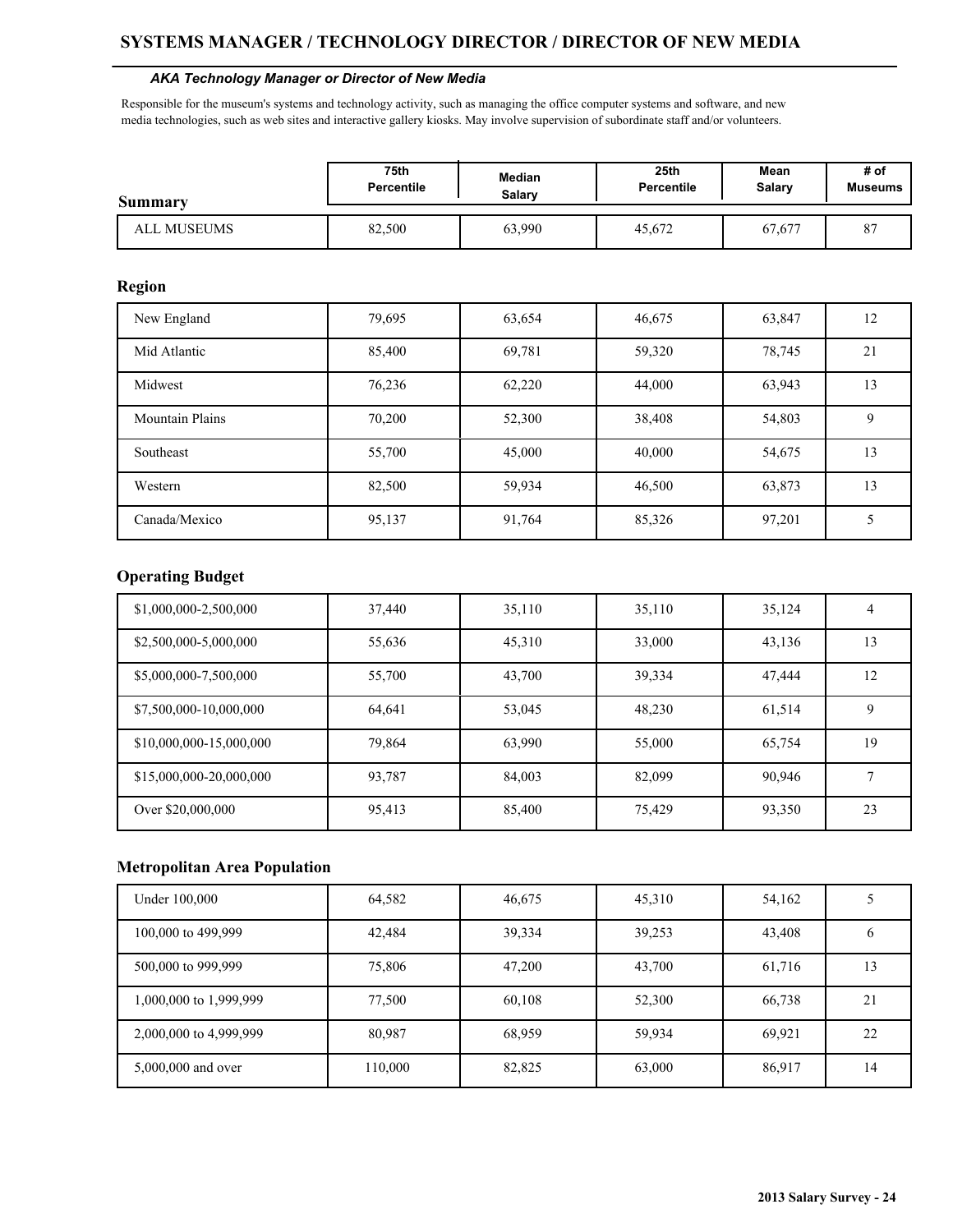Responsible for development, site management, and content of the museum's website or online presence. May include social media outreach.

| Summary     | 75th              | Median | 25 <sub>th</sub> | Mean   | # of           |
|-------------|-------------------|--------|------------------|--------|----------------|
|             | <b>Percentile</b> | Salary | Percentile       | Salary | <b>Museums</b> |
| ALL MUSEUMS | 73,566            | 57,000 | 43,645           | 60,327 | 69             |

### **Region**

| New England            | 72,100 | 65,000 | 41,450 | 64,110 | <sub>b</sub> |
|------------------------|--------|--------|--------|--------|--------------|
| Mid Atlantic           | 79,831 | 58,000 | 47,500 | 68,074 | 17           |
| Midwest                | 69,303 | 54,540 | 35,193 | 56,419 | 11           |
| <b>Mountain Plains</b> | 67,320 | 43,645 | 40,014 | 54,714 | 6            |
| Southeast              | 61,672 | 54,000 | 45,500 | 55,958 | 9            |
| Western                | 62,400 | 50,000 | 40,000 | 52,501 | 13           |
| Canada/Mexico          | 73,566 | 67,249 | 58,471 | 61,954 | 6            |

# **Operating Budget**

| \$1,000,000-2,500,000   | n.d.   | n.d.   | n.d.   | n.d.   | $\theta$ |
|-------------------------|--------|--------|--------|--------|----------|
| \$2,500,000-5,000,000   | 46,000 | 40,000 | 33,100 | 42,599 | 8        |
| \$5,000,000-7,500,000   | 45,500 | 43,645 | 31,200 | 43,150 |          |
| \$7,500,000-10,000,000  | 68,224 | 54,000 | 45,000 | 60,490 |          |
| \$10,000,000-15,000,000 | 58,471 | 50,000 | 40,951 | 56,372 | 15       |
| \$15,000,000-20,000,000 | 72,500 | 61,875 | 58,000 | 64,321 |          |
| Over \$20,000,000       | 80,000 | 72,100 | 62,182 | 73,629 | 24       |

| Under 100,000          | 58,604 | 58,604 | 41,450 | 55,018 |    |
|------------------------|--------|--------|--------|--------|----|
| 100,000 to 499,999     | 36,400 | 33,100 | 33,100 | 35,361 |    |
| 500,000 to 999,999     | 43,645 | 39,640 | 39,640 | 47,533 |    |
| 1,000,000 to 1,999,999 | 76,466 | 67,320 | 45,500 | 62,766 | 11 |
| 2,000,000 to 4,999,999 | 73,137 | 67,249 | 47,500 | 63,814 | 25 |
| 5,000,000 and over     | 79,831 | 62,182 | 57,000 | 73,103 | 14 |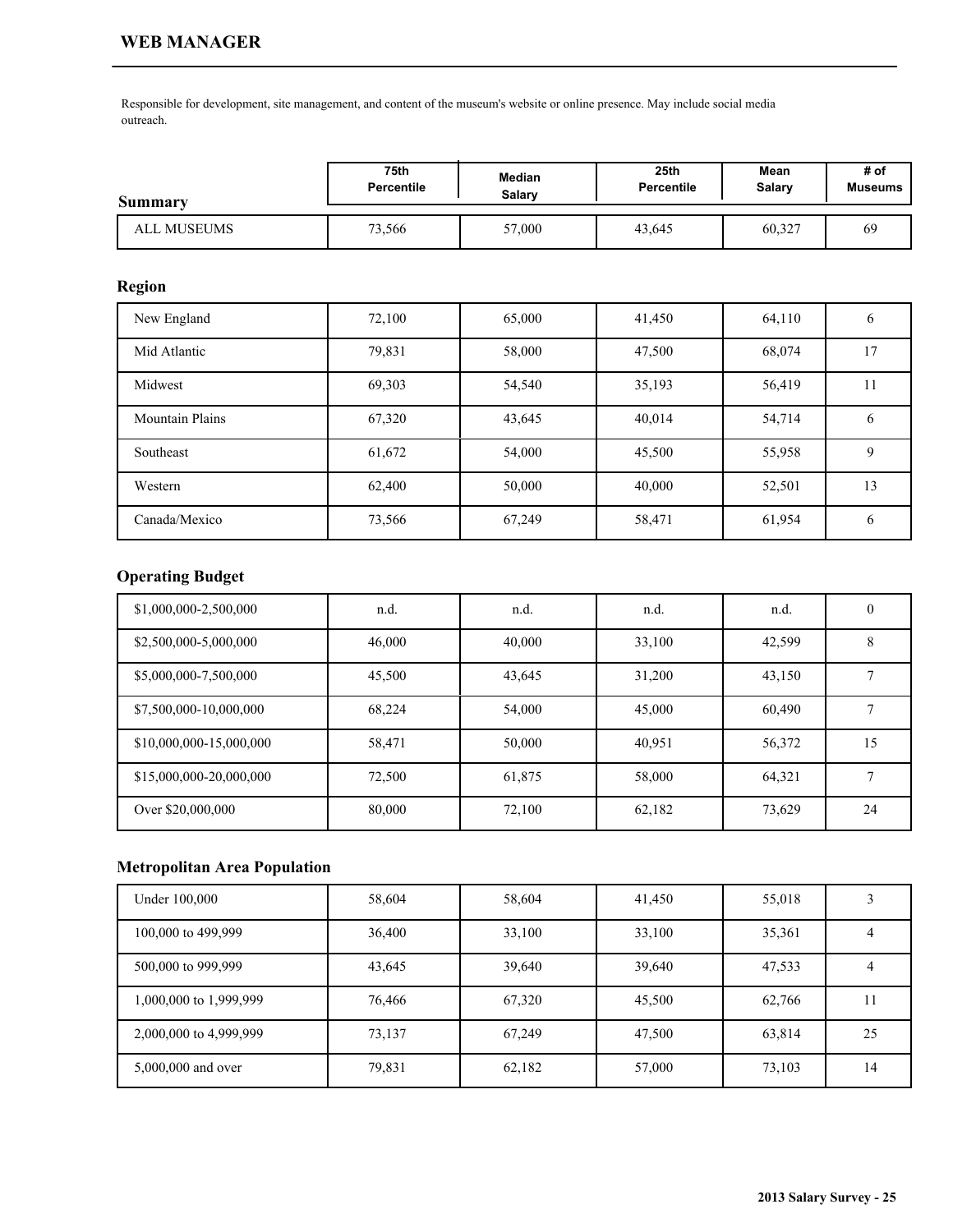Responsible for planning and executing the museum's social and new media strategy, including, but not limited to, Twitter, Facebook, Tumblr, and mobile apps. May work in conjunction with technology and marketing staff.

| Summary     | 75th              | Median        | 25 <sub>th</sub> | Mean   | # of           |
|-------------|-------------------|---------------|------------------|--------|----------------|
|             | <b>Percentile</b> | <b>Salary</b> | Percentile       | Salary | <b>Museums</b> |
| ALL MUSEUMS | 53,000            | 41,918        | 33,590           | 47,608 | 01             |

## **Region**

| New England            | 53,000 | 44,909 | 40,040 | 47,293 |    |
|------------------------|--------|--------|--------|--------|----|
| Mid Atlantic           | 61,800 | 50,000 | 40,000 | 54,694 | 13 |
| Midwest                | 44,500 | 41,820 | 36,000 | 43,288 |    |
| <b>Mountain Plains</b> | 37,900 | 33,590 | 33,000 | 41,418 |    |
| Southeast              | 38,000 | 30,000 | 30,000 | 38,112 | 11 |
| Western                | 55,500 | 43,000 | 35,000 | 44,289 | 13 |
| Canada/Mexico          | 93,129 | 93,129 | 38,078 | 82,716 | 3  |

## **Operating Budget**

| \$1,000,000-2,500,000   | 30,000 | 28,840 | 28,840 | 29,420 |    |
|-------------------------|--------|--------|--------|--------|----|
| \$2,500,000-5,000,000   | 40,040 | 33,000 | 30,000 | 34,309 | 11 |
| \$5,000,000-7,500,000   | 43,000 | 41,918 | 32,000 | 37,716 |    |
| \$7,500,000-10,000,000  | 42,640 | 40,800 | 33,590 | 39,576 |    |
| \$10,000,000-15,000,000 | 52,500 | 38,078 | 34,557 | 49,077 | 9  |
| \$15,000,000-20,000,000 | 61,800 | 52,500 | 47,500 | 58,860 |    |
| Over \$20,000,000       | 71,400 | 55,000 | 46,246 | 58,436 | 20 |

| Under 100,000          | 40,800 | 40,800 | 40,800 | 40,800 |    |
|------------------------|--------|--------|--------|--------|----|
| 100,000 to 499,999     | 30,000 | 28,840 | 28,840 | 29,349 |    |
| 500,000 to 999,999     | 40,040 | 35,000 | 33,000 | 38,208 |    |
| 1,000,000 to 1,999,999 | 46,246 | 40,800 | 33,000 | 44,812 | 13 |
| 2,000,000 to 4,999,999 | 56,816 | 41,860 | 35,000 | 48,903 | 17 |
| 5,000,000 and over     | 70,000 | 52,500 | 47,500 | 57,668 | 12 |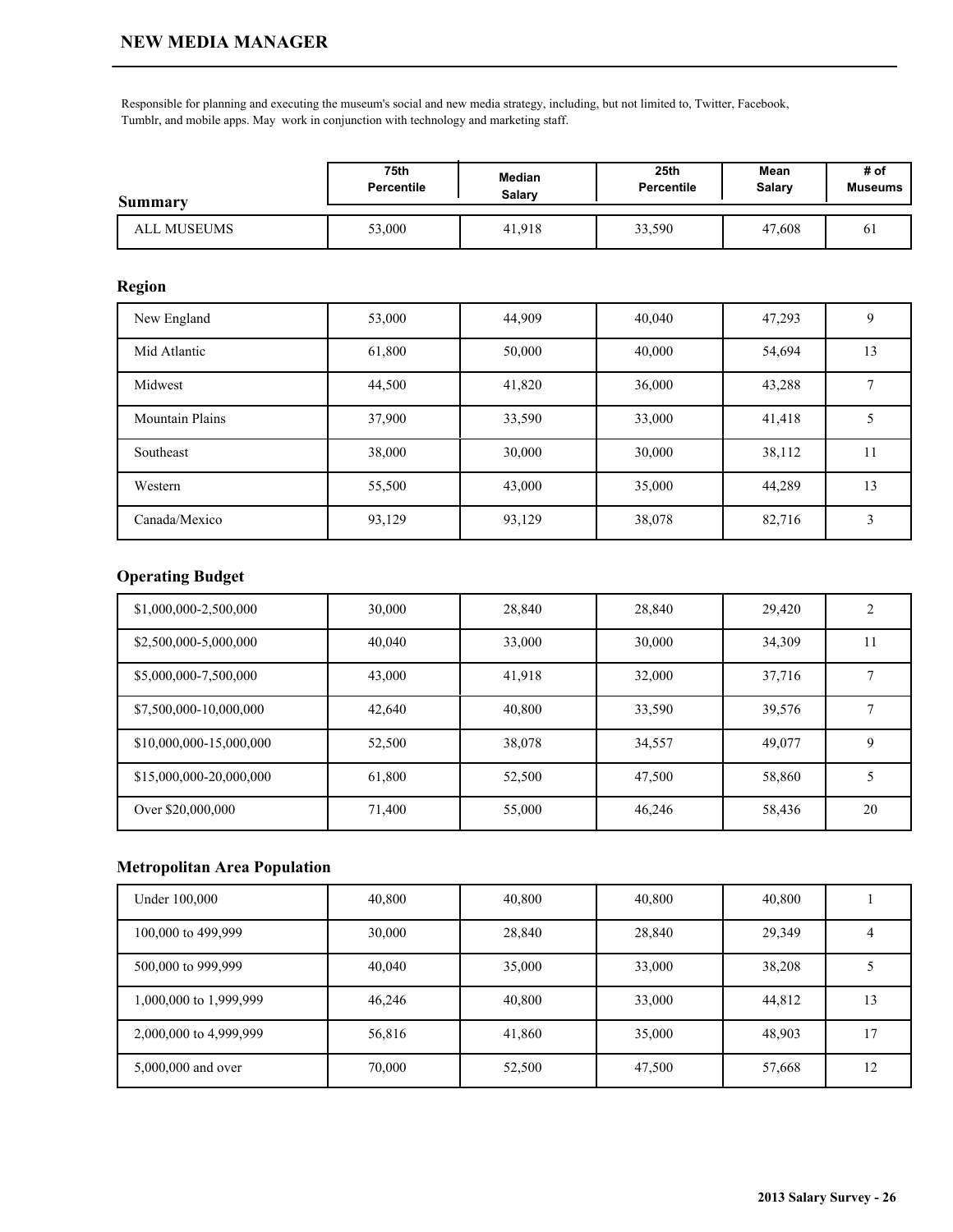Oversees maintenance of annual membership drives and programs for members. Provides support in planning and executing special fundraising events. May provide Reports to Director of Development.

| Summary     | 75th       | Median        | 25th              | Mean   | # of           |
|-------------|------------|---------------|-------------------|--------|----------------|
|             | Percentile | <b>Salary</b> | <b>Percentile</b> | Salary | <b>Museums</b> |
| ALL MUSEUMS | 47,000     | 37,500        | 32,000            | 43,104 | 153            |

## **Region**

| New England            | 50,000 | 44,007 | 33,600 | 50,273 | 18 |
|------------------------|--------|--------|--------|--------|----|
| Mid Atlantic           | 55,000 | 42,840 | 34,439 | 47,776 | 30 |
| Midwest                | 50,000 | 36,060 | 31,271 | 42,083 | 21 |
| <b>Mountain Plains</b> | 42,000 | 30,849 | 27,040 | 38,018 | 17 |
| Southeast              | 39,009 | 35,000 | 33,038 | 38,136 | 33 |
| Western                | 44,000 | 37,500 | 34,264 | 42,205 | 22 |
| Canada/Mexico          | 58,720 | 45,394 | 36,746 | 49,866 | 9  |

## **Operating Budget**

| \$1,000,000-2,500,000   | 34,320 | 33,000 | 31,006 | 31,039 | . . |
|-------------------------|--------|--------|--------|--------|-----|
| \$2,500,000-5,000,000   | 38,021 | 34,000 | 30,000 | 34,562 | 45  |
| \$5,000,000-7,500,000   | 42,000 | 35,360 | 30,000 | 36,795 | 23  |
| \$7,500,000-10,000,000  | 47,000 | 40,289 | 33,600 | 41,998 | 17  |
| \$10,000,000-15,000,000 | 55,000 | 45,000 | 34,965 | 48,864 | 21  |
| \$15,000,000-20,000,000 | 68,666 | 45,000 | 44.283 | 54,670 | 10  |
| Over \$20,000,000       | 65,217 | 45,968 | 36,000 | 59,021 | 25  |

| Under 100,000          | 43,888 | 36,660 | 32,460 | 37,619 | 12 |
|------------------------|--------|--------|--------|--------|----|
| 100,000 to 499,999     | 39,009 | 36,060 | 32,000 | 37,898 | 17 |
| 500,000 to 999,999     | 45,394 | 34,965 | 31,000 | 38,702 | 22 |
| 1,000,000 to 1,999,999 | 51,000 | 35,000 | 32,000 | 42,879 | 30 |
| 2,000,000 to 4,999,999 | 58,720 | 40,394 | 33,529 | 52,288 | 34 |
| 5,000,000 and over     | 47,000 | 41,655 | 35,000 | 47,365 | 16 |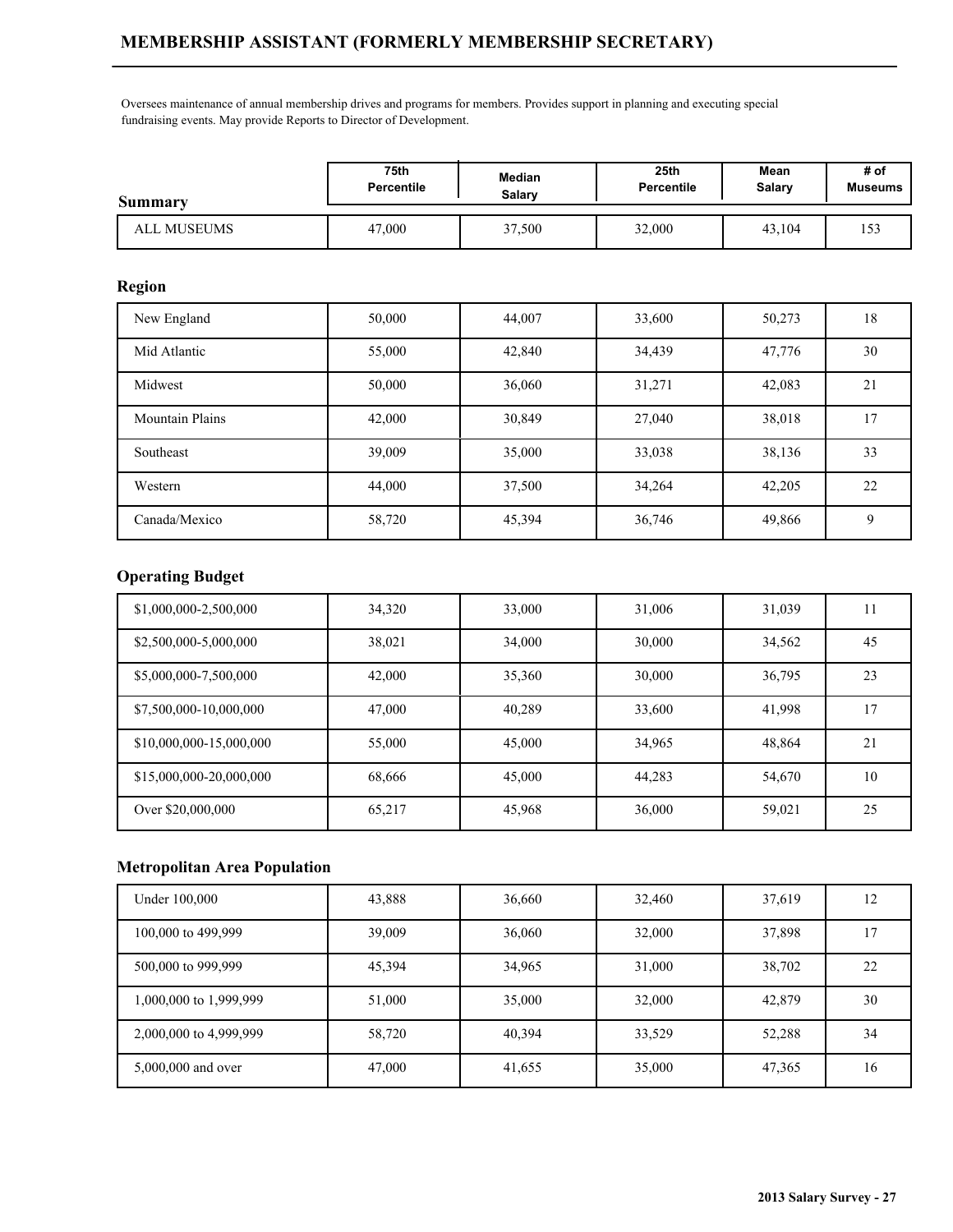## **SPECIAL EVENTS MANAGER**

Organizes and coordinates special events, including but not limited to exhibition previews, fundraisers, and community festivals. Responsible for event planning, execution, and evaluation. May supervise building rental program. May be responsible for marketing rental program to corporations, travel-tourism industry, and other appropriate customers.

| Summary     | 75th              | <b>Median</b> | 25 <sub>th</sub> | Mean   | # of           |
|-------------|-------------------|---------------|------------------|--------|----------------|
|             | <b>Percentile</b> | Salarv        | Percentile       | Salary | <b>Museums</b> |
| ALL MUSEUMS | 65,254            | 50,000        | 40,000           | 55,536 | 167            |

### **Region**

| New England            | 57,553 | 50,467 | 39,655 | 52,867 | 19 |
|------------------------|--------|--------|--------|--------|----|
| Mid Atlantic           | 91,680 | 58,710 | 44,700 | 70,251 | 33 |
| Midwest                | 63,369 | 48,000 | 36,400 | 47,821 | 24 |
| <b>Mountain Plains</b> | 58,000 | 50,190 | 44,000 | 58,753 | 17 |
| Southeast              | 51,900 | 45,000 | 35,636 | 47,045 | 34 |
| Western                | 66,950 | 50,000 | 43,050 | 53,966 | 27 |
| Canada/Mexico          | 78,500 | 70,000 | 52,519 | 64,496 | 9  |

## **Operating Budget**

| \$1,000,000-2,500,000   | 46,800  | 42,500 | 30,683 | 39,056 | 14 |
|-------------------------|---------|--------|--------|--------|----|
| \$2,500,000-5,000,000   | 47,000  | 40,000 | 35,000 | 43,346 | 53 |
| \$5,000,000-7,500,000   | 53,308  | 45,000 | 37.110 | 46,989 | 18 |
| \$7,500,000-10,000,000  | 66,687  | 57,000 | 50,000 | 61,485 | 15 |
| \$10,000,000-15,000,000 | 66,000  | 52,519 | 48.410 | 59,565 | 25 |
| \$15,000,000-20,000,000 | 100,530 | 77,000 | 65,000 | 82,884 | 9  |
| Over \$20,000,000       | 82,500  | 66,911 | 53,560 | 73,022 | 30 |

| Under 100,000          | 49,146 | 44,050 | 40,000 | 53,085 | 12 |
|------------------------|--------|--------|--------|--------|----|
| 100,000 to 499,999     | 50,467 | 37,000 | 30,683 | 41,458 | 16 |
| 500,000 to 999,999     | 53,308 | 45,000 | 34,825 | 45,339 | 20 |
| 1,000,000 to 1,999,999 | 64,488 | 49,147 | 41,505 | 53,558 | 36 |
| 2,000,000 to 4,999,999 | 70,794 | 54,378 | 43,503 | 59,283 | 41 |
| 5,000,000 and over     | 90,000 | 66,950 | 51,000 | 78,188 | 19 |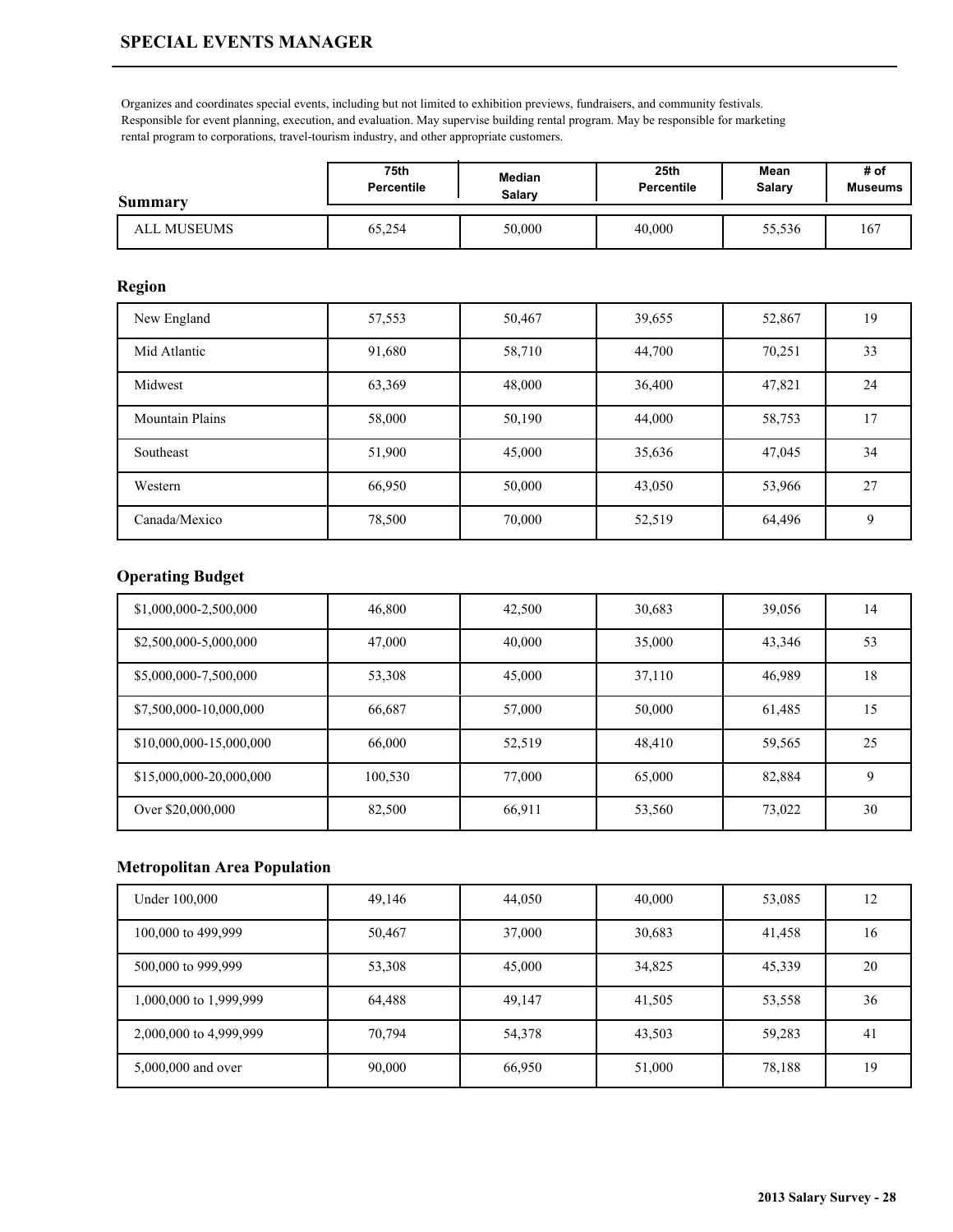Directs the public affairs and information activities of the organization. Directs the media relations, publicity and customer relation activities of the organization. Responsible for directing the marketing activities of the organization (i.e., service development, advertising and promotional activities, and market penetration/expansion).

| Summary     | 75th              | <b>Median</b> | 25 <sub>th</sub>  | Mean    | # of           |
|-------------|-------------------|---------------|-------------------|---------|----------------|
|             | <b>Percentile</b> | Salary        | <b>Percentile</b> | Salary  | <b>Museums</b> |
| ALL MUSEUMS | 144.385           | 94,633        | 66,933            | 121,458 | 70             |

## **Region**

| New England            | 124,562 | 105,000 | 105,000 | 136,664 | 4  |
|------------------------|---------|---------|---------|---------|----|
| Mid Atlantic           | 240,000 | 122,004 | 79,954  | 153,871 | 18 |
| Midwest                | 100,012 | 67,000  | 60,000  | 91,873  | 12 |
| <b>Mountain Plains</b> | 154,500 | 90,000  | 54,700  | 110,646 | 8  |
| Southeast              | 95,790  | 88,000  | 66,000  | 96,903  | 13 |
| Western                | 190,485 | 110,000 | 80,000  | 144,783 | 12 |
| Canada/Mexico          | 117,244 | 44,032  | 44,032  | 83,304  | 3  |

## **Operating Budget**

| \$1,000,000-2,500,000   | 60,000  | 60,000  | 50,000  | 68,597  |               |
|-------------------------|---------|---------|---------|---------|---------------|
| \$2,500,000-5,000,000   | 74,154  | 66,000  | 53,966  | 69,161  | 14            |
| \$5,000,000-7,500,000   | 94,633  | 90,000  | 60,000  | 90,611  |               |
| \$7,500,000-10,000,000  | 100,000 | 51,000  | 44,032  | 77,704  |               |
| \$10,000,000-15,000,000 | 159,181 | 105,000 | 71.019  | 120,403 | 14            |
| \$15,000,000-20,000,000 | 122,004 | 103,000 | 97,077  | 108,191 | $\mathfrak b$ |
| Over \$20,000,000       | 265,000 | 190,485 | 130,000 | 200,265 | 20            |

| Under 100,000          | 124,562 | 54,700  | 54,700  | 87,853  |    |
|------------------------|---------|---------|---------|---------|----|
| 100,000 to 499,999     | 56,645  | 55,899  | 55,899  | 56,272  |    |
| 500,000 to 999,999     | 89,647  | 78,082  | 70,000  | 79,079  | 11 |
| 1,000,000 to 1,999,999 | 150,000 | 70,500  | 66,000  | 127,891 | 10 |
| 2,000,000 to 4,999,999 | 144,385 | 110,000 | 86,458  | 121,156 | 21 |
| 5,000,000 and over     | 271,600 | 250,000 | 143,325 | 218,942 | 10 |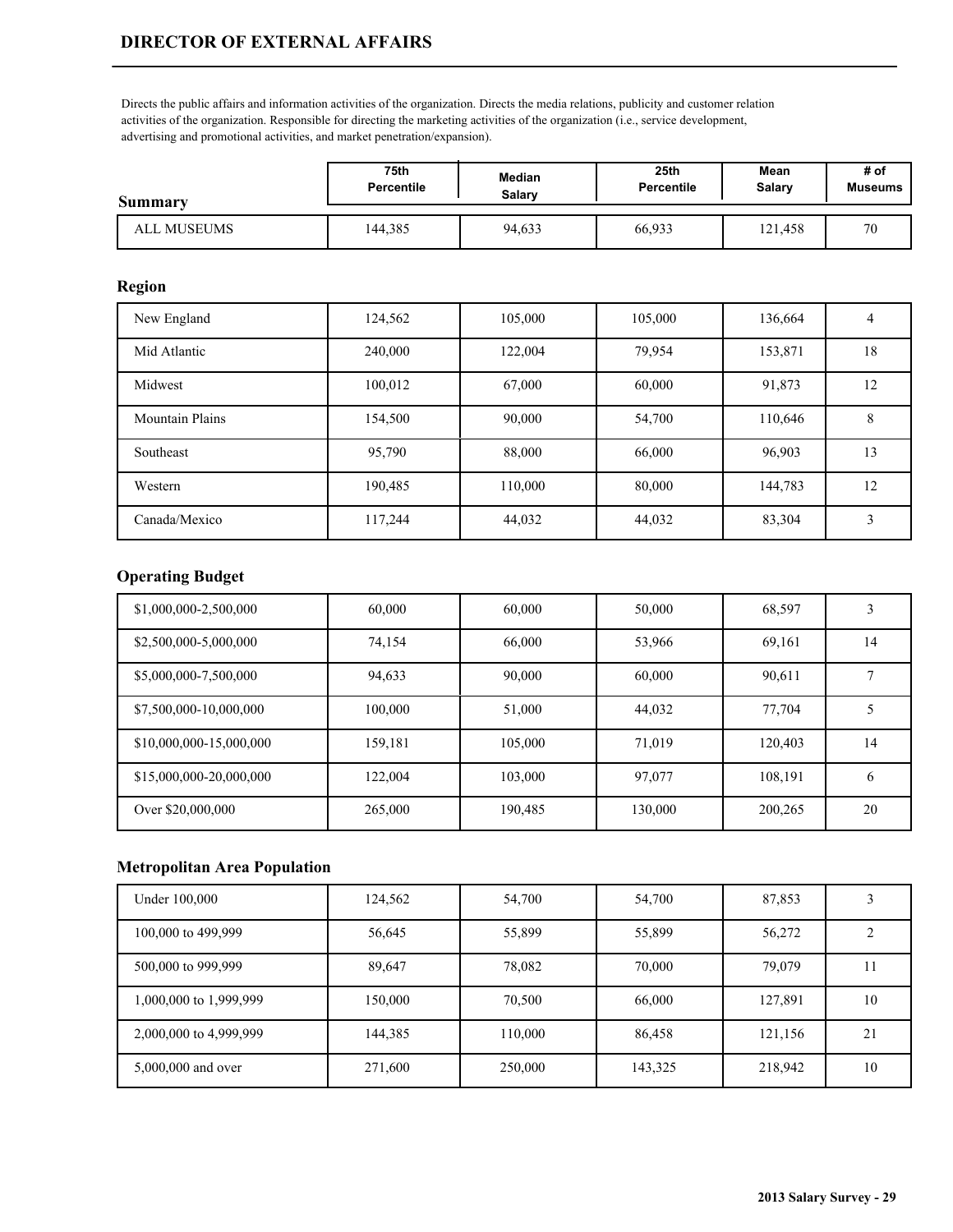## **MARKETING DIRECTOR**

General responsibility for coordinating museum promotional programs, revenue producing sale of products and the creative services for museum printed and promotional materials (excluding scholarly publications). Often acts as a consultant to other museum departments and volunteer groups to promote a specific event, product or service.

| Summary     | 75th              | <b>Median</b> | 25 <sub>th</sub> | Mean   | # of           |
|-------------|-------------------|---------------|------------------|--------|----------------|
|             | <b>Percentile</b> | Salarv        | Percentile       | Salary | <b>Museums</b> |
| ALL MUSEUMS | 92,715            | 65,000        | 50,000           | 77,497 | 120            |

## **Region**

| New England            | 80,080  | 64,000 | 55,596 | 68,489  | 12 |
|------------------------|---------|--------|--------|---------|----|
| Mid Atlantic           | 124,561 | 86,700 | 61,090 | 100,791 | 23 |
| Midwest                | 72,626  | 54,719 | 47,560 | 71,283  | 19 |
| <b>Mountain Plains</b> | 72,000  | 63,000 | 51,750 | 64,083  | 9  |
| Southeast              | 77,410  | 65,000 | 47,594 | 70,579  | 28 |
| Western                | 90,000  | 63,388 | 50,000 | 73,064  | 20 |
| Canada/Mexico          | 159,686 | 94,500 | 85,000 | 116,396 | b  |

### **Operating Budget**

| \$1,000,000-2,500,000   | 48,672  | 46,787  | 42,000 | 47,224  |    |
|-------------------------|---------|---------|--------|---------|----|
| \$2,500,000-5,000,000   | 63,388  | 54,719  | 47,008 | 55,682  | 37 |
| \$5,000,000-7,500,000   | 70,000  | 67,000  | 57,135 | 65,051  | 14 |
| \$7,500,000-10,000,000  | 92,259  | 82,400  | 67,300 | 84,890  | 12 |
| \$10,000,000-15,000,000 | 100,000 | 85,000  | 60,000 | 87,852  | 15 |
| \$15,000,000-20,000,000 | 126,225 | 66,837  | 58,500 | 87.297  |    |
| Over \$20,000,000       | 159,686 | 109,393 | 93,375 | 123,274 | 23 |

| Under 100,000          | 67,300  | 56,433  | 44,100 | 62,635  | Ω  |
|------------------------|---------|---------|--------|---------|----|
| 100,000 to 499,999     | 54,719  | 47,594  | 42,262 | 49,424  | 11 |
| 500,000 to 999,999     | 66,450  | 63,388  | 55,596 | 61,254  | 13 |
| 1,000,000 to 1,999,999 | 85,000  | 70,000  | 60,000 | 75,404  | 29 |
| 2,000,000 to 4,999,999 | 97,000  | 72,000  | 56,745 | 86,430  | 30 |
| 5,000,000 and over     | 130,000 | 109,393 | 93,062 | 114,910 | 14 |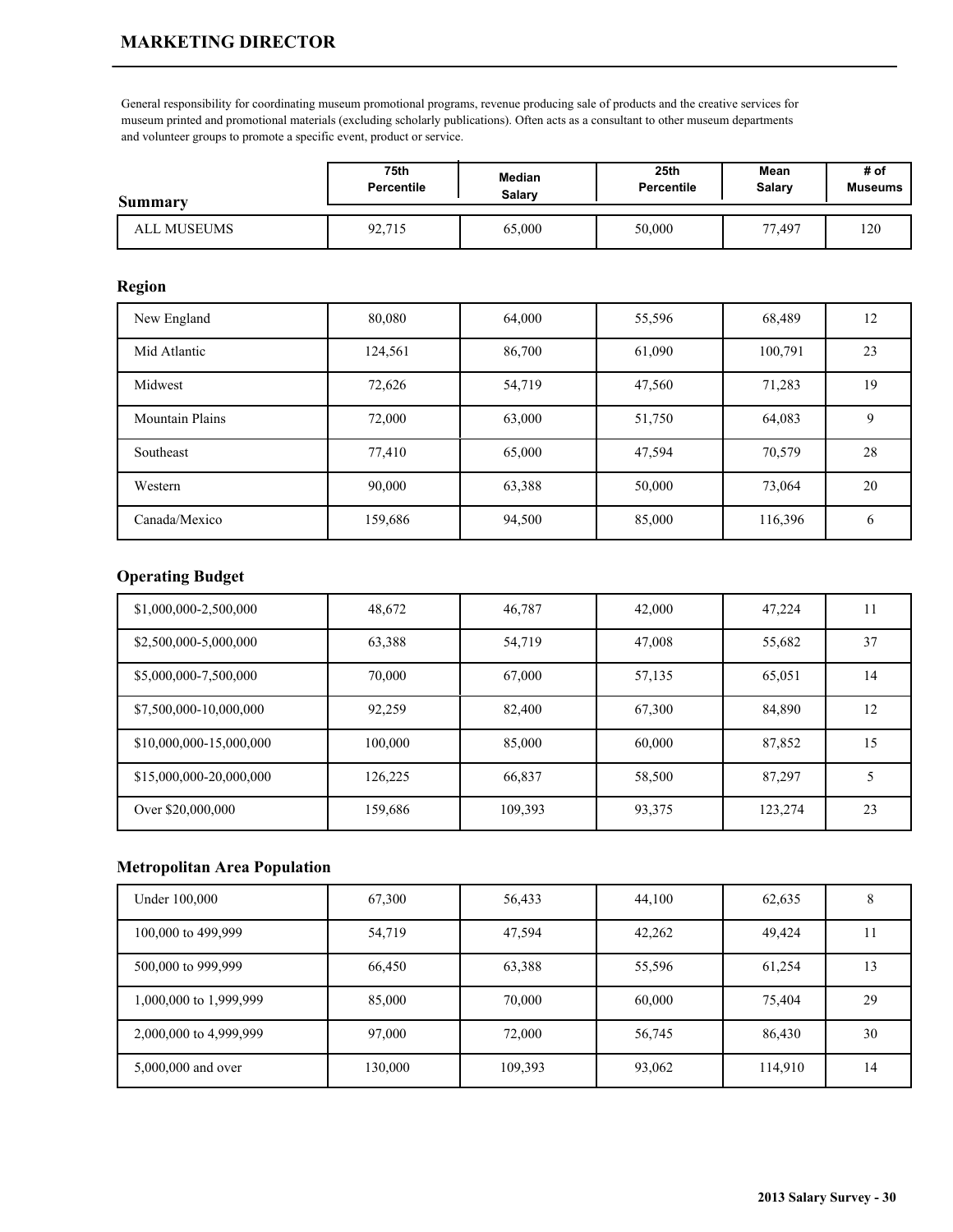Primary point of contact for news media and specific interest groups concerning museum exhibitions, special programs, etc. Draft press releases & target to specific audiences.

| Summary     | 75th              | Median        | 25th              | Mean          | # of           |
|-------------|-------------------|---------------|-------------------|---------------|----------------|
|             | <b>Percentile</b> | <b>Salary</b> | <b>Percentile</b> | <b>Salary</b> | <b>Museums</b> |
| ALL MUSEUMS | 74,000            | 56,275        | 43.470            | 62,599        | 126            |

### **Region**

| New England            | 72,238 | 61,545 | 52,000 | 70,687 | 13 |
|------------------------|--------|--------|--------|--------|----|
| Mid Atlantic           | 82,500 | 60,523 | 44,553 | 69,167 | 35 |
| Midwest                | 70,560 | 41,616 | 37,896 | 51,581 | 17 |
| <b>Mountain Plains</b> | 78,794 | 73,124 | 47,900 | 66,536 | 10 |
| Southeast              | 58,000 | 44,061 | 39,655 | 50,536 | 22 |
| Western                | 80,000 | 63,445 | 53,085 | 70,308 | 17 |
| Canada/Mexico          | 62,101 | 58,996 | 54,069 | 58,448 | 10 |

### **Operating Budget**

| \$1,000,000-2,500,000   | 43,654  | 41,000 | 31,946 | 41,365 |    |
|-------------------------|---------|--------|--------|--------|----|
| \$2,500,000-5,000,000   | 49,300  | 44,061 | 39,655 | 43,684 | 28 |
| \$5,000,000-7,500,000   | 50,750  | 47,473 | 42,115 | 49,628 | 8  |
| \$7,500,000-10,000,000  | 66,950  | 57,000 | 46,000 | 60,322 | 15 |
| \$10,000,000-15,000,000 | 73,535  | 61,000 | 42.209 | 59,365 | 23 |
| \$15,000,000-20,000,000 | 80,000  | 70,560 | 60,000 | 72.246 | 9  |
| Over \$20,000,000       | 108,080 | 80,000 | 63,600 | 89,829 | 30 |

| Under 100,000          | 67,250  | 46,000 | 44,650 | 58,725 |    |
|------------------------|---------|--------|--------|--------|----|
| 100,000 to 499,999     | 63,445  | 41,160 | 39,655 | 49,649 | ο  |
| 500,000 to 999,999     | 50,750  | 42,000 | 37,896 | 44,462 | 13 |
| 1,000,000 to 1,999,999 | 73,124  | 50,000 | 43,470 | 58,771 | 26 |
| 2,000,000 to 4,999,999 | 77,003  | 61,015 | 48,000 | 65,738 | 39 |
| 5,000,000 and over     | 100,786 | 88,000 | 60,000 | 91,580 | 18 |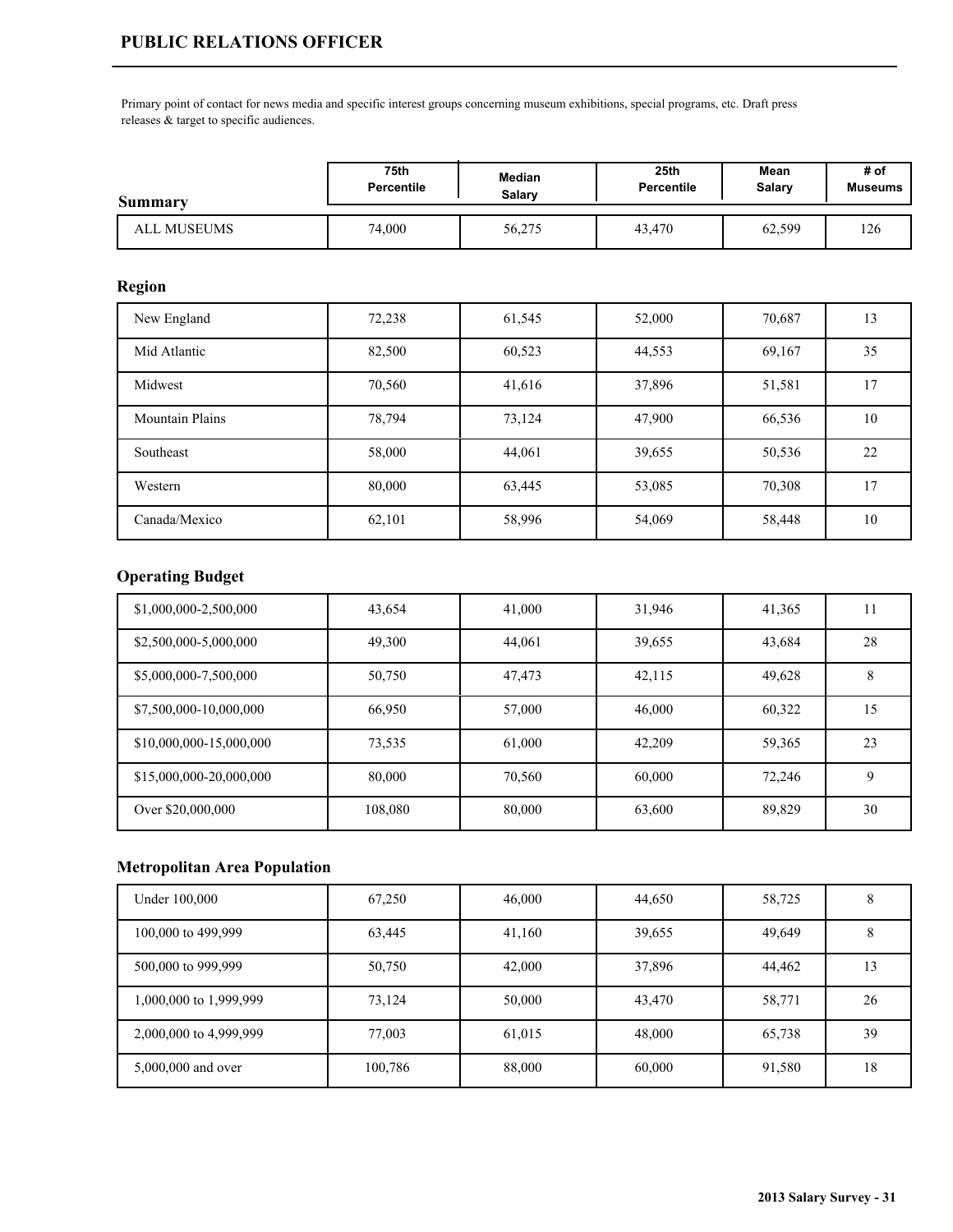Responsible for entire operation of museum sales operation. May involve supervision of subordinate staff and/or volunteers.

| Summary     | 75th              | Median | 25th              | Mean   | # of           |
|-------------|-------------------|--------|-------------------|--------|----------------|
|             | <b>Percentile</b> | Salary | <b>Percentile</b> | Salary | <b>Museums</b> |
| ALL MUSEUMS | 65,000            | 49,000 | 40,000            | 57,605 | 174            |

## **Region**

| New England            | 60,000 | 50,000 | 40,000 | 54,278 | 21 |
|------------------------|--------|--------|--------|--------|----|
| Mid Atlantic           | 96,258 | 58,115 | 43,846 | 77,249 | 40 |
| Midwest                | 55,000 | 43,388 | 35,000 | 51,662 | 26 |
| <b>Mountain Plains</b> | 58,201 | 46,350 | 40,392 | 50,311 | 18 |
| Southeast              | 50,000 | 45,320 | 38,654 | 47,559 | 33 |
| Western                | 65,457 | 57,426 | 51,161 | 60,353 | 23 |
| Canada/Mexico          | 75,000 | 56,161 | 34,639 | 58,219 | 9  |

# **Operating Budget**

| \$1,000,000-2,500,000   | 40,392  | 33,670 | 28,226 | 34,029 | 15 |
|-------------------------|---------|--------|--------|--------|----|
| \$2,500,000-5,000,000   | 48,842  | 42,500 | 33,280 | 42,633 | 50 |
| \$5,000,000-7,500,000   | 50,000  | 44,000 | 35,106 | 44,061 | 22 |
| \$7,500,000-10,000,000  | 54,871  | 49,000 | 45,000 | 58,332 | 17 |
| \$10,000,000-15,000,000 | 63,450  | 56,161 | 47,740 | 58,708 | 25 |
| \$15,000,000-20,000,000 | 93.500  | 65,000 | 61,004 | 76,470 | 9  |
| Over \$20,000,000       | 105,000 | 81,368 | 67,626 | 96,643 | 32 |

| Under 100,000          | 56,149  | 46,000 | 40,000 | 50,259  | 16 |
|------------------------|---------|--------|--------|---------|----|
| 100,000 to 499,999     | 44,125  | 36,714 | 30,969 | 40,896  | 19 |
| 500,000 to 999,999     | 48,842  | 45,000 | 40,000 | 45,015  | 22 |
| 1,000,000 to 1,999,999 | 58,201  | 46,772 | 40,000 | 49,711  | 38 |
| 2,000,000 to 4,999,999 | 70,000  | 55,000 | 49,440 | 62,548  | 38 |
| 5,000,000 and over     | 112,500 | 93,500 | 75,232 | 112,284 | 21 |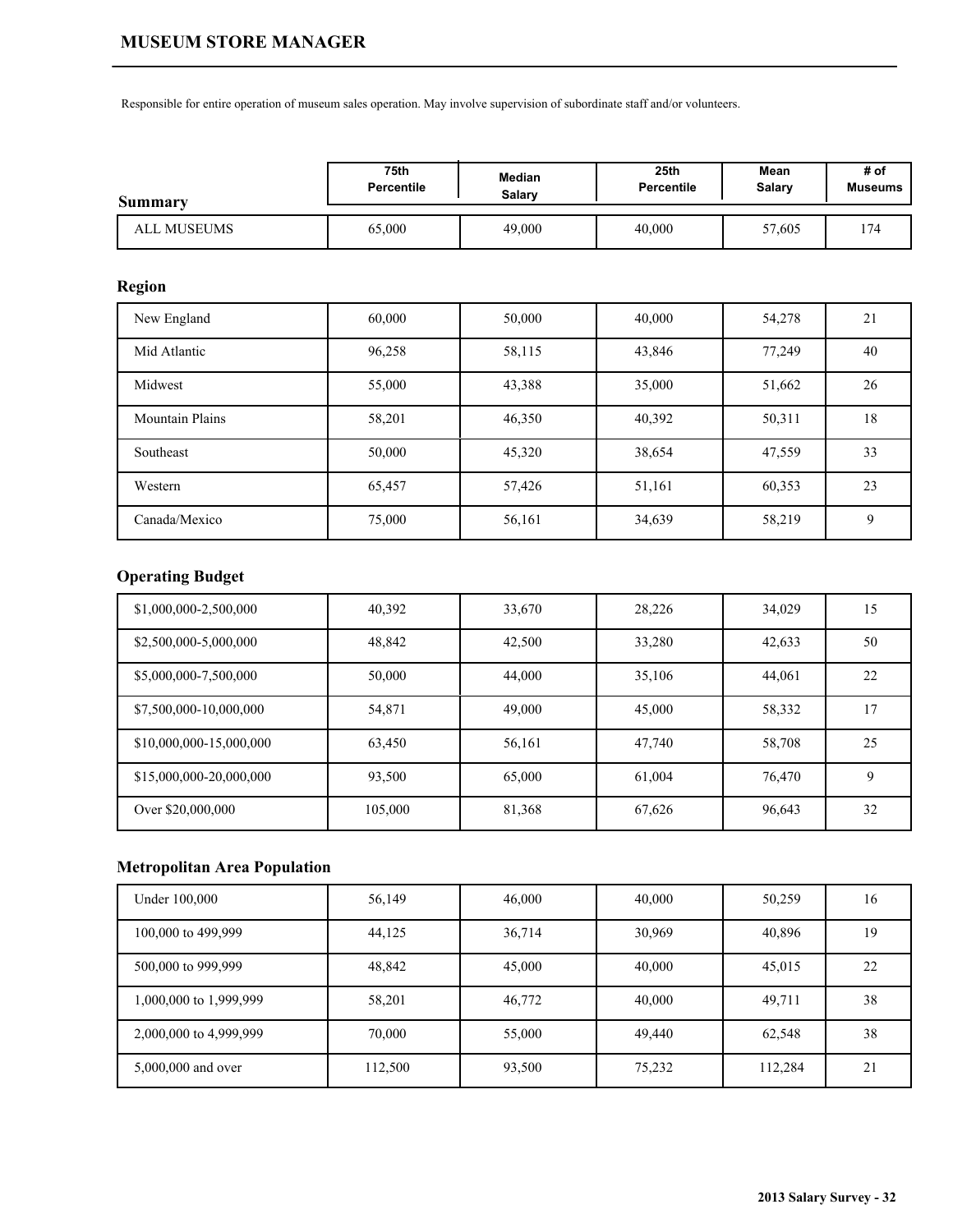# **VOLUNTEER COORDINATOR**

Responsible for coordination and guidance of one or more volunteer organizations. Functions as prime liaison between staff and volunteers.

| Summary     | 75th              | <b>Median</b> | 25 <sub>th</sub> | Mean   | # of             |
|-------------|-------------------|---------------|------------------|--------|------------------|
|             | <b>Percentile</b> | Salary        | Percentile       | Salary | <b>Museums</b>   |
| ALL MUSEUMS | 49,691            | 40.613        | 32,000           | 43,190 | $^{\Omega}$<br>╯ |

### **Region**

| New England            | 49,691 | 43,000 | 40,613 | 50,845 | 10 |
|------------------------|--------|--------|--------|--------|----|
| Mid Atlantic           | 54,000 | 48,612 | 40,029 | 46,690 | 16 |
| Midwest                | 45,000 | 37,893 | 36,000 | 40,691 | 15 |
| <b>Mountain Plains</b> | 38,907 | 30,900 | 30,000 | 35,332 | 11 |
| Southeast              | 42,436 | 38,500 | 30,000 | 38,693 | 18 |
| Western                | 51,500 | 44,942 | 33,794 | 46,066 | 16 |
| Canada/Mexico          | 78,500 | 45,941 | 23,065 | 55,011 |    |

# **Operating Budget**

| \$1,000,000-2,500,000   | 30,000 | 30,000 | 30,000 | 30,000 |    |
|-------------------------|--------|--------|--------|--------|----|
| \$2,500,000-5,000,000   | 40,500 | 37,000 | 30,000 | 34,674 | 20 |
| \$5,000,000-7,500,000   | 38,907 | 36,000 | 30,000 | 36,097 | 10 |
| \$7,500,000-10,000,000  | 45,000 | 38,563 | 29,120 | 38,066 | 10 |
| \$10,000,000-15,000,000 | 45,016 | 39,398 | 32.979 | 43,196 | 18 |
| \$15,000,000-20,000,000 | 68,436 | 53,000 | 46,977 | 60,411 | 6  |
| Over \$20,000,000       | 53,837 | 46,215 | 43,680 | 49,760 | 25 |

| Under 100,000          | 53,837 | 52,349 | 46,977 | 48,833 |    |
|------------------------|--------|--------|--------|--------|----|
| 100,000 to 499,999     | 42,436 | 37,151 | 37,132 | 37,970 |    |
| 500,000 to 999,999     | 45,016 | 38,907 | 37,382 | 45,138 | 11 |
| 1,000,000 to 1,999,999 | 45,000 | 37,200 | 30,000 | 40,320 | 28 |
| 2,000,000 to 4,999,999 | 53,000 | 44,942 | 36,000 | 45,752 | 21 |
| 5,000,000 and over     | 53,000 | 48,000 | 38,500 | 48,702 | 10 |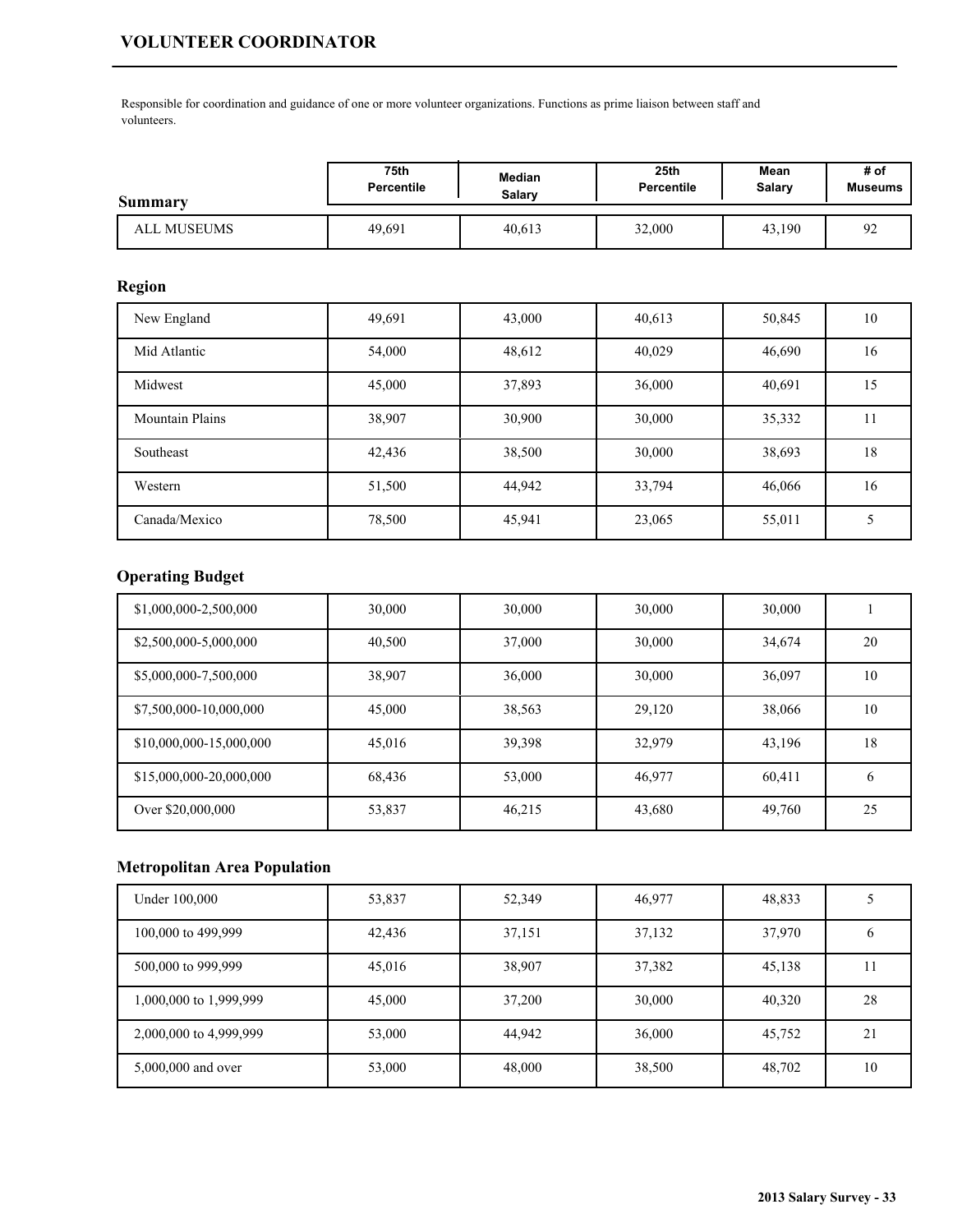## **CURATOR A / CHIEF CURATOR / DIRECTOR OF CURATORIAL AFFAIRS**

#### *AKA Director of Curatorial Affairs*

General administrative responsibilities for curatorial affairs, plus some museum administrative responsibilities; considerable public and donor contact; supervision of several curatorial departments or staff.

| <b>Summary</b> | 75th              | <b>Median</b> | 25th              | Mean          | # of           |
|----------------|-------------------|---------------|-------------------|---------------|----------------|
|                | <b>Percentile</b> | Salarv        | <b>Percentile</b> | <b>Salary</b> | <b>Museums</b> |
| ALL MUSEUMS    | 143,592           | 98,000        | 75,331            | 12.298        | 149            |

### **Region**

| New England            | 150,000 | 100,000 | 80,178 | 115,342 | 17 |
|------------------------|---------|---------|--------|---------|----|
| Mid Atlantic           | 150,000 | 98,000  | 76,875 | 123,957 | 36 |
| Midwest                | 135,275 | 90,000  | 75,000 | 108,673 | 19 |
| <b>Mountain Plains</b> | 150,000 | 128,000 | 94,481 | 133,910 | 10 |
| Southeast              | 102,000 | 82,500  | 69,729 | 92,411  | 34 |
| Western                | 150,000 | 117,828 | 99,507 | 129,346 | 19 |
| Canada/Mexico          | 143,592 | 75,255  | 62,903 | 93,637  | 10 |

## **Operating Budget**

| \$1,000,000-2,500,000   | 72,241  | 67,313  | 58,766  | 68,499  | 15 |
|-------------------------|---------|---------|---------|---------|----|
| \$2,500,000-5,000,000   | 90,000  | 80,000  | 69,557  | 82,324  | 47 |
| \$5,000,000-7,500,000   | 104,000 | 93,000  | 74,851  | 95.741  | 15 |
| \$7,500,000-10,000,000  | 117,828 | 103,659 | 80,000  | 107,754 | 17 |
| \$10,000,000-15,000,000 | 140,259 | 115,000 | 90,000  | 119,296 | 20 |
| \$15,000,000-20,000,000 | 157,500 | 123,605 | 110,000 | 133,902 | 9  |
| Over \$20,000,000       | 210,120 | 156,040 | 143,592 | 174,466 | 24 |

| Under 100,000          | 136,753 | 85,317  | 74,160 | 101,317 | 13 |
|------------------------|---------|---------|--------|---------|----|
| 100,000 to 499,999     | 83,033  | 76,494  | 58,766 | 75,849  | 14 |
| 500,000 to 999,999     | 108,211 | 94,481  | 76,875 | 101,861 | 15 |
| 1,000,000 to 1,999,999 | 116,420 | 92,800  | 70,500 | 98,699  | 27 |
| 2,000,000 to 4,999,999 | 155,500 | 134,122 | 93,335 | 129,255 | 37 |
| 5,000,000 and over     | 214,500 | 150,000 | 99,507 | 163,781 | 20 |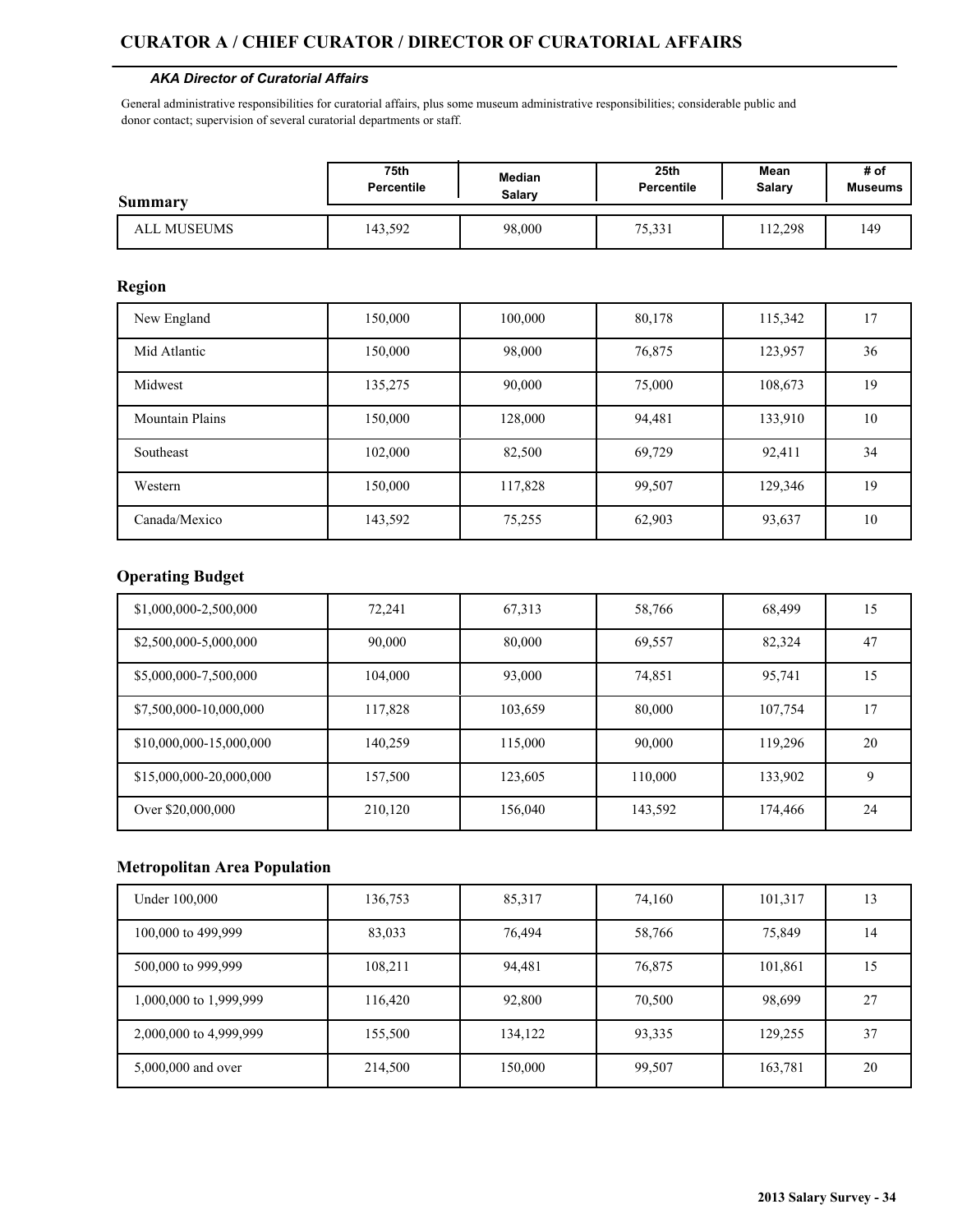### **CURATOR B / SENIOR CURATOR / CURATOR OF SPECIAL COLLECTIONS AREA**

#### *AKA Senior Curator, Curator of Special Collections Area*

Responsibility for important sub-collections; general administrative duties relating to area of responsibility; supervision of one or several curatorial subordinates.

| <b>Summary</b> | 75th              | <b>Median</b> | 25th              | Mean          | # of           |
|----------------|-------------------|---------------|-------------------|---------------|----------------|
|                | <b>Percentile</b> | Salarv        | <b>Percentile</b> | <b>Salary</b> | <b>Museums</b> |
| ALL MUSEUMS    | 97.580            | 76,920        | 58,511            | 83,330        | 161            |

#### **Region**

| New England            | 100,000 | 75,438 | 64.000 | 77,614 | 23 |
|------------------------|---------|--------|--------|--------|----|
| Mid Atlantic           | 106,000 | 86,500 | 70,300 | 92,606 | 34 |
| Midwest                | 93,580  | 73,950 | 55,000 | 80,278 | 24 |
| <b>Mountain Plains</b> | 95,450  | 79,567 | 60,222 | 82,388 | 16 |
| Southeast              | 86,438  | 65,000 | 52,525 | 70,353 | 27 |
| Western                | 100,000 | 83,668 | 64,000 | 92,307 | 24 |
| Canada/Mexico          | 104,739 | 85,600 | 62,826 | 82,604 | 10 |

### **Operating Budget**

| \$1,000,000-2,500,000   | 73,950  | 59,000  | 51,500 | 62,431  | 14 |
|-------------------------|---------|---------|--------|---------|----|
| \$2,500,000-5,000,000   | 66,300  | 58,000  | 50,000 | 58,668  | 40 |
| \$5,000,000-7,500,000   | 80,000  | 66,300  | 55,000 | 68,836  | 21 |
| \$7,500,000-10,000,000  | 87,550  | 80,000  | 55,080 | 73,478  | 17 |
| \$10,000,000-15,000,000 | 96,800  | 85,404  | 70,454 | 88,391  | 23 |
| \$15,000,000-20,000,000 | 102,615 | 100,000 | 93.101 | 99.977  | 10 |
| Over \$20,000,000       | 133,496 | 106,000 | 87,895 | 115,555 | 32 |

| Under 100,000          | 83,860  | 73,668  | 63,316 | 73,784  | 16 |
|------------------------|---------|---------|--------|---------|----|
| 100,000 to 499,999     | 75,982  | 61,836  | 50,000 | 63,477  | 17 |
| 500,000 to 999,999     | 87,895  | 66,622  | 55,212 | 75,034  | 18 |
| 1,000,000 to 1,999,999 | 93,885  | 80,000  | 60,060 | 85,733  | 34 |
| 2,000,000 to 4,999,999 | 101,500 | 85,902  | 63,111 | 87,802  | 43 |
| 5,000,000 and over     | 140,000 | 100,000 | 86,520 | 113,632 | 20 |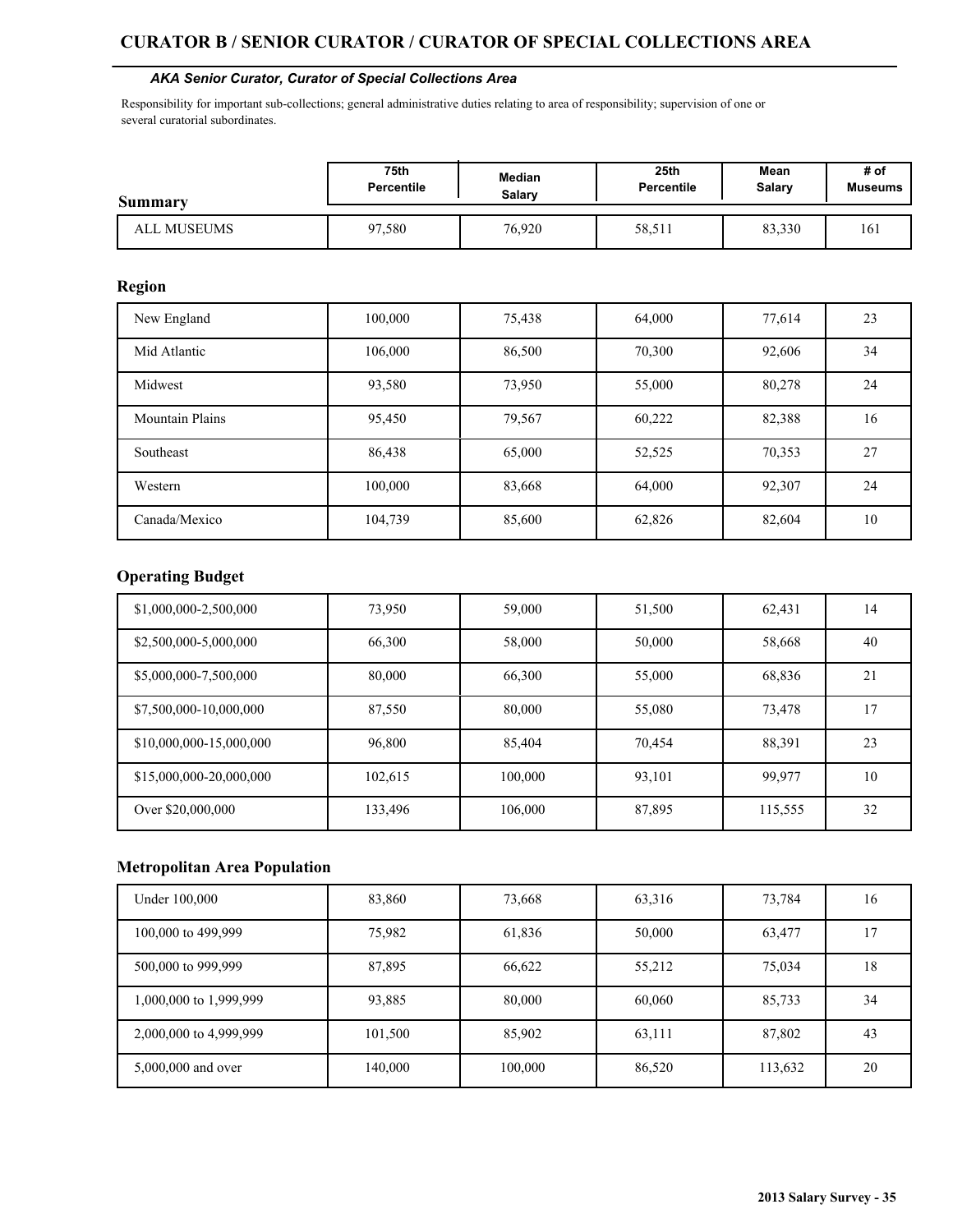Primary responsibility for scheduling and installing temporary exhibits; maintains exhibition calendar for public and staff use; conceives, coordinates and executes special programs related to exhibition schedules.

| Summary     | 75th       | Median        | 25 <sub>th</sub>  | Mean   | # of           |
|-------------|------------|---------------|-------------------|--------|----------------|
|             | Percentile | <b>Salary</b> | <b>Percentile</b> | Salary | <b>Museums</b> |
| ALL MUSEUMS | 83,116     | 68,262        | 50,000            | 71.842 | 99             |

## **Region**

| New England            | 88,150 | 74,000 | 47,848 | 71,681 | 11           |
|------------------------|--------|--------|--------|--------|--------------|
| Mid Atlantic           | 81,204 | 71,750 | 59,955 | 72,376 | 21           |
| Midwest                | 74,675 | 51,553 | 48,778 | 61,485 | 15           |
| <b>Mountain Plains</b> | 83,116 | 59,160 | 48,000 | 67,239 | 11           |
| Southeast              | 54,300 | 48,431 | 41,343 | 70,186 | 18           |
| Western                | 97,094 | 75,000 | 67,997 | 81,723 | 13           |
| Canada/Mexico          | 98,162 | 97,643 | 64,464 | 89,349 | <sub>0</sub> |

## **Operating Budget**

| \$1,000,000-2,500,000   | 74,000 | 51,000 | 47,966 | 85,483 | 12 |
|-------------------------|--------|--------|--------|--------|----|
| \$2,500,000-5,000,000   | 57,680 | 49,571 | 45,738 | 53,210 | 28 |
| \$5,000,000-7,500,000   | 75,000 | 47,848 | 41,343 | 54,302 | 9  |
| \$7,500,000-10,000,000  | 80,000 | 71,750 | 66,300 | 73,920 |    |
| \$10,000,000-15,000,000 | 87,453 | 68,623 | 59,819 | 73,662 | 13 |
| \$15,000,000-20,000,000 | 86,569 | 82,442 | 74.675 | 82,624 | 8  |
| Over \$20,000,000       | 97,094 | 81,000 | 73,940 | 85,484 | 21 |

| Under 100,000          | 64,900 | 51,212 | 51,212 | 62,995 |    |
|------------------------|--------|--------|--------|--------|----|
| 100,000 to 499,999     | 49,571 | 48,400 | 41,776 | 46,934 | 10 |
| 500,000 to 999,999     | 68,623 | 50,000 | 45,738 | 60,988 | 11 |
| 1,000,000 to 1,999,999 | 83,116 | 73,903 | 49,976 | 67,967 | 16 |
| 2,000,000 to 4,999,999 | 87,453 | 73,940 | 58,973 | 75,006 | 28 |
| 5,000,000 and over     | 91,000 | 79,568 | 72,100 | 82,796 | ۱5 |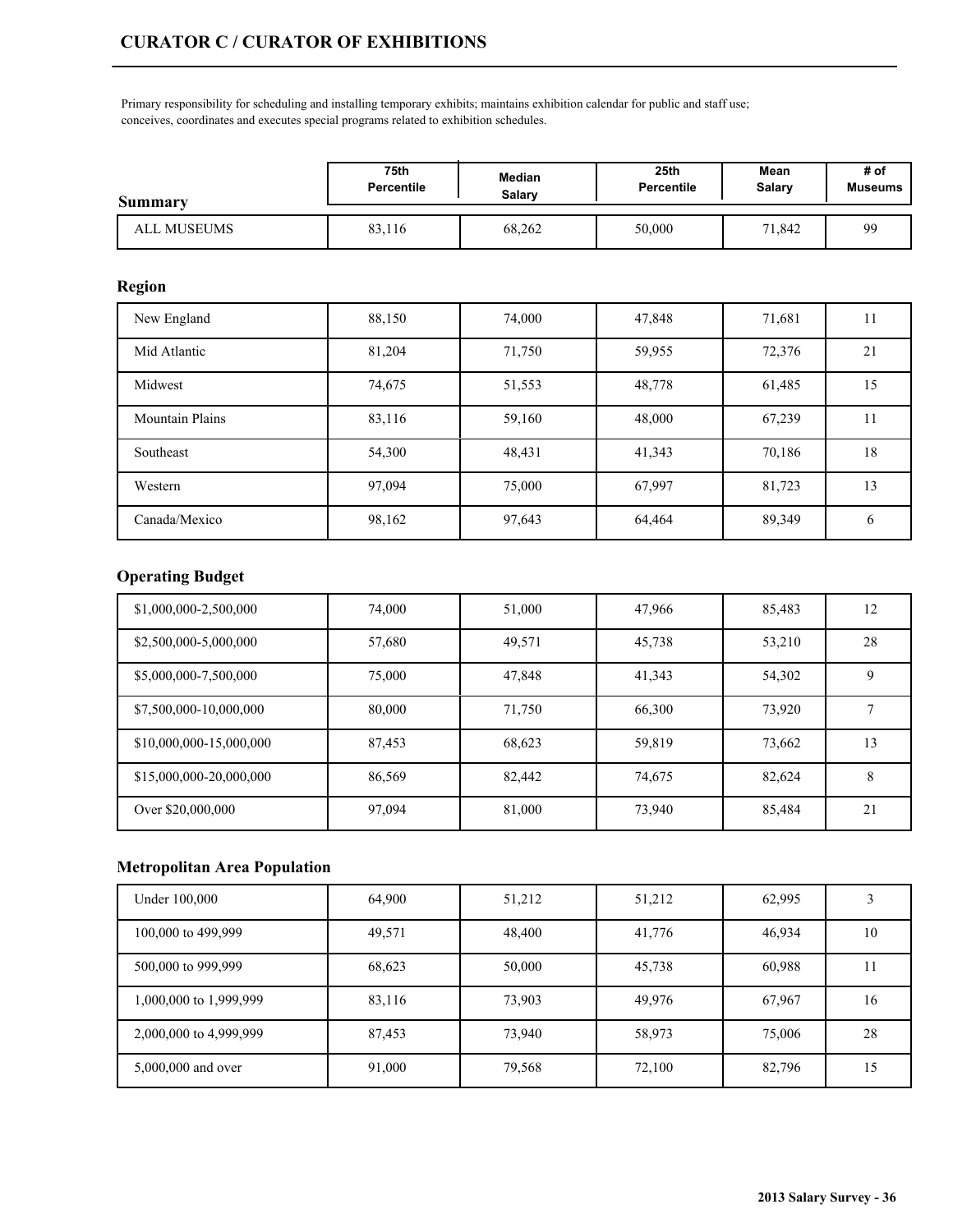Performs same functions as Curator in association with, and under supervision of, the Curator.

| <b>Summary</b> | 75th              | <b>Median</b> | 25 <sub>th</sub> | Mean          | # of           |
|----------------|-------------------|---------------|------------------|---------------|----------------|
|                | <b>Percentile</b> | Salary        | Percentile       | <b>Salary</b> | <b>Museums</b> |
| ALL MUSEUMS    | 65,686            | 54,791        | 47,341           | 56,491        | $\Omega$<br>╯  |

## **Region**

| New England            | 66,023 | 55,000 | 44,782 | 56,121 | 10 |
|------------------------|--------|--------|--------|--------|----|
| Mid Atlantic           | 70.000 | 55,700 | 49,500 | 59,342 | 25 |
| Midwest                | 60,000 | 50,872 | 47,100 | 51,807 | 18 |
| <b>Mountain Plains</b> | 58,350 | 56,000 | 48,000 | 53,969 | 8  |
| Southeast              | 52,969 | 50,000 | 37,440 | 47,949 | 13 |
| Western                | 64,917 | 58,879 | 53,576 | 63,349 | 12 |
| Canada/Mexico          | 83,754 | 57,500 | 23,065 | 57,628 | 4  |

# **Operating Budget**

| \$1,000,000-2,500,000   | 59.419 | 33,493 | 32,212 | 41,671 |    |
|-------------------------|--------|--------|--------|--------|----|
| \$2,500,000-5,000,000   | 48,200 | 40,800 | 35,009 | 42,585 | 18 |
| \$5,000,000-7,500,000   | 56,036 | 53,917 | 44,782 | 53,889 |    |
| \$7,500,000-10,000,000  | 65,686 | 53,040 | 41,600 | 53,476 | 14 |
| \$10,000,000-15,000,000 | 56,100 | 50,199 | 48.246 | 54,360 | 13 |
| \$15,000,000-20,000,000 | 62,106 | 55,959 | 54,000 | 57,431 | 8  |
| Over \$20,000,000       | 77,208 | 65,000 | 55,000 | 68,092 | 25 |

| Under 100,000          | 56,036 | 55,700 | 48,200 | 51,653 |    |
|------------------------|--------|--------|--------|--------|----|
| 100,000 to 499,999     | 51,109 | 40,314 | 30,000 | 43,095 |    |
| 500,000 to 999,999     | 73,439 | 66,023 | 42,024 | 59,459 |    |
| 1,000,000 to 1,999,999 | 62,114 | 51,321 | 40,800 | 54,039 | 23 |
| 2,000,000 to 4,999,999 | 69,869 | 54,951 | 49,500 | 59,180 | 25 |
| 5,000,000 and over     | 70,000 | 62,106 | 50,872 | 62,110 | 15 |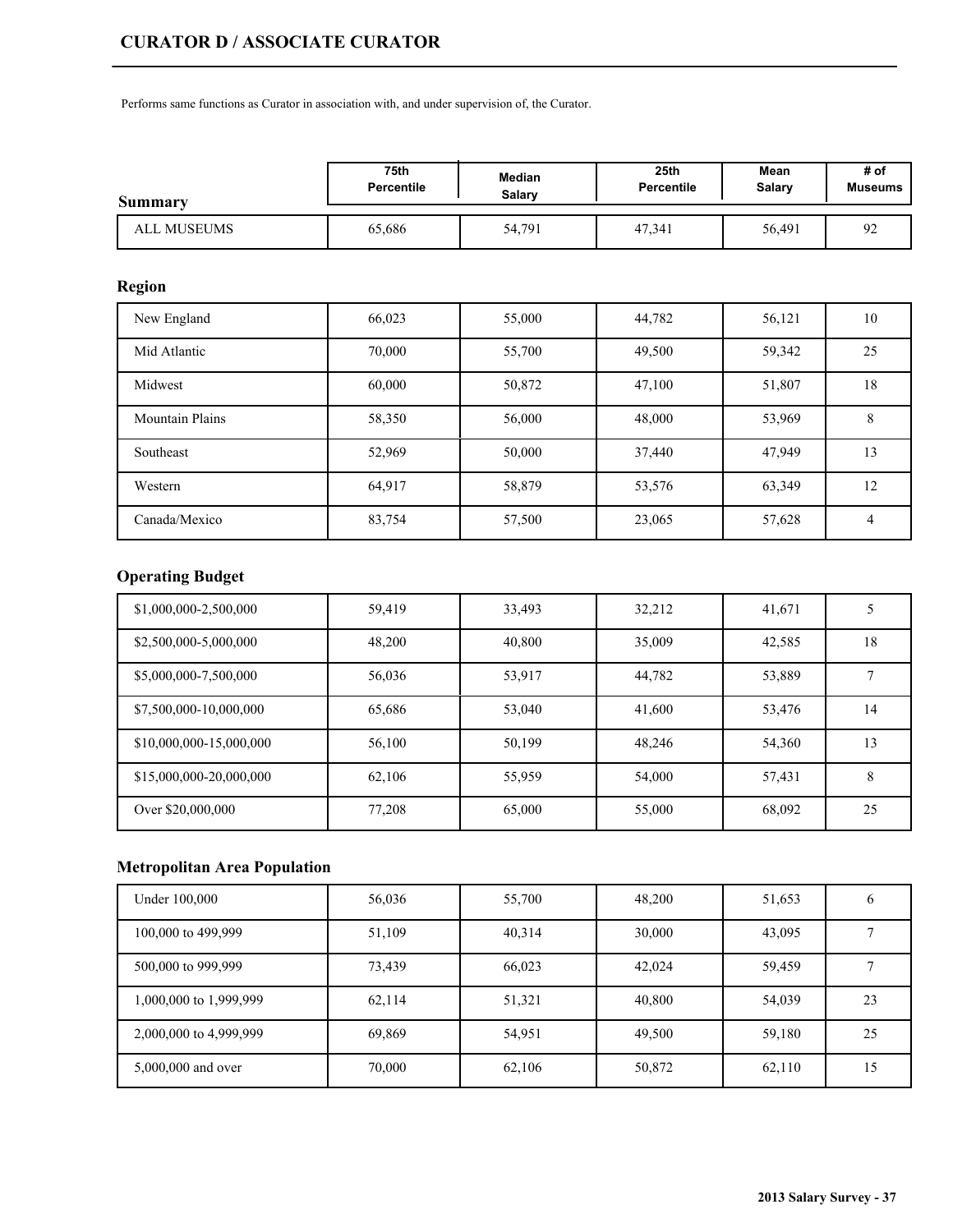Assists Curator and Associate Curator under their supervision. Usually no supervision of other curatorial staff.

| Summary     | 75th              | <b>Median</b> | 25 <sub>th</sub> | Mean   | # of           |
|-------------|-------------------|---------------|------------------|--------|----------------|
|             | <b>Percentile</b> | Salary        | Percentile       | Salary | <b>Museums</b> |
| ALL MUSEUMS | 53,136            | 46,000        | 38,456           | 46,708 | $\circ$<br>٥4  |

## **Region**

| New England            | 56,000 | 47,895 | 40,000 | 47,220 | 16 |
|------------------------|--------|--------|--------|--------|----|
| Mid Atlantic           | 52,000 | 45,000 | 40,000 | 49,087 | 18 |
| Midwest                | 48,000 | 45,900 | 37,500 | 43,857 | 15 |
| <b>Mountain Plains</b> | 58,500 | 47,085 | 39,882 | 49,424 |    |
| Southeast              | 41,101 | 35,500 | 35,000 | 36,623 | 9  |
| Western                | 53,322 | 50,000 | 40,236 | 47,532 | 12 |
| Canada/Mexico          | 63,182 | 53,000 | 45,300 | 55,423 | 4  |

# **Operating Budget**

| \$1,000,000-2,500,000   | 48,000 | 48,000 | 48,000 | 46,125 | 4  |
|-------------------------|--------|--------|--------|--------|----|
| \$2,500,000-5,000,000   | 45,000 | 40,000 | 35,000 | 43,706 | 18 |
| \$5,000,000-7,500,000   | 35,000 | 30,441 | 28,142 | 32,352 |    |
| \$7,500,000-10,000,000  | 45,129 | 40,236 | 30,284 | 40,871 |    |
| \$10,000,000-15,000,000 | 50,000 | 45,000 | 38,456 | 45,126 | 13 |
| \$15,000,000-20,000,000 | 49,400 | 48,000 | 42.706 | 50,265 | 4  |
| Over \$20,000,000       | 57,783 | 50,000 | 45,900 | 51,775 | 28 |

| Under 100,000          | 50,000 | 43,875 | 40,000 | 45,707 |    |
|------------------------|--------|--------|--------|--------|----|
| 100,000 to 499,999     | 40,000 | 40,000 | 32,500 | 40,807 |    |
| 500,000 to 999,999     | 63,182 | 57,586 | 46,200 | 56,262 |    |
| 1,000,000 to 1,999,999 | 50,000 | 37,988 | 35,000 | 40,998 | 17 |
| 2,000,000 to 4,999,999 | 51,000 | 46,000 | 40,000 | 46,206 | 26 |
| 5,000,000 and over     | 55,000 | 50,000 | 45,000 | 52,561 | 15 |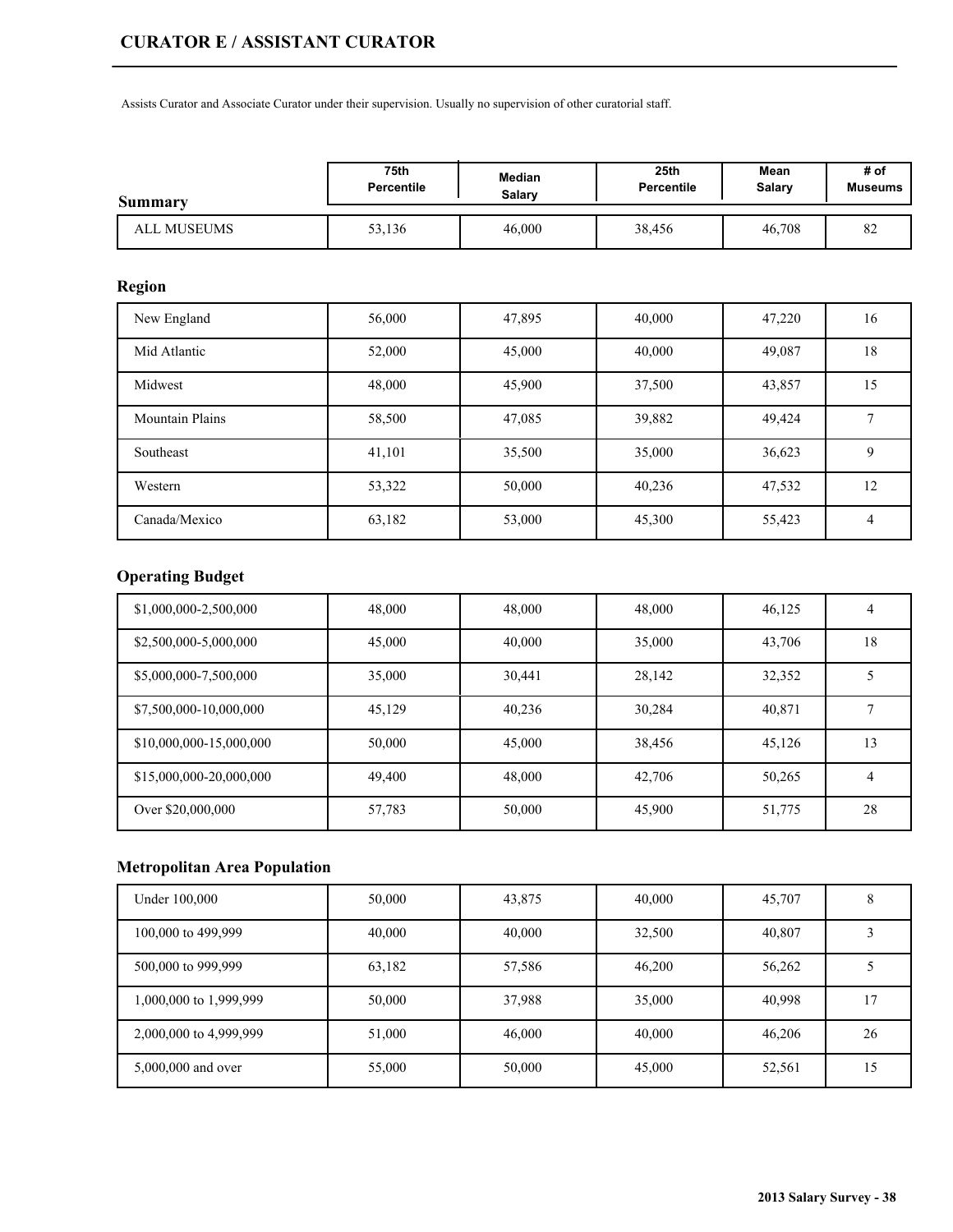Assists curatorial staff in routine duties, under their supervision. Possibly in training to become curatorial professional (curatorial intern).

| Summary     | 75th              | Median | 25 <sub>th</sub> | Mean   | # of           |
|-------------|-------------------|--------|------------------|--------|----------------|
|             | <b>Percentile</b> | Salarv | Percentile       | Salary | <b>Museums</b> |
| ALL MUSEUMS | 40,800            | 34,804 | 30,000           | 36,521 | 125            |

## **Region**

| New England            | 45,000 | 37,767 | 33,440 | 39,381 | 17 |
|------------------------|--------|--------|--------|--------|----|
| Mid Atlantic           | 40,800 | 34,804 | 31,100 | 36,802 | 26 |
| Midwest                | 38,000 | 31,000 | 28,434 | 33,967 | 19 |
| <b>Mountain Plains</b> | 40,000 | 34,500 | 32,000 | 36,163 | 12 |
| Southeast              | 35,000 | 31,320 | 27,500 | 31,131 | 22 |
| Western                | 44,559 | 35,099 | 30,911 | 37,603 | 21 |
| Canada/Mexico          | 65,672 | 53,363 | 42,399 | 54,504 |    |

# **Operating Budget**

| \$1,000,000-2,500,000   | 40,000 | 35,131 | 28,000 | 35,678 | . . |
|-------------------------|--------|--------|--------|--------|-----|
| \$2,500,000-5,000,000   | 35,000 | 30,911 | 27,000 | 31,680 | 33  |
| \$5,000,000-7,500,000   | 40,000 | 33,842 | 30,000 | 34,185 | 12  |
| \$7,500,000-10,000,000  | 39,585 | 34,944 | 28,932 | 36,910 | 12  |
| \$10,000,000-15,000,000 | 39.312 | 34,075 | 29,250 | 36,246 | 18  |
| \$15,000,000-20,000,000 | 41,674 | 34,804 | 33,735 | 37,903 | 10  |
| Over \$20,000,000       | 46,246 | 39,567 | 32,198 | 41,071 | 27  |

| Under 100,000          | 41,165 | 35,131 | 27,300 | 35,205 | 10 |
|------------------------|--------|--------|--------|--------|----|
| 100,000 to 499,999     | 37,128 | 31,320 | 28,560 | 33,311 | 10 |
| 500,000 to 999,999     | 43,130 | 33,111 | 27,500 | 37,476 | 15 |
| 1,000,000 to 1,999,999 | 39,312 | 33,990 | 28,560 | 35,031 | 28 |
| 2,000,000 to 4,999,999 | 40,040 | 35,000 | 30,900 | 37,150 | 39 |
| 5,000,000 and over     | 44,559 | 36,774 | 32,198 | 38,881 | 15 |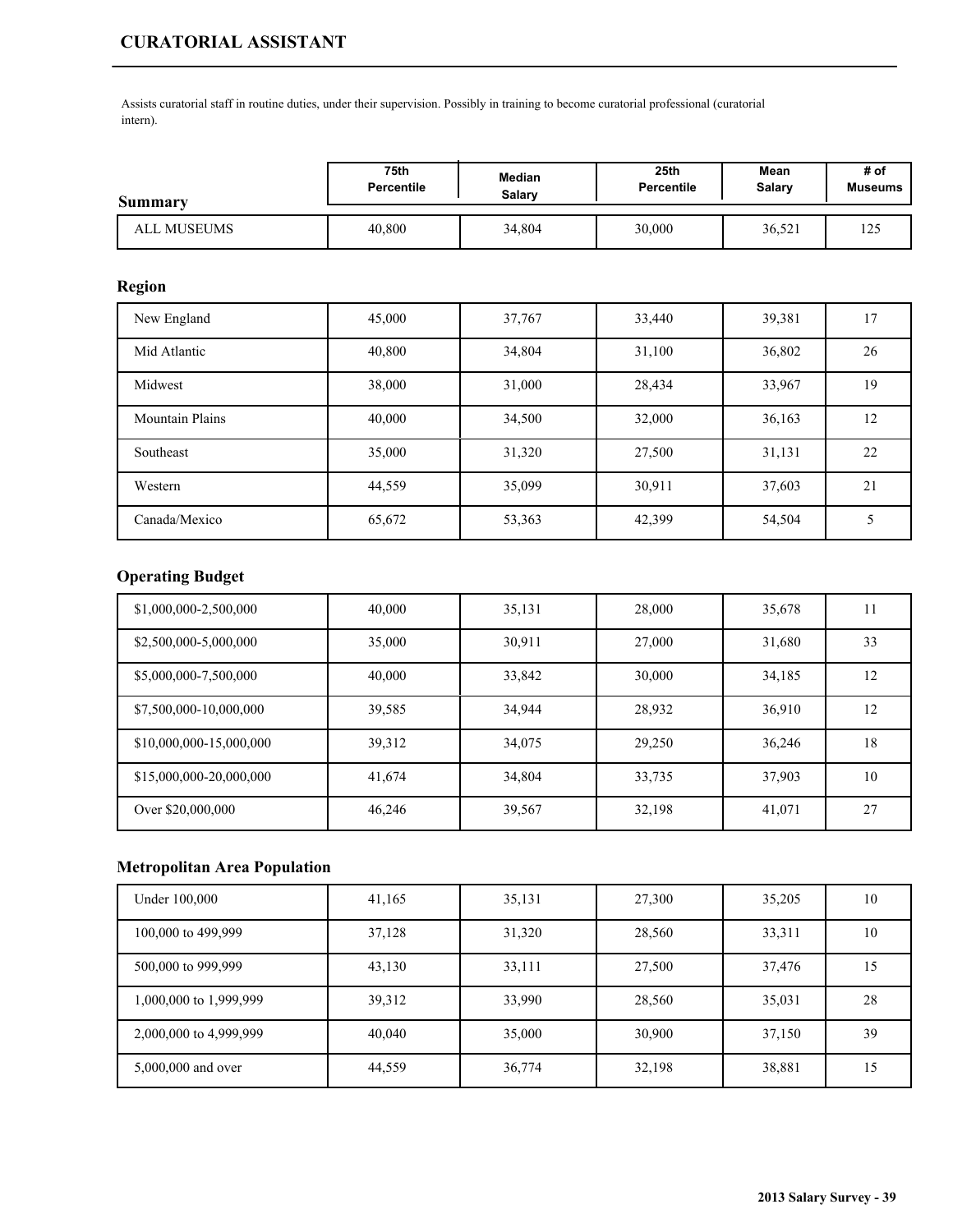Responsible for photographic documentation of fine arts collections; supervision of studio and dark room facilities and personnel; participates in and oversees photography of general museum activities and events as required by museum staff.

| Summary     | 75th              | Median | 25 <sub>th</sub>  | Mean   | # of           |
|-------------|-------------------|--------|-------------------|--------|----------------|
|             | <b>Percentile</b> | Salary | <b>Percentile</b> | Salary | <b>Museums</b> |
| ALL MUSEUMS | 66,300            | 52,000 | 42,000            | 56,888 | 6              |

## **Region**

| New England            | 65,520 | 61,639 | 50,348 | 55,912 | 9  |
|------------------------|--------|--------|--------|--------|----|
| Mid Atlantic           | 81,400 | 70,600 | 54,480 | 70,938 | 16 |
| Midwest                | 57,898 | 47,225 | 31,000 | 60,114 | 11 |
| <b>Mountain Plains</b> | 50,005 | 44,432 | 38,356 | 44,453 |    |
| Southeast              | 45,000 | 44,129 | 36,647 | 39,484 | 9  |
| Western                | 55,848 | 48,794 | 38,227 | 53,939 | 6  |
| Canada/Mexico          | 61,175 | 55,938 | 47,100 | 52,365 | 8  |

## **Operating Budget**

| \$1,000,000-2,500,000   | 47,225 | 27,486 | 27,486 | 37,356  |              |
|-------------------------|--------|--------|--------|---------|--------------|
| \$2,500,000-5,000,000   | 45,000 | 40,502 | 40,256 | 51,476  | 8            |
| \$5,000,000-7,500,000   | 44,432 | 44,400 | 38,356 | 36,707  |              |
| \$7,500,000-10,000,000  | 52,059 | 43,902 | 14,677 | 43,834  | <sub>6</sub> |
| \$10,000,000-15,000,000 | 66,300 | 54,480 | 38,227 | 55,506  |              |
| \$15,000,000-20,000,000 | 66,300 | 65,520 | 60,036 | 101,261 | 4            |
| Over \$20,000,000       | 69,448 | 57,898 | 48,794 | 59,183  | 29           |

| Under 100,000          | 70,600 | 60,036 | 42,000 | 59,329 |    |
|------------------------|--------|--------|--------|--------|----|
| 100,000 to 499,999     | 36,647 | 30,056 | 30,056 | 35,354 |    |
| 500,000 to 999,999     | 61,175 | 45,055 | 38,227 | 50,866 |    |
| 1,000,000 to 1,999,999 | 55,200 | 44,825 | 38,356 | 46,148 | 14 |
| 2,000,000 to 4,999,999 | 72,876 | 56,344 | 49,450 | 61,247 | 21 |
| 5,000,000 and over     | 81,400 | 76,980 | 57,898 | 82,308 | 10 |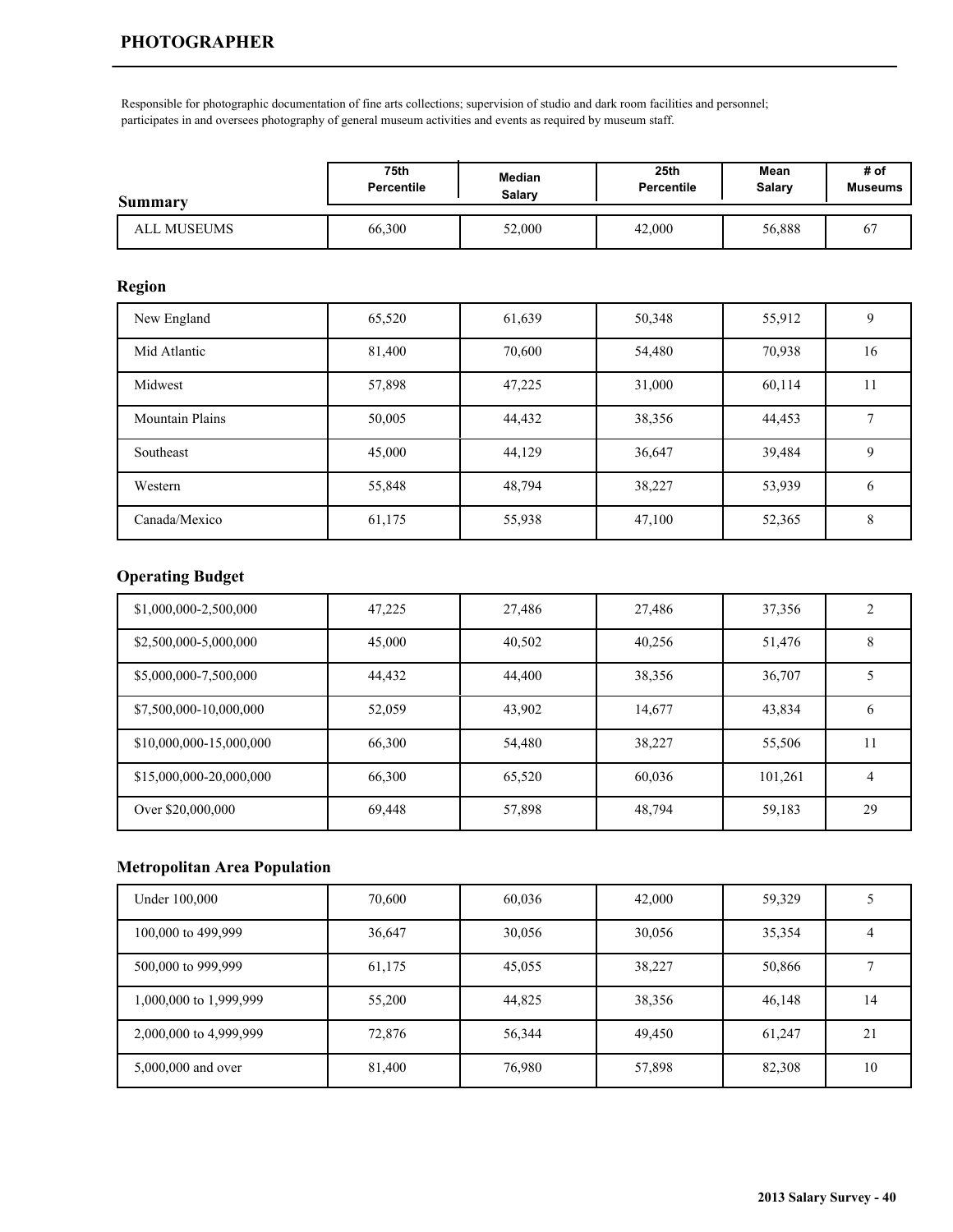#### *AKA Director of Education, Curator of Education*

Supervision of several educational departments or programs; responsibility for general educational program development; some museum administrative duties; considerable public contact; supervision of several education professionals and/or volunteers.

| Summary     | 75th              | <b>Median</b> | 25th       | Mean          | # of           |
|-------------|-------------------|---------------|------------|---------------|----------------|
|             | <b>Percentile</b> | Salarv        | Percentile | <b>Salary</b> | <b>Museums</b> |
| ALL MUSEUMS | 90,000            | 67,500        | 53,040     | 74.352        | 202            |

#### **Region**

| New England            | 93,843 | 71,267 | 66,300 | 79,381 | 23 |
|------------------------|--------|--------|--------|--------|----|
| Mid Atlantic           | 98,501 | 69,000 | 57,472 | 83,862 | 43 |
| Midwest                | 90,000 | 70,050 | 56,650 | 73,069 | 27 |
| <b>Mountain Plains</b> | 90,000 | 60,000 | 50,000 | 72,079 | 19 |
| Southeast              | 83,300 | 60,074 | 50,000 | 66,261 | 44 |
| Western                | 92,834 | 70,000 | 53,000 | 75,317 | 31 |
| Canada/Mexico          | 86,044 | 58,471 | 25,128 | 67,521 | 10 |

## **Operating Budget**

| \$1,000,000-2,500,000   | 61,000  | 50,000  | 41,548 | 51,026  | 26 |
|-------------------------|---------|---------|--------|---------|----|
| \$2,500,000-5,000,000   | 67,500  | 59,500  | 49,376 | 59,243  | 65 |
| \$5,000,000-7,500,000   | 72,000  | 62,418  | 55,276 | 66,147  | 23 |
| \$7,500,000-10,000,000  | 86,586  | 78,778  | 70,400 | 75,850  | 19 |
| \$10,000,000-15,000,000 | 93,896  | 85,209  | 61,800 | 87,732  | 24 |
| \$15,000,000-20,000,000 | 98,000  | 85,728  | 82,513 | 91.733  | 9  |
| Over \$20,000,000       | 122,169 | 102,400 | 90,000 | 111,365 | 34 |

| Under 100,000          | 79,407  | 60,577 | 56,500 | 67,493  | 18 |
|------------------------|---------|--------|--------|---------|----|
| 100,000 to 499,999     | 70,050  | 60,074 | 53,040 | 61,020  | 21 |
| 500,000 to 999,999     | 75,000  | 57,200 | 47,994 | 62,863  | 22 |
| 1,000,000 to 1,999,999 | 90,000  | 70,557 | 52,000 | 74,759  | 40 |
| 2,000,000 to 4,999,999 | 96,960  | 84,872 | 61,493 | 83,221  | 48 |
| 5,000,000 and over     | 135,925 | 97,393 | 74,000 | 109,049 | 22 |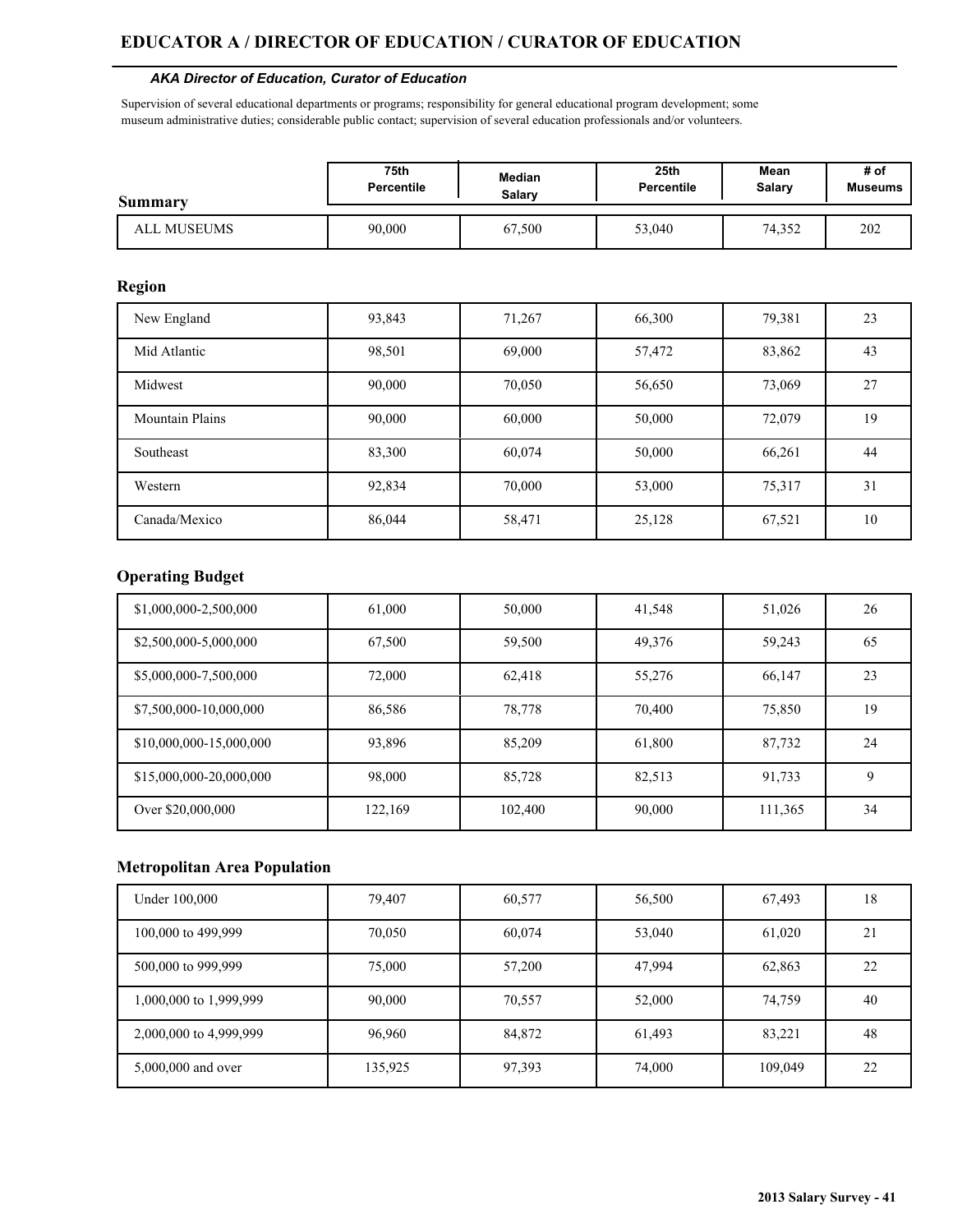Responsibility for specific interpretative programs, one of which may or may not involve the design of the educational exhibitions from outside the collection for special audiences; budget management related to program area; preparation of written material and packaging of other educational materials for program; supervision of staff and volunteers relating to program area.

| Summary     | 75th              | Median | 25th       | Mean   | # of           |
|-------------|-------------------|--------|------------|--------|----------------|
|             | <b>Percentile</b> | Salary | Percentile | Salary | <b>Museums</b> |
| ALL MUSEUMS | 56,788            | 47,308 | 39,742     | 49.820 | 72<br>. 12     |

#### **Region**

| New England            | 63,138 | 45,626 | 40,800 | 51,687 | 21 |
|------------------------|--------|--------|--------|--------|----|
| Mid Atlantic           | 60,000 | 52,266 | 42,300 | 54,538 | 35 |
| Midwest                | 54,000 | 46,350 | 40,000 | 48,271 | 26 |
| <b>Mountain Plains</b> | 50,470 | 43,000 | 38,185 | 45,975 | 17 |
| Southeast              | 53,560 | 45,613 | 38,004 | 46,489 | 33 |
| Western                | 62,712 | 48,980 | 41,288 | 52,280 | 30 |
| Canada/Mexico          | 55,200 | 48,012 | 12,581 | 44,052 |    |

## **Operating Budget**

| \$1,000,000-2,500,000   | 46,630 | 39,575 | 32,640 | 39,761 | 12 |
|-------------------------|--------|--------|--------|--------|----|
| \$2,500,000-5,000,000   | 45,900 | 40,800 | 36,000 | 42,226 | 54 |
| \$5,000,000-7,500,000   | 46,920 | 42,183 | 38,792 | 44,142 | 22 |
| \$7,500,000-10,000,000  | 53,560 | 48,500 | 41,288 | 46,353 | 17 |
| \$10,000,000-15,000,000 | 55,427 | 49,812 | 40,000 | 51,336 | 25 |
| \$15,000,000-20,000,000 | 60,000 | 54,750 | 48,000 | 56,268 | 9  |
| Over \$20,000,000       | 72,491 | 63,138 | 52,266 | 63,603 | 31 |

| Under 100,000          | 45,900 | 42,505 | 39,742 | 45,982 | 13 |
|------------------------|--------|--------|--------|--------|----|
| 100,000 to 499,999     | 46,690 | 43,728 | 38,792 | 44,326 | 15 |
| 500,000 to 999,999     | 56,837 | 45,626 | 35,875 | 46,073 | 21 |
| 1,000,000 to 1,999,999 | 55,200 | 45,613 | 41,288 | 48,758 | 36 |
| 2,000,000 to 4,999,999 | 65,000 | 51,000 | 41,200 | 54,787 | 48 |
| 5,000,000 and over     | 66,887 | 54,920 | 51,751 | 59,196 | 20 |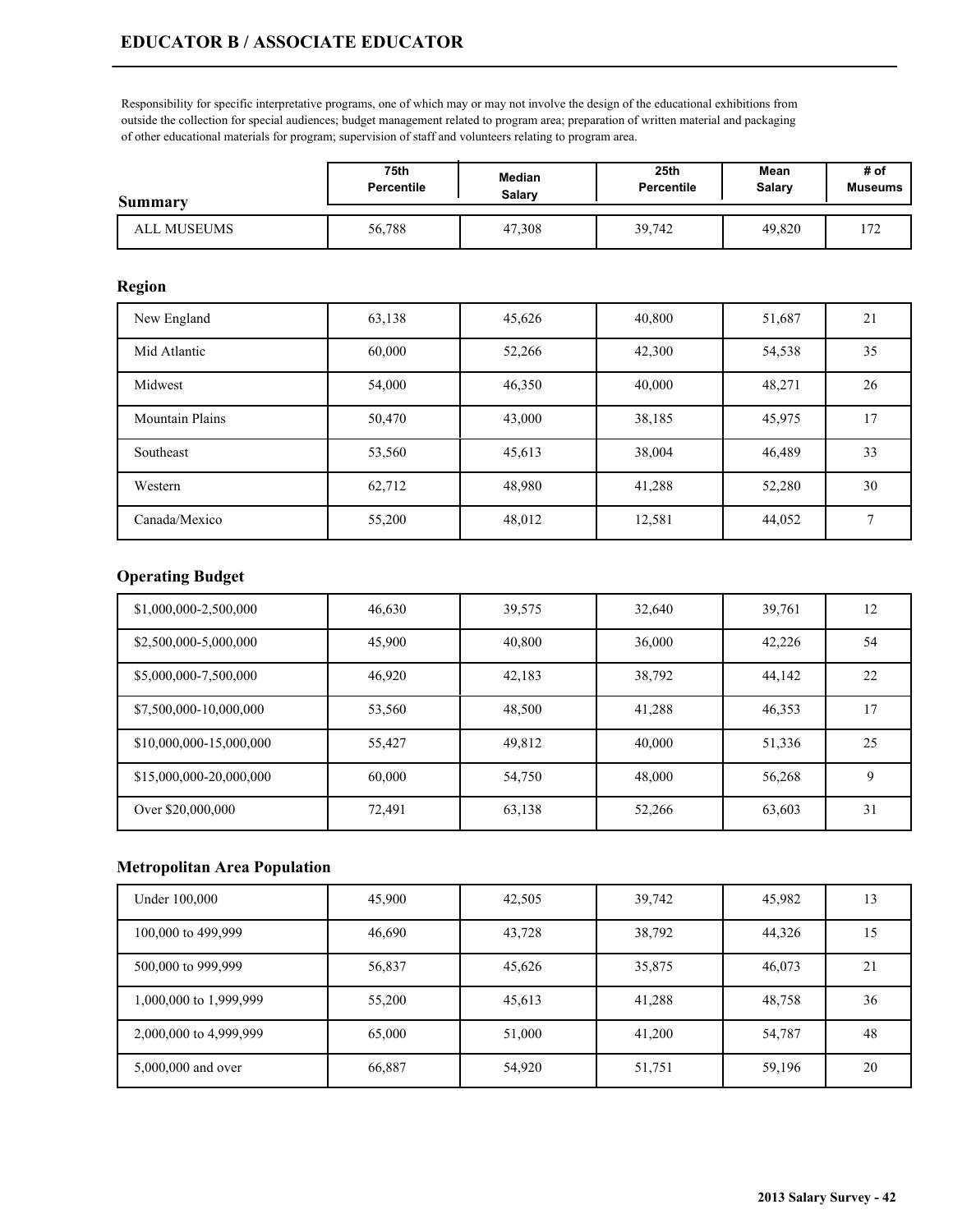Assists in developing and implementing a major interpretive or studio program; administrative duties within program as directed and supervised by Educator or Associate Educator.

| <b>Summary</b> | 75th              | Median | 25th              | Mean   | # of           |
|----------------|-------------------|--------|-------------------|--------|----------------|
|                | <b>Percentile</b> | Salarv | <b>Percentile</b> | Salary | <b>Museums</b> |
| ALL MUSEUMS    | 44.211            | 38,500 | 32,960            | 40,300 | 127<br>14      |

## **Region**

| New England            | 43,000 | 38,480 | 33,100 | 40,502 | 18           |
|------------------------|--------|--------|--------|--------|--------------|
| Mid Atlantic           | 46,914 | 38,266 | 33,085 | 41,172 | 30           |
| Midwest                | 41,223 | 37,440 | 33,000 | 37,735 | 18           |
| <b>Mountain Plains</b> | 40,815 | 39,500 | 30,160 | 36,882 | 12           |
| Southeast              | 41,186 | 35,157 | 30,000 | 36,968 | 23           |
| Western                | 55,500 | 41,538 | 34,000 | 43,965 | 18           |
| Canada/Mexico          | 62,704 | 42,403 | 40,400 | 51,419 | <sub>0</sub> |

## **Operating Budget**

| \$1,000,000-2,500,000   | 35,354 | 35,000 | 23,864 | 31,704 |              |
|-------------------------|--------|--------|--------|--------|--------------|
| \$2,500,000-5,000,000   | 40,000 | 33,660 | 30,000 | 35,610 | 39           |
| \$5,000,000-7,500,000   | 39,145 | 31,999 | 28,574 | 32,787 | 10           |
| \$7,500,000-10,000,000  | 40,170 | 35,000 | 31,519 | 37,930 | 12           |
| \$10,000,000-15,000,000 | 42,224 | 37,440 | 33,000 | 39,692 | 19           |
| \$15,000,000-20,000,000 | 41,200 | 38,625 | 35,020 | 40.429 | <sub>b</sub> |
| Over \$20,000,000       | 55,500 | 46,724 | 39,520 | 47,979 | 32           |

| Under 100,000          | 45,968 | 38,480 | 32,640 | 39,280 | 10 |
|------------------------|--------|--------|--------|--------|----|
| 100,000 to 499,999     | 42,000 | 34,674 | 26,110 | 33,394 | 12 |
| 500,000 to 999,999     | 42,403 | 37,127 | 34,850 | 38,862 | 15 |
| 1,000,000 to 1,999,999 | 43,264 | 39,433 | 33,000 | 40,874 | 24 |
| 2,000,000 to 4,999,999 | 41,538 | 35,725 | 33,000 | 39,809 | 36 |
| 5,000,000 and over     | 50,452 | 43,738 | 37,960 | 46,188 | 17 |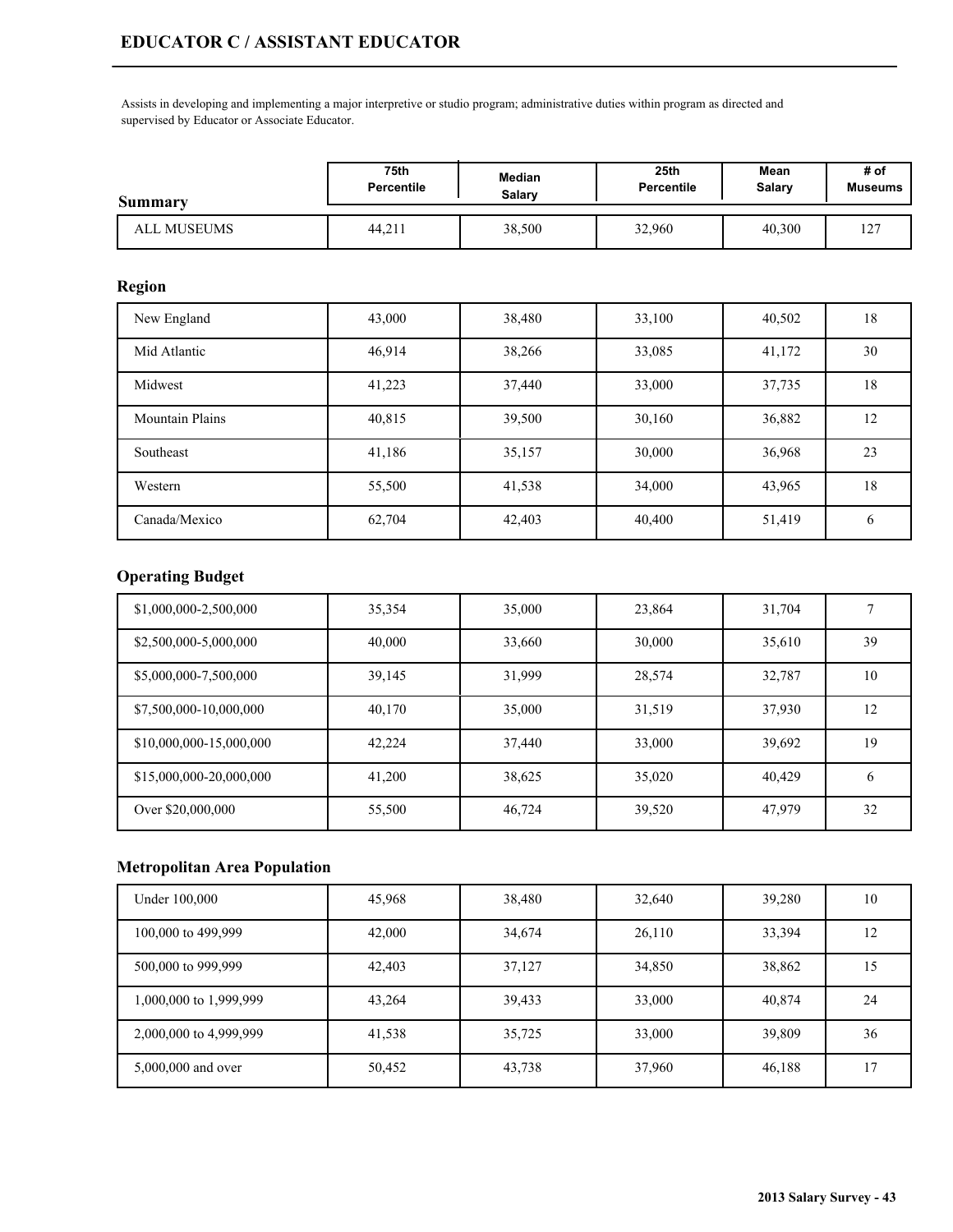# **EDUCATION ASSISTANT**

Assistance to Educators in routine duties relating to implementation of ongoing programs and activities; possibly in training to become educational professional.

| Summary     | 75th              | Median | 25 <sub>th</sub>  | Mean   | # of           |
|-------------|-------------------|--------|-------------------|--------|----------------|
|             | <b>Percentile</b> | Salarv | <b>Percentile</b> | Salary | <b>Museums</b> |
| ALL MUSEUMS | 37.933            | 31,981 | 26,987            | 33,610 | -12            |

### **Region**

| New England            | 38,394 | 33,852 | 25,000 | 34,929 | 12 |
|------------------------|--------|--------|--------|--------|----|
| Mid Atlantic           | 35,700 | 31,848 | 27,316 | 34,227 | 27 |
| Midwest                | 31,200 | 29,000 | 26,500 | 29,601 | 19 |
| <b>Mountain Plains</b> | 33,100 | 27,027 | 24,500 | 30,199 | 9  |
| Southeast              | 32,600 | 31,200 | 27,000 | 30,741 | 20 |
| Western                | 43,753 | 38,000 | 31,200 | 37,820 | 22 |
| Canada/Mexico          | 42,403 | 40,190 | 12,584 | 37,439 |    |

# **Operating Budget**

| \$1,000,000-2,500,000   | 29,340 | 26,000 | 21,756 | 24,708 | 12 |
|-------------------------|--------|--------|--------|--------|----|
| \$2,500,000-5,000,000   | 33,852 | 29,792 | 26,010 | 32,936 | 25 |
| \$5,000,000-7,500,000   | 32,781 | 31,200 | 26,809 | 30,755 | 12 |
| \$7,500,000-10,000,000  | 39,000 | 29,806 | 25,000 | 31,954 | 13 |
| \$10,000,000-15,000,000 | 37,131 | 33,000 | 28,335 | 35,295 | 21 |
| \$15,000,000-20,000,000 | 36,891 | 35,819 | 34,902 | 36,928 | 9  |
| Over \$20,000,000       | 42,403 | 33,813 | 28,560 | 36,591 | 22 |

| Under 100,000          | 54,600 | 36,750 | 29,120 | 41,384 | Ω  |
|------------------------|--------|--------|--------|--------|----|
| 100,000 to 499,999     | 29,792 | 28,600 | 24,660 | 27,562 |    |
| 500,000 to 999,999     | 37,131 | 31,981 | 26,000 | 30,607 | 16 |
| 1,000,000 to 1,999,999 | 32,663 | 29,806 | 26,010 | 31,891 | 29 |
| 2,000,000 to 4,999,999 | 36,891 | 32,000 | 27,300 | 36,019 | 30 |
| 5,000,000 and over     | 39,520 | 34,700 | 30,000 | 35,758 | 17 |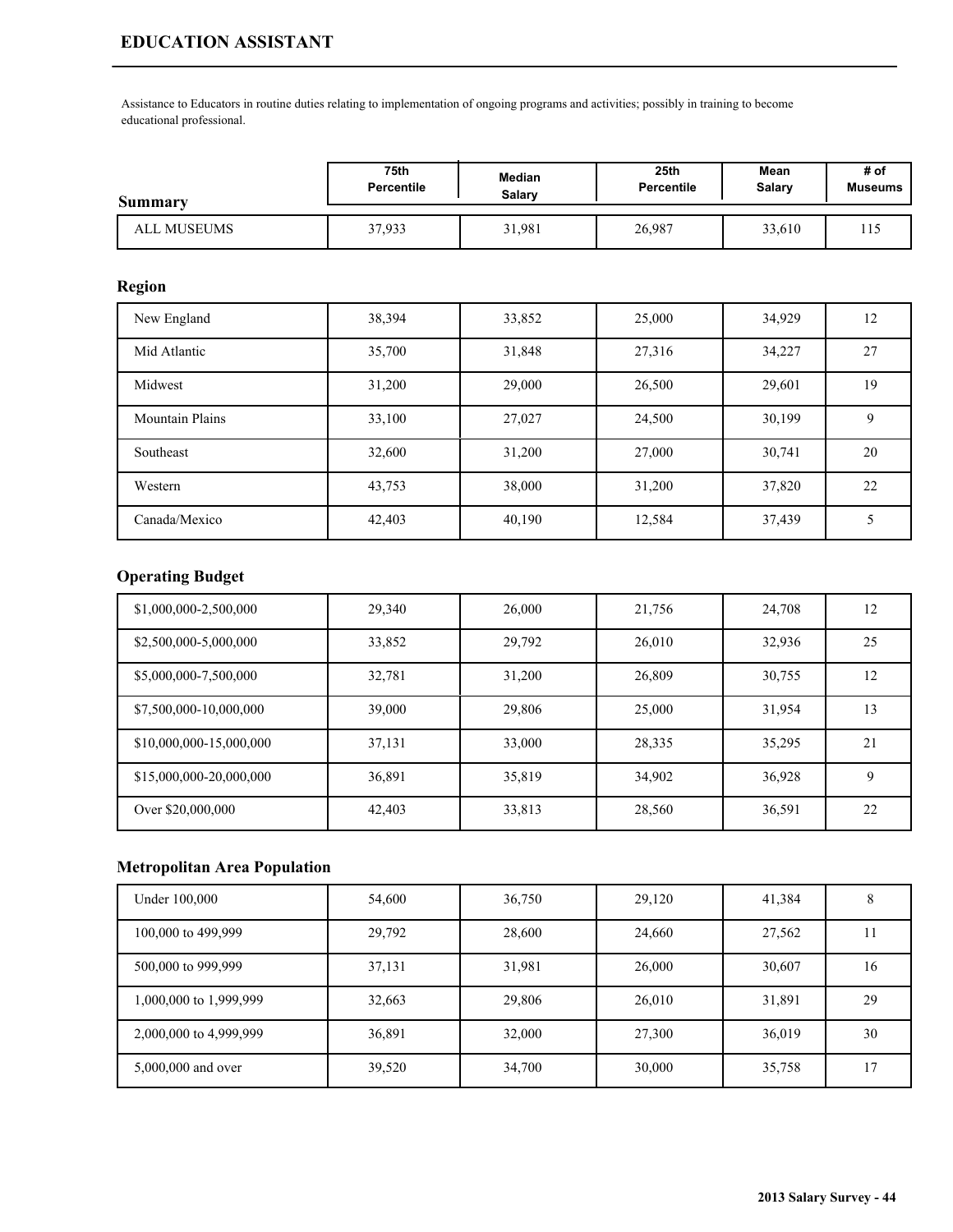Responsible for organization and maintenance of orderly forms, legal documents, files and retrieval system associated with acquisitions, accessions, de-accessions, cataloguing, loans, packing, shipping, customs, inventory, insurance, and storage; oversees shipping arrangements; may involve supervision of subordinate registration staff.

| Summary     | 75th              | <b>Median</b> | 25 <sub>th</sub> | Mean   | # of           |
|-------------|-------------------|---------------|------------------|--------|----------------|
|             | <b>Percentile</b> | Salarv        | Percentile       | Salary | <b>Museums</b> |
| ALL MUSEUMS | 70,237            | 56,000        | 46,500           | 62,548 | 210            |

#### **Region**

| New England            | 69,010 | 57,362 | 52,000 | 60,552 | 26 |
|------------------------|--------|--------|--------|--------|----|
| Mid Atlantic           | 86,720 | 65,000 | 50,093 | 70,972 | 47 |
| Midwest                | 60,000 | 50,724 | 46,500 | 55,372 | 31 |
| <b>Mountain Plains</b> | 74,624 | 59,296 | 56,000 | 66,405 | 18 |
| Southeast              | 59,698 | 50,000 | 44,135 | 51,834 | 42 |
| Western                | 90,606 | 58,386 | 46,453 | 74,159 | 30 |
| Canada/Mexico          | 65,870 | 58,924 | 49,812 | 56,865 | .  |

## **Operating Budget**

| \$1,000,000-2,500,000   | 53,440 | 43,500 | 40,915 | 46,495 | 28 |
|-------------------------|--------|--------|--------|--------|----|
| \$2,500,000-5,000,000   | 59,698 | 51,000 | 43,860 | 56,599 | 67 |
| \$5,000,000-7,500,000   | 60,000 | 53,400 | 46,750 | 53,474 | 22 |
| \$7,500,000-10,000,000  | 71,028 | 60,362 | 50,750 | 62,169 | 19 |
| \$10,000,000-15,000,000 | 74.624 | 56,206 | 49,812 | 66.012 | 27 |
| \$15,000,000-20,000,000 | 97.704 | 88,500 | 65,000 | 83.716 | 9  |
| Over \$20,000,000       | 95,000 | 79,866 | 61,917 | 81,747 | 35 |

| Under 100,000          | 71,157 | 59,962 | 57,362 | 64,160 | 18 |
|------------------------|--------|--------|--------|--------|----|
| 100,000 to 499,999     | 53,734 | 45,945 | 40,853 | 49,001 | 22 |
| 500,000 to 999,999     | 58,924 | 49,000 | 43,386 | 52,379 | 24 |
| 1,000,000 to 1,999,999 | 62,200 | 54,600 | 46,750 | 58,218 | 39 |
| 2,000,000 to 4,999,999 | 86,044 | 61,917 | 52,685 | 69,821 | 52 |
| 5,000,000 and over     | 98,273 | 73,912 | 55,313 | 80,474 | 24 |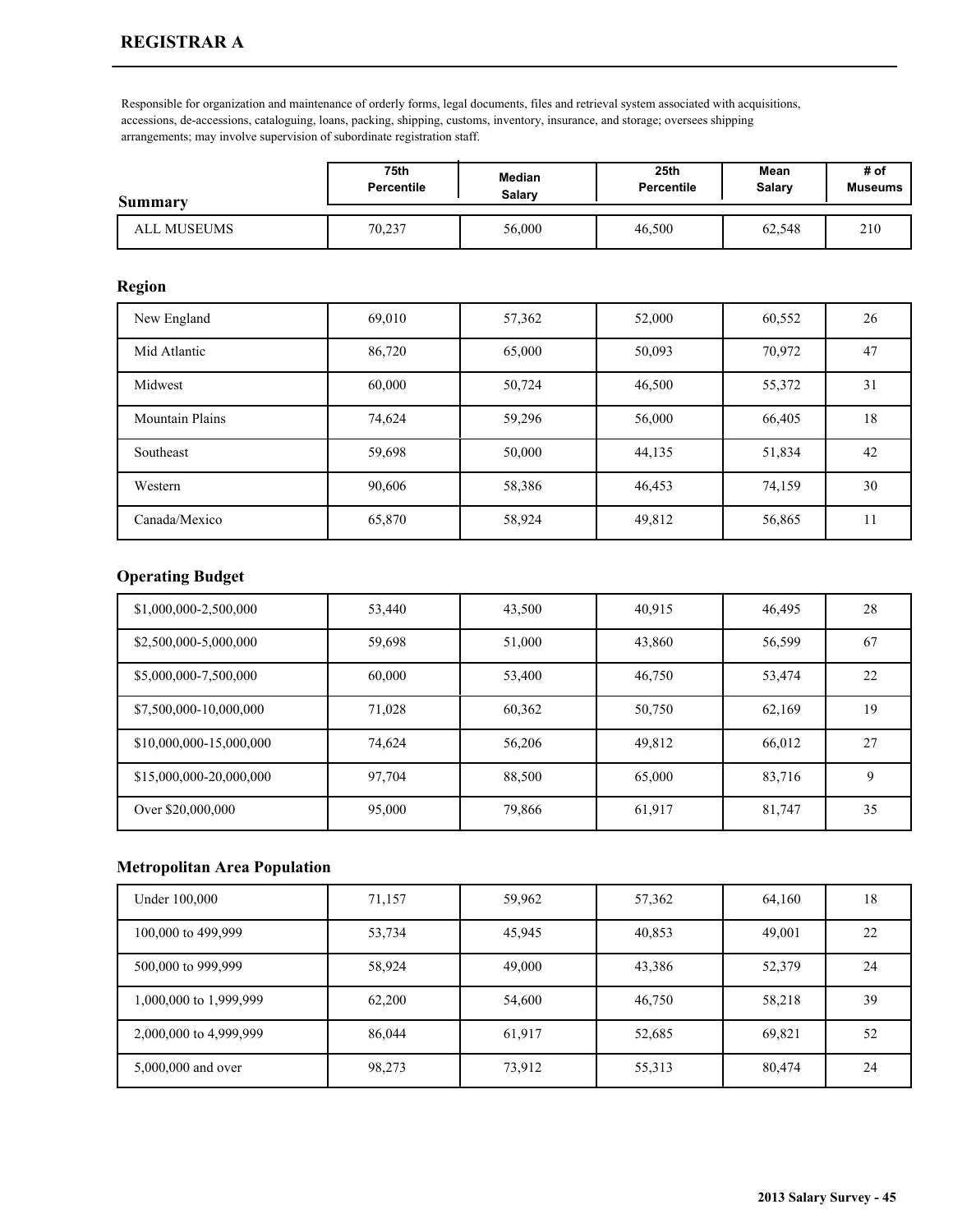# **REGISTRAR B / ASSOCIATE REGISTRAR**

Assists Registrar in performance of routine duties.

| <b>Summary</b>     | 75th              | Median | 25th              | Mean   | # of           |
|--------------------|-------------------|--------|-------------------|--------|----------------|
|                    | <b>Percentile</b> | Salarv | <b>Percentile</b> | Salary | <b>Museums</b> |
| <b>ALL MUSEUMS</b> | 53,742            | 45,000 | 37,691            | 48,018 | ' 16           |

## **Region**

| New England            | 56,382 | 49,937 | 41,177 | 50,359 | 15 <sup>2</sup> |
|------------------------|--------|--------|--------|--------|-----------------|
| Mid Atlantic           | 64,729 | 51,000 | 46,000 | 55,909 | 26              |
| Midwest                | 45,900 | 38,110 | 34,292 | 40,896 | 19              |
| <b>Mountain Plains</b> | 50,000 | 45,000 | 37,980 | 47,479 | 10              |
| Southeast              | 41,860 | 38,763 | 34,500 | 39,636 | 22              |
| Western                | 55,363 | 48,516 | 40,705 | 49,829 | 16              |
| Canada/Mexico          | 65,672 | 60,326 | 51,000 | 56,144 |                 |

# **Operating Budget**

| \$1,000,000-2,500,000   | 36,811 | 36,042 | 31,504 | 34,650 | <sub>(</sub> |
|-------------------------|--------|--------|--------|--------|--------------|
| \$2,500,000-5,000,000   | 39,904 | 37,380 | 32,371 | 37,611 | 27           |
| \$5,000,000-7,500,000   | 45,627 | 43,000 | 37,500 | 43,309 | 10           |
| \$7,500,000-10,000,000  | 52,000 | 40,000 | 36,347 | 45,566 | 12           |
| \$10,000,000-15,000,000 | 53,396 | 45,066 | 38,953 | 51,981 | 18           |
| \$15,000,000-20,000,000 | 49,937 | 43,021 | 40,760 | 48,527 | 10           |
| Over \$20,000,000       | 65,484 | 51,889 | 48,223 | 56,142 | 31           |

| Under 100,000          | 57,927 | 49,937 | 37,980 | 49,638 | 12 |
|------------------------|--------|--------|--------|--------|----|
| 100,000 to 499,999     | 39,904 | 32,800 | 31,905 | 35,931 | 10 |
| 500,000 to 999,999     | 56,382 | 39,000 | 33,825 | 45,723 | 11 |
| 1,000,000 to 1,999,999 | 50,068 | 40,705 | 36,767 | 43,574 | 26 |
| 2,000,000 to 4,999,999 | 53,742 | 45,900 | 38,074 | 50,723 | 33 |
| 5,000,000 and over     | 64,729 | 51,889 | 48,920 | 57,402 | 18 |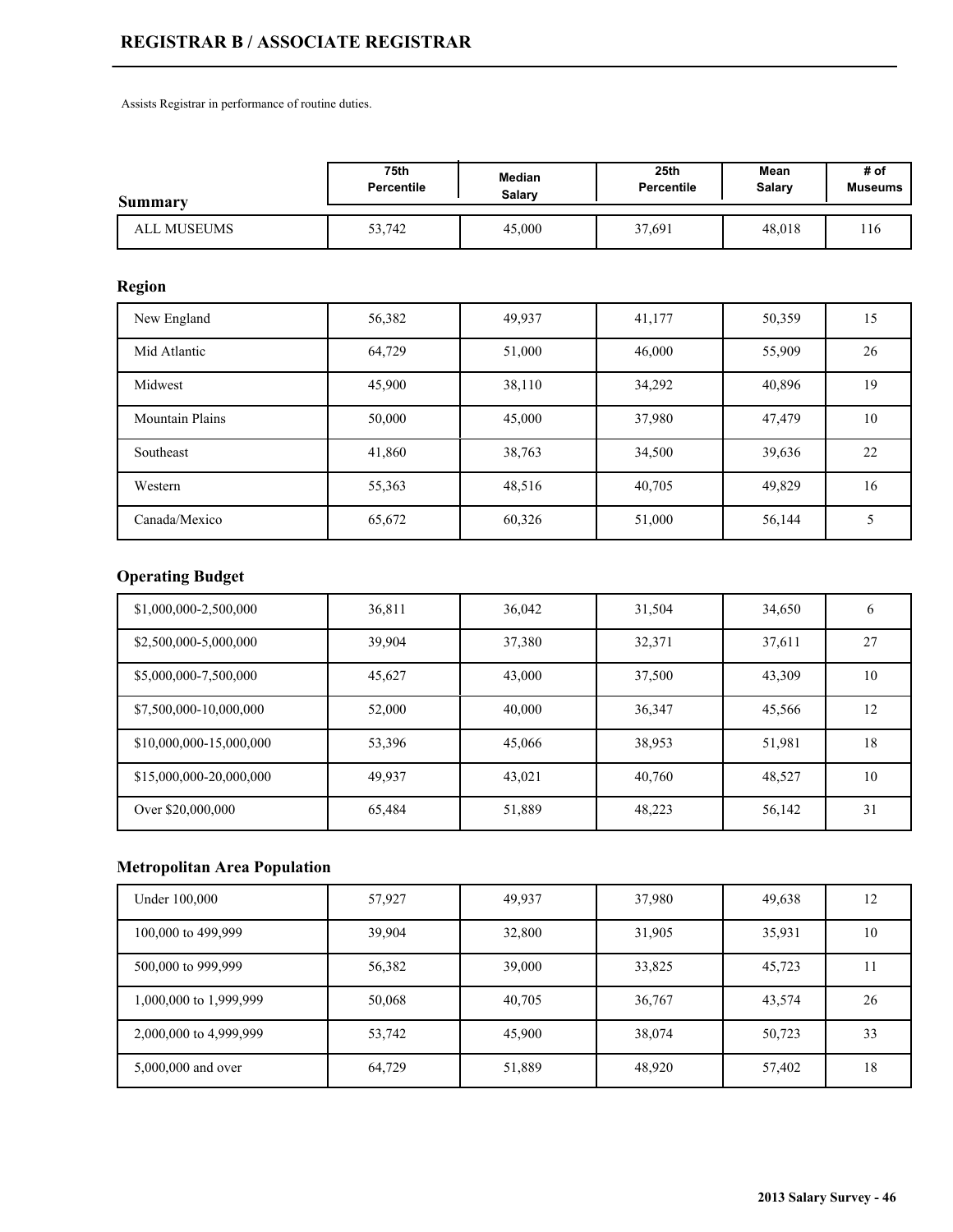Assists the Registrar in performance of routine duties; may provide clerical assistance to the department.

| <b>Summary</b> | 75th              | <b>Median</b> | 25th              | Mean   | # of           |
|----------------|-------------------|---------------|-------------------|--------|----------------|
|                | <b>Percentile</b> | <b>Salary</b> | <b>Percentile</b> | Salary | <b>Museums</b> |
| ALL MUSEUMS    | 42,848            | 37,360        | 30,935            | 38,295 |                |

## **Region**

| New England            | 45,298 | 39,214 | 35,714 | 40,127 | 14 |
|------------------------|--------|--------|--------|--------|----|
| Mid Atlantic           | 46,515 | 39,913 | 35,700 | 41,399 | 23 |
| Midwest                | 36,414 | 30,935 | 29,913 | 33,778 | 14 |
| <b>Mountain Plains</b> | 42,770 | 36,500 | 32,942 | 37,328 | 10 |
| Southeast              | 37,211 | 34,106 | 29,114 | 33,658 | 15 |
| Western                | 48,000 | 41,862 | 36,125 | 41,200 | 13 |
| Canada/Mexico          | 50,040 | 31,658 | 31,658 | 44,847 | 3  |

# **Operating Budget**

| \$1,000,000-2,500,000   | 30,888 | 30,098 | 20,000 | 26,952 |              |
|-------------------------|--------|--------|--------|--------|--------------|
| \$2,500,000-5,000,000   | 38,556 | 34,338 | 29,835 | 35,289 | 19           |
| \$5,000,000-7,500,000   | 37,211 | 31,362 | 29,978 | 34,193 | 13           |
| \$7,500,000-10,000,000  | 46,350 | 41,200 | 30,619 | 38,381 |              |
| \$10,000,000-15,000,000 | 41,862 | 36,920 | 30,935 | 38,704 | 14           |
| \$15,000,000-20,000,000 | 51,093 | 41,200 | 41.200 | 46,545 | <sub>b</sub> |
| Over \$20,000,000       | 46,515 | 39,105 | 36,251 | 41,913 | 26           |

| Under 100,000          | 39,755 | 35,000 | 29,792 | 34,690 |    |
|------------------------|--------|--------|--------|--------|----|
| 100,000 to 499,999     | 36,125 | 30,888 | 29,053 | 31,403 |    |
| 500,000 to 999,999     | 43,363 | 39,214 | 36,211 | 38,948 | 10 |
| 1,000,000 to 1,999,999 | 38,760 | 32,989 | 29,978 | 36,637 | 18 |
| 2,000,000 to 4,999,999 | 41,862 | 36,920 | 33,425 | 39,418 | 28 |
| 5,000,000 and over     | 48,926 | 43,796 | 40,000 | 45,391 | 13 |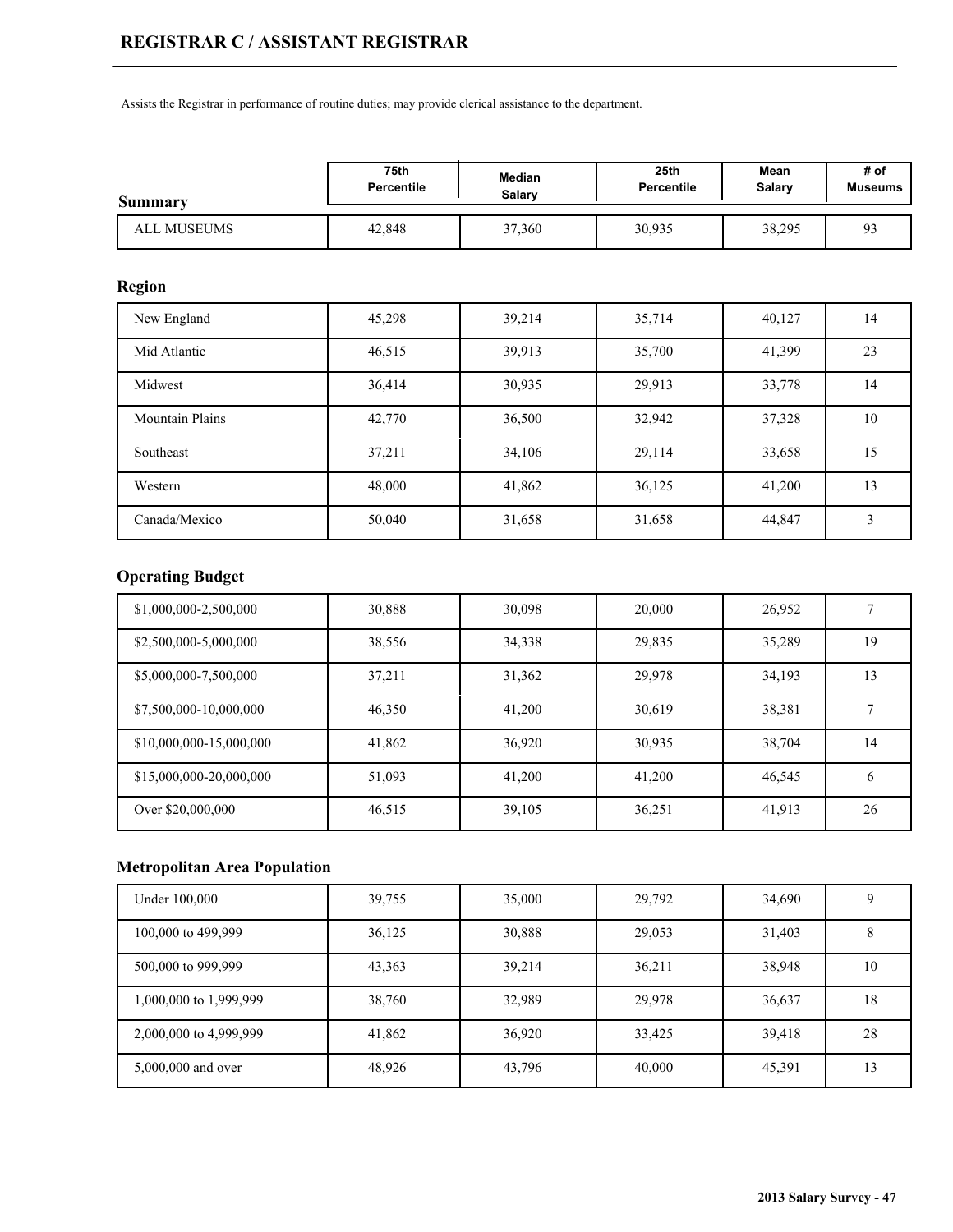Formulates and carries out library practices, policies and procedures; assigns, supervises and reviews work of library personnel; oversees acquisition of library materials; maintains catalogue and inventory of publications, reference materials and periodicals; responds to public inquiries and provides reference and research materials as requested by museum staff.

| <b>Summary</b> | 75th              | Median | 25 <sub>th</sub> | Mean   | # of            |
|----------------|-------------------|--------|------------------|--------|-----------------|
|                | <b>Percentile</b> | Salary | Percentile       | Salary | <b>Museums</b>  |
| ALL MUSEUMS    | 76,800            | 55,492 | 45,000           | 63,877 | $\Omega$ .<br>O |

#### **Region**

| New England            | 97,850 | 49,964 | 45,500 | 71,019 | 9  |
|------------------------|--------|--------|--------|--------|----|
| Mid Atlantic           | 77,967 | 59,300 | 46,350 | 73,150 | 22 |
| Midwest                | 81,885 | 55,000 | 40,170 | 64,384 | 14 |
| <b>Mountain Plains</b> | 75,950 | 72,900 | 64,500 | 72,520 |    |
| Southeast              | 56,854 | 48,000 | 40,000 | 48,139 | 15 |
| Western                | 60,278 | 49,662 | 40,000 | 51,637 | 11 |
| Canada/Mexico          | 94,872 | 88,478 | 55,492 | 73,657 | 8  |

## **Operating Budget**

| \$1,000,000-2,500,000   | 18,656 | 18,656 | 17,000 | 25,927 |    |
|-------------------------|--------|--------|--------|--------|----|
| \$2,500,000-5,000,000   | 54,258 | 44,880 | 42,600 | 46,379 | 10 |
| \$5,000,000-7,500,000   | 55,492 | 48,000 | 38,302 | 47,576 | 12 |
| \$7,500,000-10,000,000  | 48,410 | 45,227 | 23,065 | 44,081 | 10 |
| \$10,000,000-15,000,000 | 60,000 | 52,725 | 48,500 | 58,428 | 18 |
| \$15,000,000-20,000,000 | 93,600 | 87,522 | 75,950 | 85,832 |    |
| Over \$20,000,000       | 97,850 | 79,215 | 64,500 | 87,623 | 27 |

| Under 100,000          | 45,500 | 42,600 | 40,170 | 52,018 |    |
|------------------------|--------|--------|--------|--------|----|
| 100,000 to 499,999     | 49,662 | 45,500 | 45,500 | 48,359 |    |
| 500,000 to 999,999     | 60,000 | 52,788 | 48,000 | 54,119 | 12 |
| 1,000,000 to 1,999,999 | 61,814 | 53,648 | 45,227 | 54,129 | 17 |
| 2,000,000 to 4,999,999 | 90,199 | 72,499 | 49,662 | 70,869 | 22 |
| 5,000,000 and over     | 93,600 | 77,549 | 60,000 | 88,932 | 13 |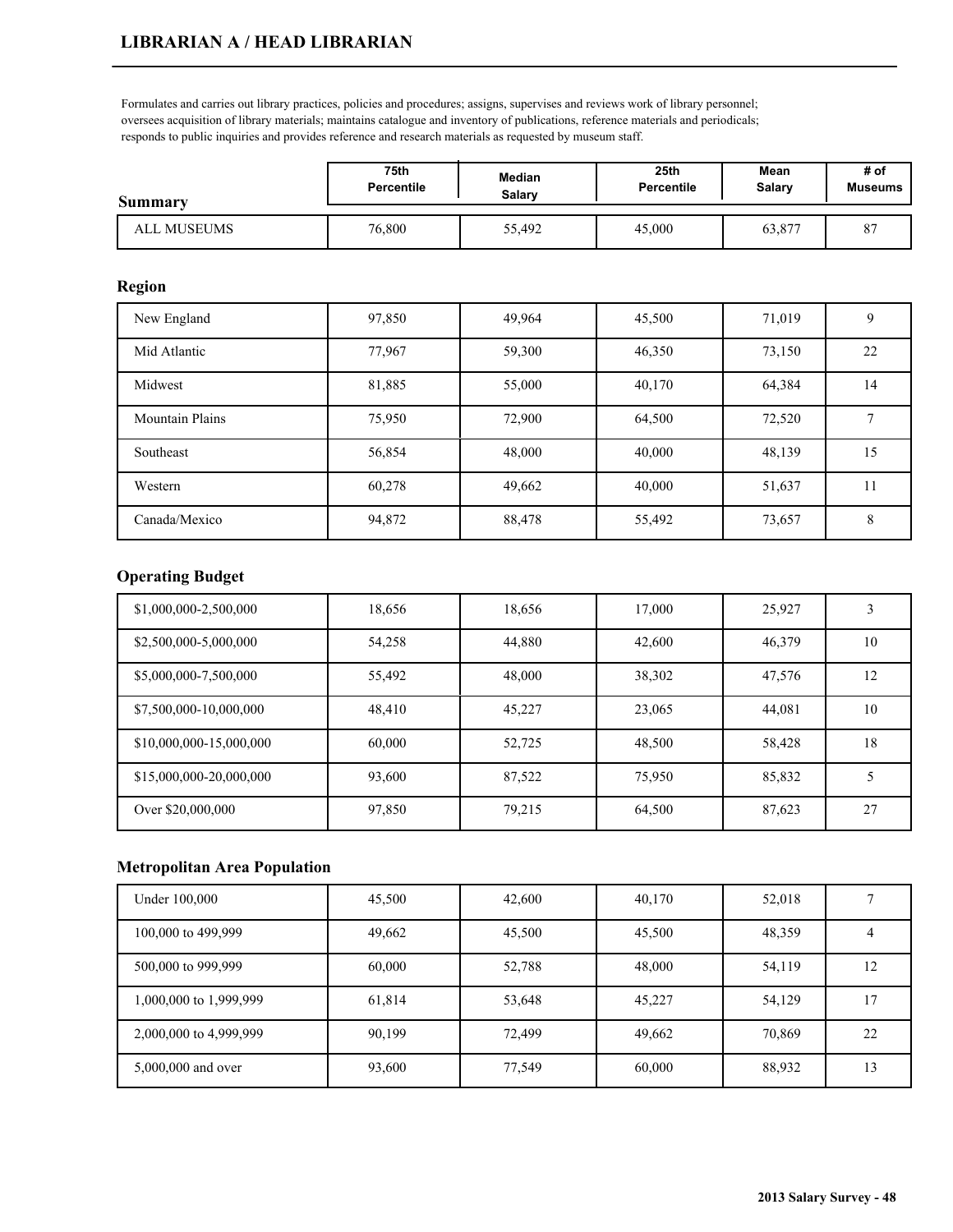# **LIBRARIAN B / ASSOCIATE LIBRARIAN**

Cataloguing and classification of library materials; assists Head Librarian in the administration and maintenance of library and in training library staff.

| <b>Summary</b>     | 75th              | Median | 25th              | Mean   | # of           |
|--------------------|-------------------|--------|-------------------|--------|----------------|
|                    | <b>Percentile</b> | Salarv | <b>Percentile</b> | Salary | <b>Museums</b> |
| <b>ALL MUSEUMS</b> | 62,173            | 46,125 | 40,000            | 50,083 | ے ب            |

### **Region**

| New England            | 74,439 | 54,928 | 43,228 | 58,480 |    |
|------------------------|--------|--------|--------|--------|----|
| Mid Atlantic           | 65,367 | 46,915 | 43,131 | 52,330 | 14 |
| Midwest                | 42,505 | 41,616 | 32,000 | 45,209 | 9  |
| <b>Mountain Plains</b> | 49,100 | 46,125 | 43,776 | 46,421 | 6  |
| Southeast              | 41,638 | 40,170 | 36,000 | 38,514 |    |
| Western                | 51,900 | 49,455 | 49,455 | 52,396 |    |
| Canada/Mexico          | 76,439 | 71,815 | 14,677 | 58,852 |    |

## **Operating Budget**

| \$1,000,000-2,500,000   | 43,776 | 43,776 | 43,776 | 43,776 |    |
|-------------------------|--------|--------|--------|--------|----|
| \$2,500,000-5,000,000   | 41,333 | 34,583 | 30,000 | 31,777 |    |
| \$5,000,000-7,500,000   | 41,638 | 36,000 | 32,445 | 35,917 |    |
| \$7,500,000-10,000,000  | 46,056 | 14,677 | 14,677 | 31,304 |    |
| \$10,000,000-15,000,000 | 68,579 | 44,870 | 32,000 | 50,501 | 12 |
| \$15,000,000-20,000,000 | 74.439 | 40,170 | 40,170 | 58,152 | 4  |
| Over \$20,000,000       | 66,986 | 50,000 | 43,264 | 56,132 | 23 |

| Under 100,000          | 74,439 | 74,439 | 74,439 | 74,439 |    |
|------------------------|--------|--------|--------|--------|----|
| 100,000 to 499,999     | 19,032 | 19,032 | 19,032 | 19,032 |    |
| 500,000 to 999,999     | 57,418 | 43,776 | 33,523 | 48,726 |    |
| 1,000,000 to 1,999,999 | 45,600 | 36,000 | 36,000 | 38,673 |    |
| 2,000,000 to 4,999,999 | 71,400 | 51,900 | 46,056 | 57,844 | 15 |
| 5,000,000 and over     | 65,245 | 49,277 | 43,131 | 55,153 | 10 |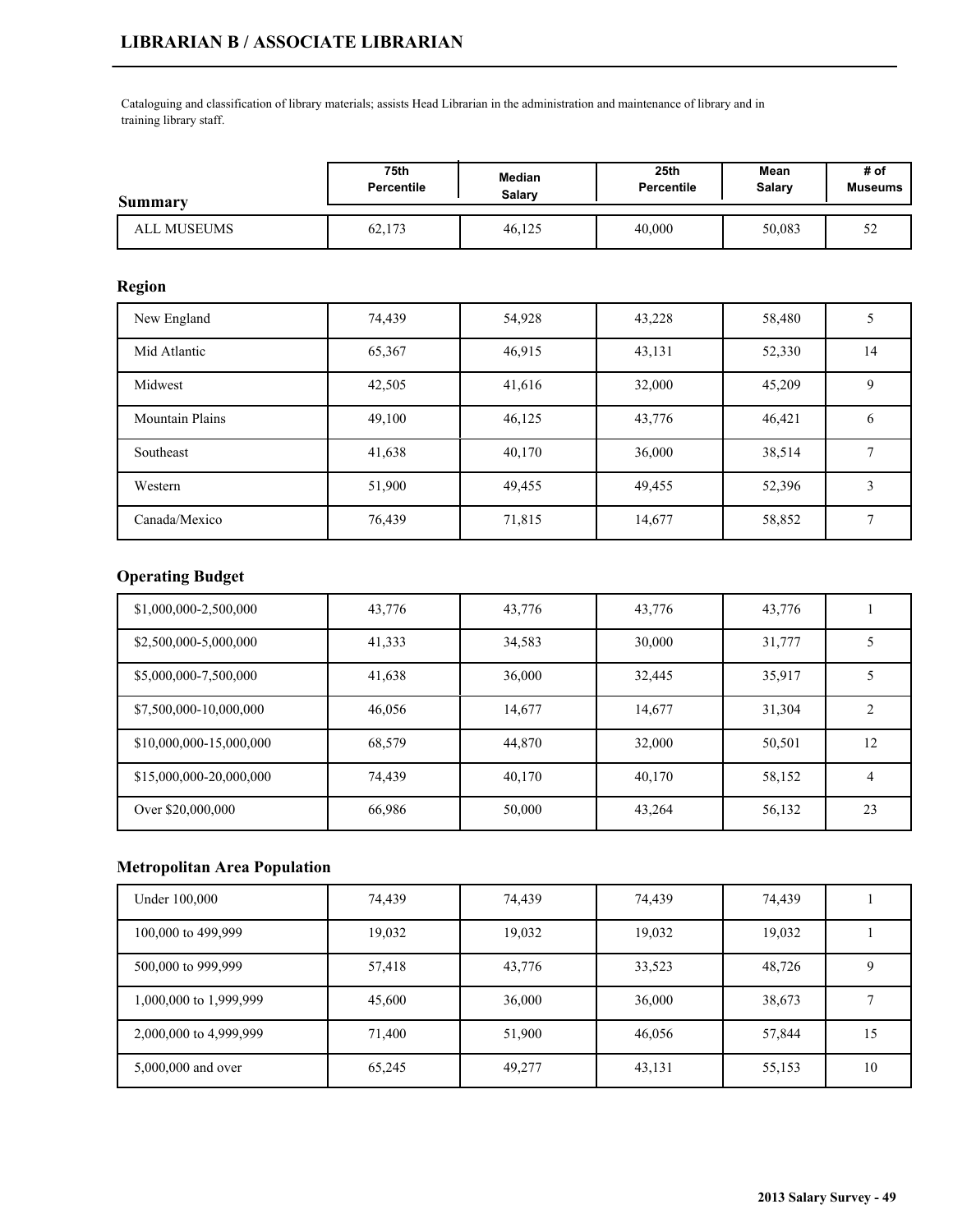Assists Head Librarian and Associate Librarian with specific sub-program in library operations.

| Summary     | 75th              | Median | 25th              | Mean   | # of           |
|-------------|-------------------|--------|-------------------|--------|----------------|
|             | <b>Percentile</b> | Salary | <b>Percentile</b> | Salary | <b>Museums</b> |
| ALL MUSEUMS | 46,246            | 36,330 | 31,606            | 38,718 | 3q<br>J .      |

## **Region**

| New England            | 39,205 | 32,417 | 31,868 | 36,502 |              |
|------------------------|--------|--------|--------|--------|--------------|
| Mid Atlantic           | 52,880 | 37,000 | 33,946 | 42,051 | Q            |
| Midwest                | 43,817 | 41,572 | 32,000 | 38,195 |              |
| <b>Mountain Plains</b> | 40,000 | 37,440 | 37,440 | 38,464 |              |
| Southeast              | 35,336 | 33,227 | 25,968 | 32,208 | <sub>0</sub> |
| Western                | 46,246 | 31,606 | 31,606 | 40,354 | 4            |
| Canada/Mexico          | 49,176 | 45,665 | 6,540  | 41,456 |              |

# **Operating Budget**

| \$1,000,000-2,500,000   | n.d.   | n.d.   | n.d.   | n.d.   |    |
|-------------------------|--------|--------|--------|--------|----|
| \$2,500,000-5,000,000   | 33,227 | 32,000 | 30,672 | 29,675 |    |
| \$5,000,000-7,500,000   | 35,336 | 30,208 | 25,968 | 29,942 |    |
| \$7,500,000-10,000,000  | 31,606 | 31,200 | 8,387  | 22,897 |    |
| \$10,000,000-15,000,000 | 26,600 | 13,000 | 13,000 | 19,800 |    |
| \$15,000,000-20,000,000 | 54,325 | 51,615 | 51,615 | 52,970 | ↑  |
| Over \$20,000,000       | 49,176 | 41,572 | 35,100 | 42,470 | 22 |

| Under 100,000          | 47,944 | 47,944 | 33,946 | 44,502 |    |
|------------------------|--------|--------|--------|--------|----|
| 100,000 to 499,999     | 42,436 | 42,436 | 42,436 | 42,436 |    |
| 500,000 to 999,999     | 45,665 | 36,320 | 30,672 | 39,419 |    |
| 1,000,000 to 1,999,999 | 40,000 | 30,439 | 25,568 | 38,207 | ◠  |
| 2,000,000 to 4,999,999 | 41,616 | 37,440 | 34,175 | 39,702 | 10 |
| 5,000,000 and over     | 53,100 | 52,362 | 42,500 | 48,452 | b  |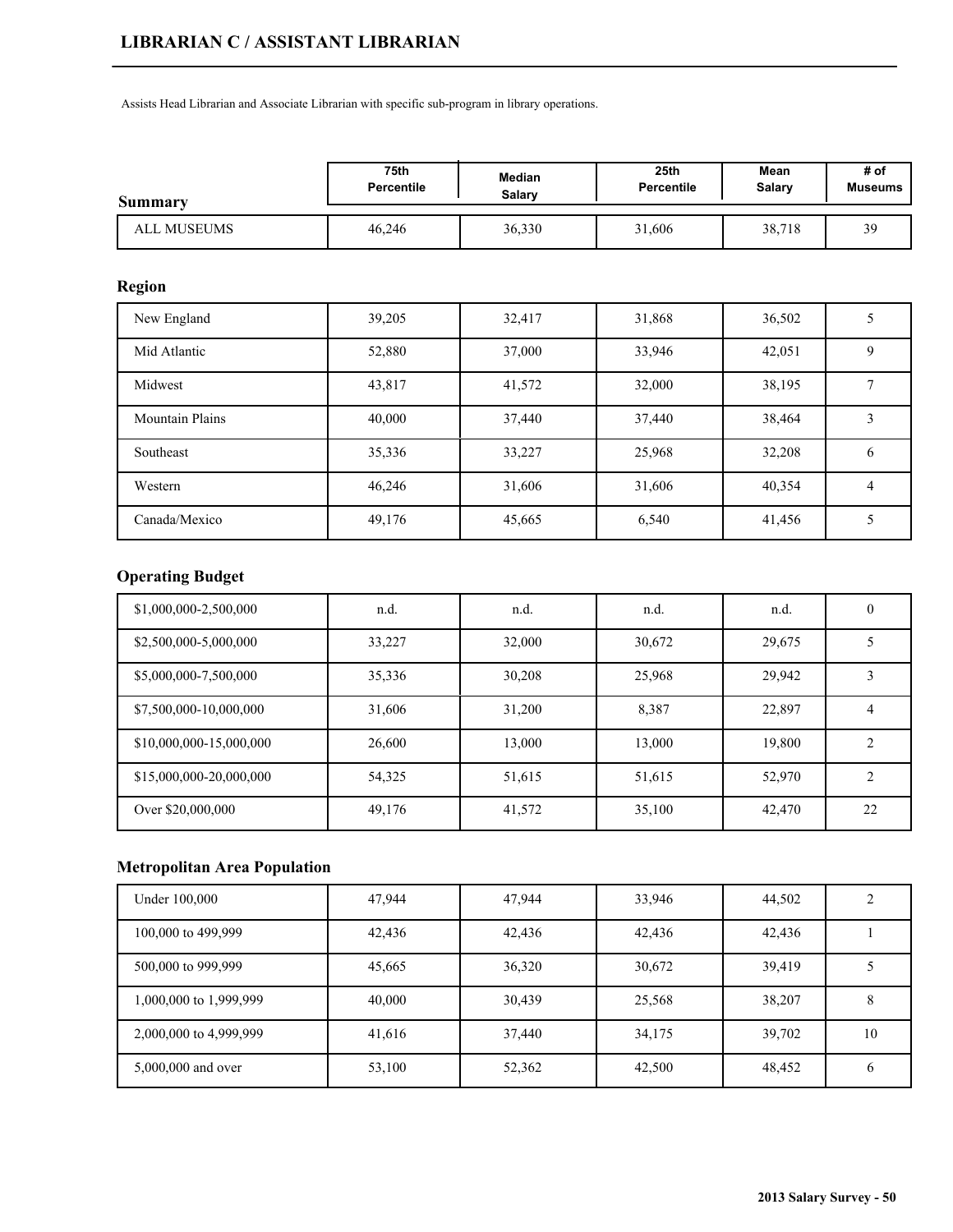General supervision of conservation department, including administration of the budget and department personnel; initiates and supervises treatments carried out in conservation and scientific laboratories; performs conservation treatments on special projects.

| Summary     | 75th              | <b>Median</b> | 25 <sub>th</sub>  | Mean   | # of    |
|-------------|-------------------|---------------|-------------------|--------|---------|
|             | <b>Percentile</b> | Salary        | <b>Percentile</b> | Salary | Museums |
| ALL MUSEUMS | 19.190            | 94.760        | 67,630            | 98,782 | $\sim$  |

#### **Region**

| New England            | 120,295 | 105,020 | 94,760 | 113,827 | 8           |
|------------------------|---------|---------|--------|---------|-------------|
| Mid Atlantic           | 142,300 | 108,000 | 76,500 | 119,370 | 20          |
| Midwest                | 95,731  | 84,660  | 53,059 | 79,681  | 11          |
| <b>Mountain Plains</b> | 118,000 | 96,200  | 71,808 | 105,574 | 9           |
| Southeast              | 80,160  | 69,474  | 68,370 | 73,562  |             |
| Western                | 130,000 | 102,016 | 80,009 | 107,021 | 8           |
| Canada/Mexico          | 90,183  | 60,242  | 19,500 | 64,569  | $\mathbf Q$ |

## **Operating Budget**

| \$1,000,000-2,500,000   | 57,155  | 41,025  | 41,025  | 51,379  | 4             |
|-------------------------|---------|---------|---------|---------|---------------|
| \$2,500,000-5,000,000   | 63,485  | 40,500  | 32,073  | 55,660  |               |
| \$5,000,000-7,500,000   | 67,630  | 60,242  | 57,415  | 66,367  | $\mathfrak b$ |
| \$7,500,000-10,000,000  | 85,200  | 65,000  | 56,843  | 68,395  |               |
| \$10,000,000-15,000,000 | 94.800  | 80,160  | 68,205  | 83,307  | 14            |
| \$15,000,000-20,000,000 | 115,000 | 110,000 | 110,000 | 113,548 | 4             |
| Over \$20,000,000       | 149,350 | 116,188 | 98,984  | 128,047 | 31            |

| Under 100,000          | 96,200  | 94,800  | 94,800  | 87,053  |    |
|------------------------|---------|---------|---------|---------|----|
| 100,000 to 499,999     | 57,415  | 57,155  | 57,155  | 61,869  | 4  |
| 500,000 to 999,999     | 90,922  | 80,160  | 60,242  | 85,878  | 10 |
| 1,000,000 to 1,999,999 | 95,731  | 71,684  | 65,000  | 83,628  | 13 |
| 2,000,000 to 4,999,999 | 120,295 | 106,959 | 86,044  | 102,666 | 25 |
| 5,000,000 and over     | 168,591 | 142,300 | 110,000 | 149,431 | 12 |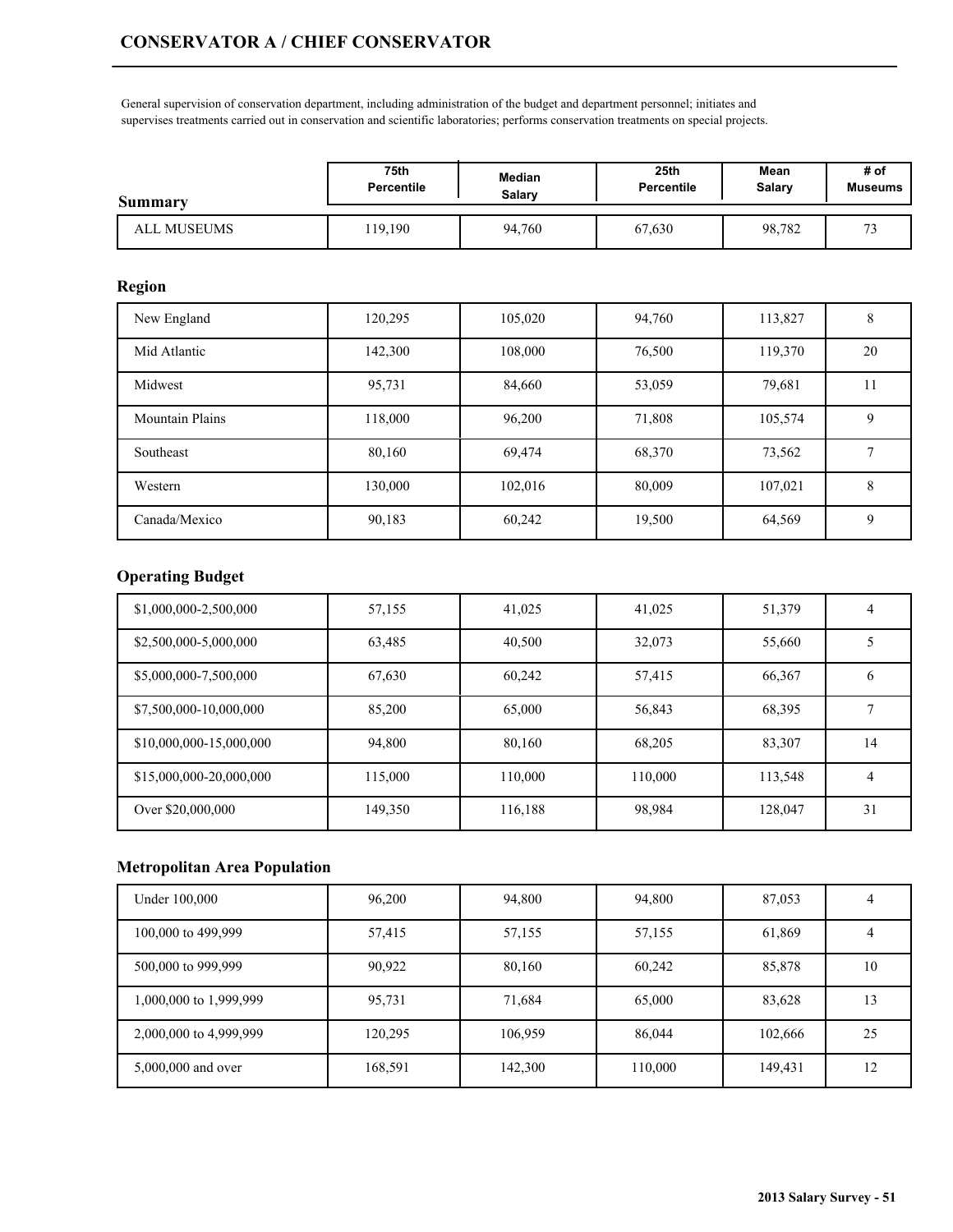Responsibility for conservation and restoration of a major collection, examination of that collection, and exhibits in area of specialization; preparation of conservation reports; supervision of professional assistant(s).

| Summary     | 75th              | Median | 25th              | Mean   | # of    |
|-------------|-------------------|--------|-------------------|--------|---------|
|             | <b>Percentile</b> | Salarv | <b>Percentile</b> | Salary | Museums |
| ALL MUSEUMS | 88,173            | 72,680 | 62,147            | 75,684 | ر. ر    |

## **Region**

| New England            | 83,782 | 80,000 | 70,824 | 77,758 | 8  |
|------------------------|--------|--------|--------|--------|----|
| Mid Atlantic           | 96,944 | 78,270 | 66,950 | 83,922 | 17 |
| Midwest                | 74,772 | 66,497 | 61,895 | 70,189 |    |
| <b>Mountain Plains</b> | 88,173 | 68,500 | 61,081 | 69,268 | O  |
| Southeast              | 63,605 | 54,857 | 53,000 | 60,381 |    |
| Western                | 97,385 | 78,021 | 70,137 | 86,855 | 6  |
| Canada/Mexico          | 76,896 | 69,898 | 65,870 | 63,437 | 6  |

## **Operating Budget**

| \$1,000,000-2,500,000   | n.d.   | n.d.   | n.d.   | n.d.   | $\theta$     |
|-------------------------|--------|--------|--------|--------|--------------|
| \$2,500,000-5,000,000   | 65,870 | 56,100 | 56,100 | 56,614 | 4            |
| \$5,000,000-7,500,000   | 49,320 | 49,320 | 43,611 | 54,614 | 3            |
| \$7,500,000-10,000,000  | 65,000 | 60,805 | 41,330 | 60,280 | <sub>b</sub> |
| \$10,000,000-15,000,000 | 87,441 | 67,764 | 64,162 | 72,339 | 10           |
| \$15,000,000-20,000,000 | 61,081 | 60,108 | 60,108 | 66,498 | 3            |
| Over \$20,000,000       | 92,874 | 80,000 | 70,137 | 84,076 | 27           |

| Under 100,000          | n.d.    | n.d.   | n.d.   | n.d.   |    |
|------------------------|---------|--------|--------|--------|----|
| 100,000 to 499,999     | 65,000  | 49,320 | 49,320 | 57,160 |    |
| 500,000 to 999,999     | 86,000  | 63,605 | 63,605 | 76,778 |    |
| 1,000,000 to 1,999,999 | 76,120  | 66,497 | 56,650 | 67,069 | 14 |
| 2,000,000 to 4,999,999 | 85,188  | 74,772 | 67,764 | 76,517 | 20 |
| 5,000,000 and over     | 100,160 | 96,227 | 88,172 | 97,361 | 10 |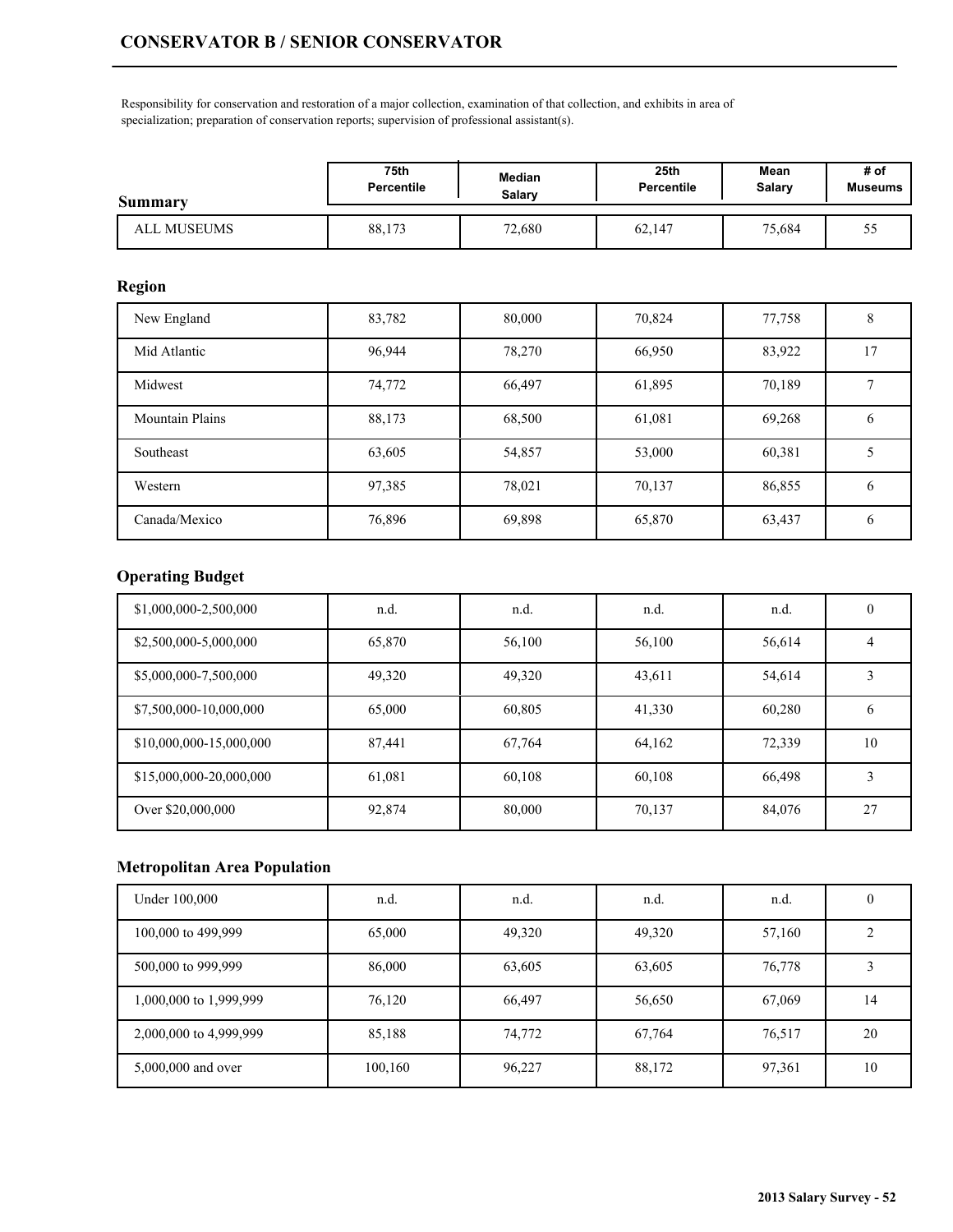Assists Conservator in the conservation, restoration and documentation of works of art in the collection, helps train assistant in conservation department.

| <b>Summary</b> | 75th              | Median | 25th       | Mean   | # of           |
|----------------|-------------------|--------|------------|--------|----------------|
|                | <b>Percentile</b> | Salarv | Percentile | Salary | <b>Museums</b> |
| ALL MUSEUMS    | 65,520            | 53,300 | 45,000     | 56,238 | 49             |

## **Region**

| New England            | 58,497 | 53,300 | 39,655 | 55,026 |              |
|------------------------|--------|--------|--------|--------|--------------|
| Mid Atlantic           | 73,695 | 53,976 | 49,500 | 60,926 | 16           |
| Midwest                | 50,832 | 44,000 | 36,252 | 44,495 |              |
| <b>Mountain Plains</b> | 60,000 | 50,000 | 48,000 | 50,364 | <sub>(</sub> |
| Southeast              | 42,000 | 36,432 | 36,432 | 40,192 |              |
| Western                | 64,629 | 56,549 | 54,440 | 61,326 |              |
| Canada/Mexico          | 69,459 | 67,249 | 64,464 | 65,824 | 4            |

# **Operating Budget**

| \$1,000,000-2,500,000   | 32,032 | 32,032 | 32,032 | 32,032 |          |
|-------------------------|--------|--------|--------|--------|----------|
| \$2,500,000-5,000,000   | n.d.   | n.d.   | n.d.   | n.d.   | $\theta$ |
| \$5,000,000-7,500,000   | 32,800 | 22,897 | 22,897 | 27,849 | ◠        |
| \$7,500,000-10,000,000  | 50,000 | 39,655 | 39,655 | 56,148 | 4        |
| \$10,000,000-15,000,000 | 53,350 | 45,000 | 40,000 | 49,440 | 11       |
| \$15,000,000-20,000,000 | 66,887 | 54,440 | 53,300 | 57,442 | 4        |
| Over \$20,000,000       | 69,459 | 58,497 | 50,000 | 60,739 | 26       |

| Under 100,000          | 53,976 | 53,976 | 53,976 | 53,976 |    |
|------------------------|--------|--------|--------|--------|----|
| 100,000 to 499,999     | 32,800 | 32,800 | 32,032 | 34,829 |    |
| 500,000 to 999,999     | 58,497 | 49,535 | 49,000 | 53,455 |    |
| 1,000,000 to 1,999,999 | 52,020 | 51,350 | 37,938 | 47,974 |    |
| 2,000,000 to 4,999,999 | 64,575 | 52,964 | 44,000 | 56,411 | 18 |
| 5,000,000 and over     | 77,356 | 65,520 | 54,227 | 67,068 |    |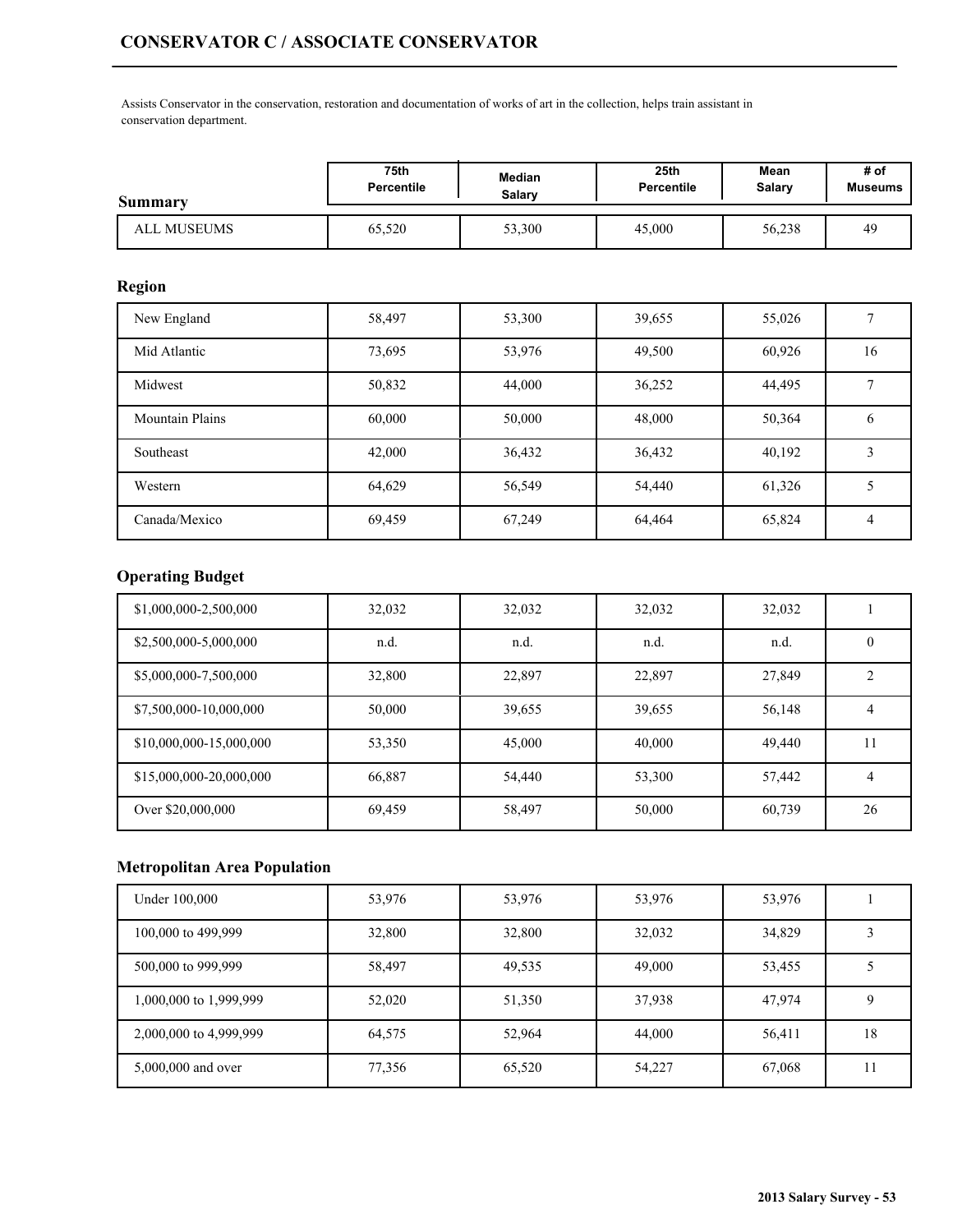# **EXHIBITION DESIGNER**

Designs installation of permanent collection as well as temporary exhibition. May supervise preparators in the fabrication of exhibition components and the installation and disassembly of temporary or permanent exhibitions.

| Summary     | 75th              | Median | 25 <sub>th</sub>  | Mean   | # of           |
|-------------|-------------------|--------|-------------------|--------|----------------|
|             | <b>Percentile</b> | Salarv | <b>Percentile</b> | Salary | <b>Museums</b> |
| ALL MUSEUMS | 75,000            | 63,000 | 51,008            | 65,686 | 88             |

#### **Region**

| New England            | 79,180 | 68,000 | 58,289 | 75,705 | 8  |
|------------------------|--------|--------|--------|--------|----|
| Mid Atlantic           | 89,033 | 73,017 | 62,000 | 80,391 | 16 |
| Midwest                | 64,696 | 56,375 | 40,504 | 55,297 | 13 |
| <b>Mountain Plains</b> | 64,964 | 55,000 | 51,008 | 57,400 | 8  |
| Southeast              | 76,897 | 61,984 | 45,000 | 65,316 | 15 |
| Western                | 75,000 | 65,000 | 58,429 | 66,903 | 19 |
| Canada/Mexico          | 65,672 | 59,700 | 14,677 | 48,069 | 8  |

#### **Operating Budget**

| \$1,000,000-2,500,000   | 68,000 | 40,504 | 40,504 | 54,252 |    |
|-------------------------|--------|--------|--------|--------|----|
| \$2,500,000-5,000,000   | 68,820 | 58,289 | 45,000 | 57,456 | 20 |
| \$5,000,000-7,500,000   | 63,000 | 55,000 | 50,670 | 55,536 |    |
| \$7,500,000-10,000,000  | 67,679 | 60,135 | 56,840 | 58,281 | 10 |
| \$10,000,000-15,000,000 | 75,432 | 62,007 | 49,812 | 69,589 | 16 |
| \$15,000,000-20,000,000 | 71.500 | 70,000 | 70,000 | 69,180 | 4  |
| Over \$20,000,000       | 80,000 | 67,249 | 58,512 | 74,028 | 28 |

| Under 100,000          | 65,000 | 58,289 | 53,311 | 59,522 |    |
|------------------------|--------|--------|--------|--------|----|
| 100,000 to 499,999     | 60,340 | 40,504 | 40,504 | 50,422 |    |
| 500,000 to 999,999     | 74,695 | 65,000 | 56,650 | 67,781 |    |
| 1,000,000 to 1,999,999 | 67,679 | 56,840 | 39,000 | 60,197 | 21 |
| 2,000,000 to 4,999,999 | 76,897 | 65,852 | 60,135 | 69,789 | 30 |
| 5,000,000 and over     | 73,158 | 68,820 | 58,512 | 73,708 | 13 |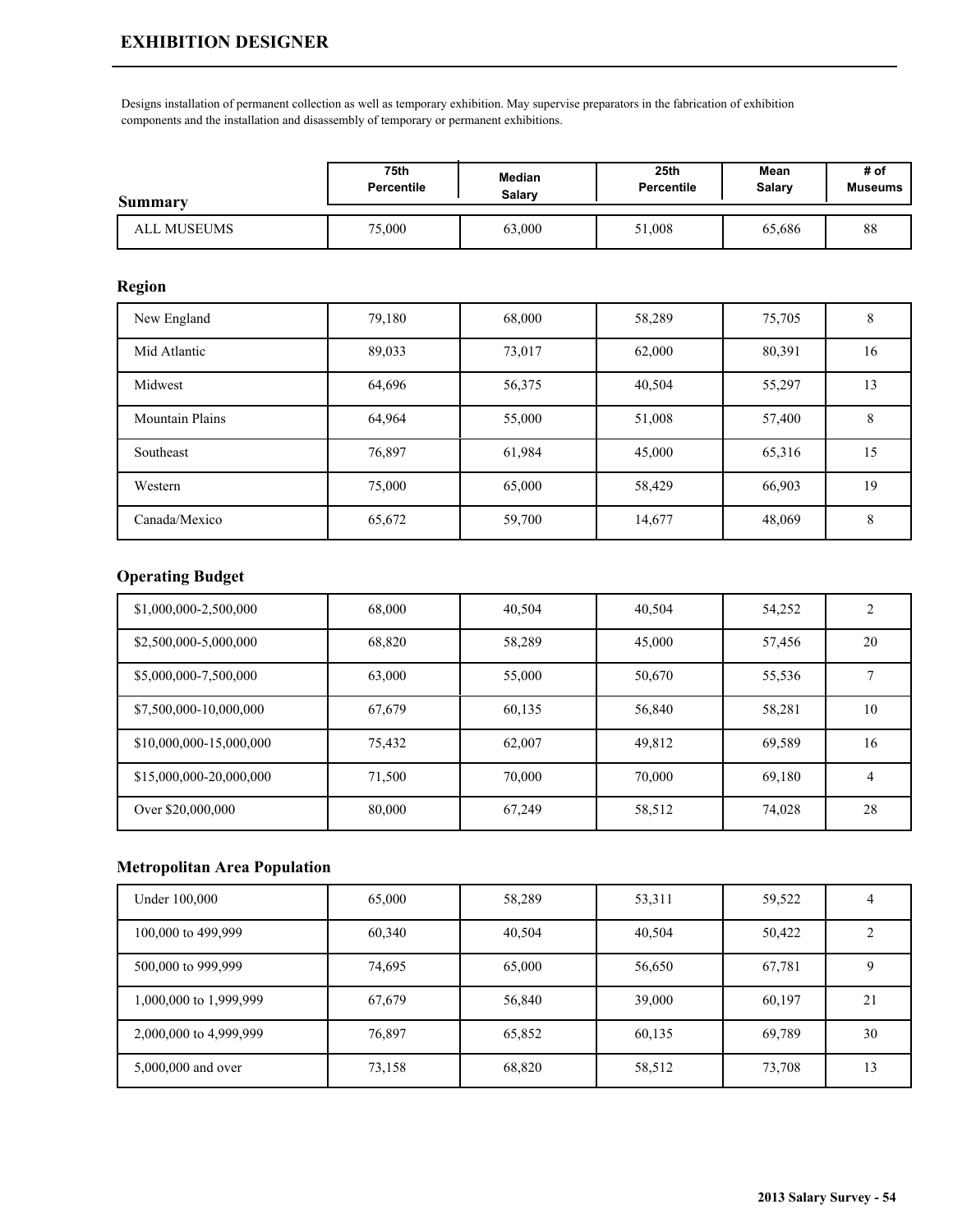# **PREPERATOR A / CHIEF PREPARATOR**

Supervises installation of art objects; plans and directs the fabrication, installation, and disassembly of both temporary and permanent museum exhibits; administers budget, personnel and operations of preparation department.

| Summary     | 75th              | Median | 25th              | Mean   | # of           |
|-------------|-------------------|--------|-------------------|--------|----------------|
|             | <b>Percentile</b> | Salarv | <b>Percentile</b> | Salary | <b>Museums</b> |
| ALL MUSEUMS | 59,808            | 48,693 | 41,777            | 52,733 | 162            |

### **Region**

| New England            | 66,452 | 51,500 | 46,593 | 55,939 | 21 |
|------------------------|--------|--------|--------|--------|----|
| Mid Atlantic           | 71,791 | 53,116 | 42,770 | 56,908 | 34 |
| Midwest                | 54,000 | 45,795 | 38,000 | 46,524 | 25 |
| <b>Mountain Plains</b> | 56,366 | 50,470 | 44,000 | 50,997 | 17 |
| Southeast              | 47,310 | 42,765 | 38,980 | 43,203 | 35 |
| Western                | 82,347 | 53,040 | 45,925 | 64,433 | 18 |
| Canada/Mexico          | 86,044 | 78,795 | 57,400 | 74,613 | 8  |

## **Operating Budget**

| \$1,000,000-2,500,000   | 46,637 | 41,879 | 34,133 | 40,111 | 24 |
|-------------------------|--------|--------|--------|--------|----|
| \$2,500,000-5,000,000   | 49,998 | 44,126 | 37,778 | 45,678 | 50 |
| \$5,000,000-7,500,000   | 53,000 | 47,700 | 41,343 | 46,482 | 17 |
| \$7,500,000-10,000,000  | 67,600 | 48,960 | 38,980 | 54,592 | 12 |
| \$10,000,000-15,000,000 | 60,000 | 52,658 | 45,795 | 58,113 | 21 |
| \$15,000,000-20,000,000 | 77,250 | 66,004 | 48,787 | 67,203 |    |
| Over \$20,000,000       | 84,230 | 70,000 | 57,474 | 69,756 | 28 |

| Under 100,000          | 56,442 | 46,637 | 36,800 | 50,072 | 14 |
|------------------------|--------|--------|--------|--------|----|
| 100,000 to 499,999     | 49,998 | 41,879 | 35,000 | 42,632 | 17 |
| 500,000 to 999,999     | 55,942 | 46,000 | 39,178 | 51,330 | 21 |
| 1,000,000 to 1,999,999 | 57,400 | 45,096 | 38,000 | 49,152 | 35 |
| 2,000,000 to 4,999,999 | 72,000 | 50,000 | 45,000 | 59,551 | 43 |
| 5,000,000 and over     | 72,670 | 60,000 | 57,009 | 65,585 | 15 |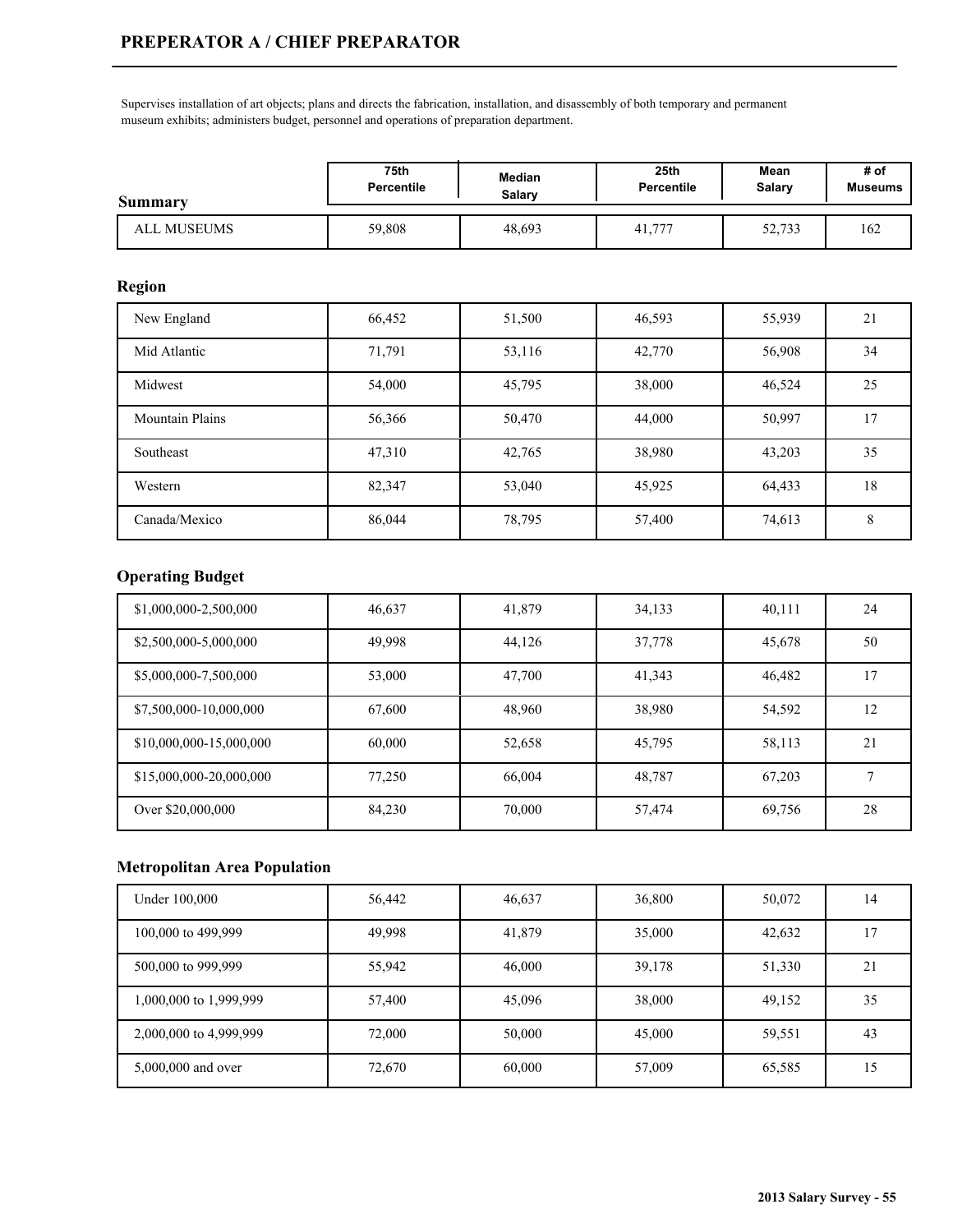Assists Chief Preparator in administration of the department and implementation of preparation programs.

| Summary     | 75th              | Median | 25 <sub>th</sub>  | Mean   | # of           |
|-------------|-------------------|--------|-------------------|--------|----------------|
|             | <b>Percentile</b> | Salarv | <b>Percentile</b> | Salary | <b>Museums</b> |
| ALL MUSEUMS | 47,000            | 40,158 | 32,219            | 41,882 | 138            |

### **Region**

| New England            | 44,443 | 40,373 | 36,460 | 42,225 | 20 |
|------------------------|--------|--------|--------|--------|----|
| Mid Atlantic           | 60,112 | 44,000 | 38,771 | 48,954 | 27 |
| Midwest                | 45,728 | 37,731 | 31,200 | 38,340 | 22 |
| <b>Mountain Plains</b> | 43,780 | 42,000 | 32,496 | 38,636 | 13 |
| Southeast              | 40,158 | 36,313 | 32,000 | 36,934 | 27 |
| Western                | 46,256 | 40,977 | 35,670 | 42,257 | 20 |
| Canada/Mexico          | 66,255 | 49,000 | 44,626 | 55,509 |    |

# **Operating Budget**

| \$1,000,000-2,500,000   | 40,878 | 38,397 | 26,935 | 35,280 | 15 |
|-------------------------|--------|--------|--------|--------|----|
| \$2,500,000-5,000,000   | 43,020 | 35,000 | 30,450 | 38,331 | 36 |
| \$5,000,000-7,500,000   | 42,447 | 37,400 | 33,524 | 38,355 | 16 |
| \$7,500,000-10,000,000  | 42,000 | 37,440 | 32,095 | 37,101 |    |
| \$10,000,000-15,000,000 | 45,190 | 40,000 | 33,634 | 43,401 | 23 |
| \$15,000,000-20,000,000 | 47,000 | 44,262 | 38,189 | 43,521 |    |
| Over \$20,000,000       | 59,019 | 48,230 | 40,763 | 49,637 | 29 |

| Under 100,000          | 43,020 | 39,000 | 36,094 | 41,026 | 14 |
|------------------------|--------|--------|--------|--------|----|
| 100,000 to 499,999     | 40,158 | 32,000 | 28,244 | 34,539 | 16 |
| 500,000 to 999,999     | 42,447 | 36,772 | 31,286 | 39,451 | 17 |
| 1,000,000 to 1,999,999 | 43,753 | 37,128 | 31,824 | 38,054 | 30 |
| 2,000,000 to 4,999,999 | 50,740 | 42,000 | 36,400 | 44,909 | 41 |
| 5,000,000 and over     | 60,112 | 50,500 | 43,944 | 51,513 | 14 |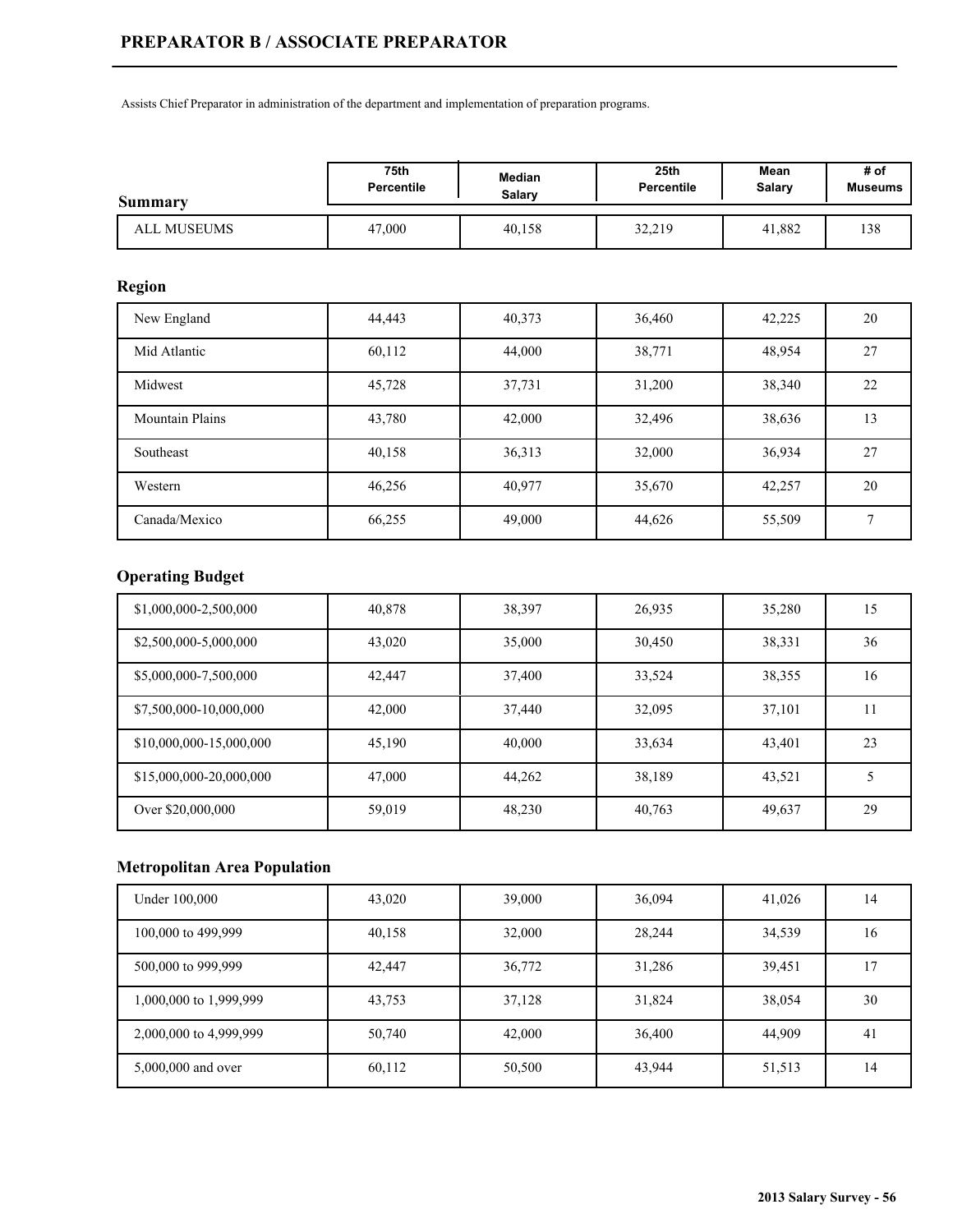Administers the operations of publications department, with responsibility for all facets of its programs including management, editorial and production functions.

| <b>Summary</b> | 75th              | Median | 25 <sub>th</sub>  | Mean   | # of                 |
|----------------|-------------------|--------|-------------------|--------|----------------------|
|                | <b>Percentile</b> | Salarv | <b>Percentile</b> | Salary | <b>Museums</b>       |
| ALL MUSEUMS    | 91,753            | 69,934 | 53,040            | 76,608 | $\overline{ }$<br>76 |

## **Region**

| New England            | 72,828  | 63,860 | 56,650 | 67,546 | δ  |
|------------------------|---------|--------|--------|--------|----|
| Mid Atlantic           | 95,000  | 86,539 | 62,026 | 91,839 | 25 |
| Midwest                | 75,000  | 57,000 | 53,040 | 64,405 | 14 |
| <b>Mountain Plains</b> | 92,764  | 80,000 | 52,000 | 76,909 | O  |
| Southeast              | 77,910  | 44,517 | 40,480 | 53,550 | 8  |
| Western                | 91,998  | 72,710 | 61,898 | 86,396 | 9  |
| Canada/Mexico          | 100,000 | 58,471 | 23,065 | 66,131 |    |

## **Operating Budget**

| \$1,000,000-2,500,000   | 69,934  | 69,934 | 69,934 | 69.934 |    |
|-------------------------|---------|--------|--------|--------|----|
| \$2,500,000-5,000,000   | 66,300  | 52,020 | 40,000 | 52,965 | 9  |
| \$5,000,000-7,500,000   | 56,000  | 55,631 | 44,517 | 50,602 |    |
| \$7,500,000-10,000,000  | 60,000  | 51,852 | 39,000 | 52,312 | 9  |
| \$10,000,000-15,000,000 | 83,956  | 62,091 | 52,491 | 70,927 | 18 |
| \$15,000,000-20,000,000 | 90.640  | 80,000 | 75,000 | 85,885 |    |
| Over \$20,000,000       | 100,000 | 87,650 | 76,120 | 98,198 | 28 |

| Under 100,000          | 87,650  | 55,478 | 55,478 | 75,255  |    |
|------------------------|---------|--------|--------|---------|----|
| 100,000 to 499,999     | 61,898  | 56,650 | 55,631 | 55,837  |    |
| 500,000 to 999,999     | 78,221  | 56,000 | 45,820 | 61,938  |    |
| 1,000,000 to 1,999,999 | 76,120  | 56,308 | 50,000 | 62,363  | 16 |
| 2,000,000 to 4,999,999 | 91,753  | 78,078 | 61,800 | 78,181  | 25 |
| 5,000,000 and over     | 119,923 | 91,800 | 83,956 | 116,056 | 15 |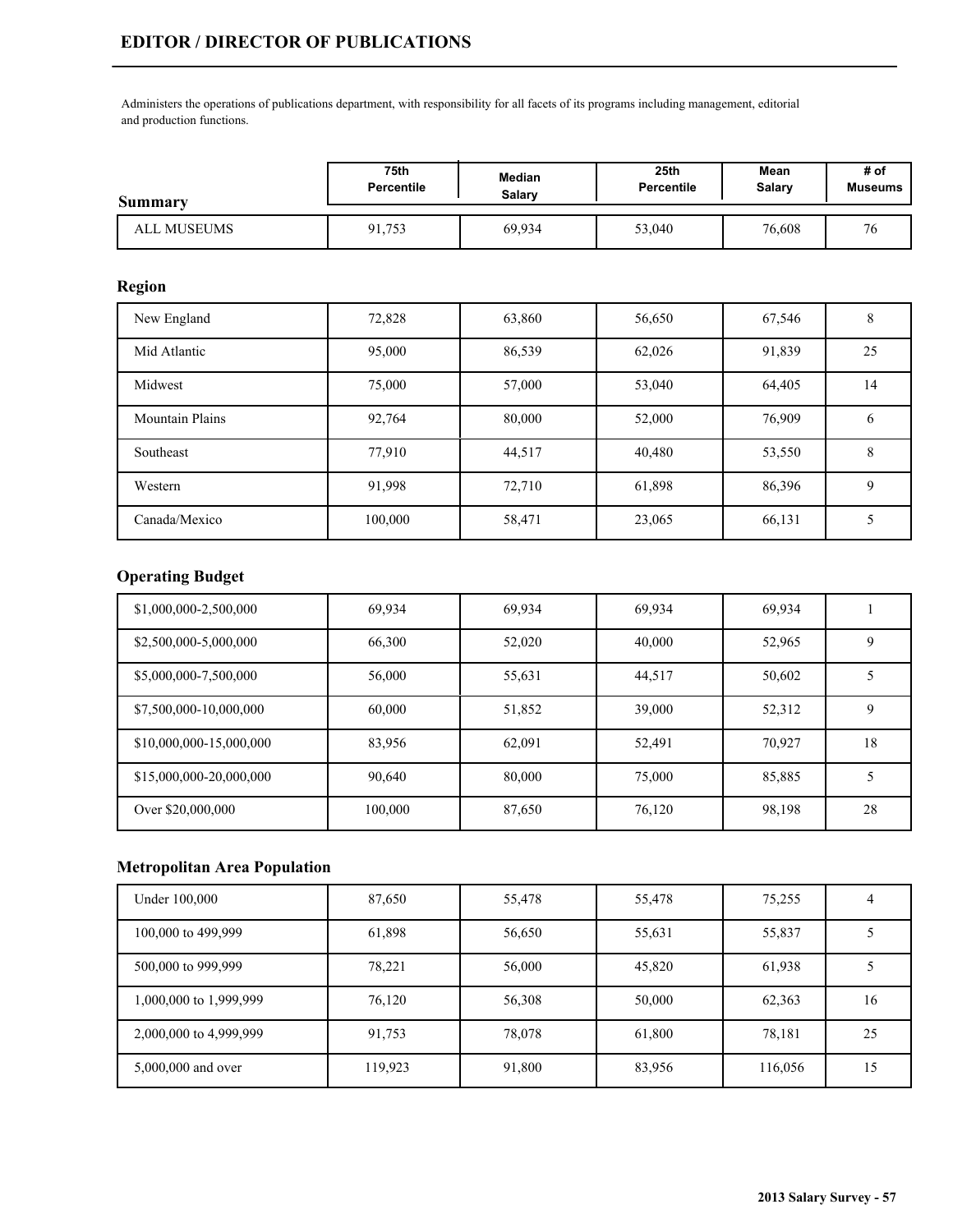# **GRAPHIC DESIGNER**

Responsible for design of all museum publications and graphics.

| Summary     | 75th              | Median | 25 <sub>th</sub> | Mean   | # of           |
|-------------|-------------------|--------|------------------|--------|----------------|
|             | <b>Percentile</b> | Salary | Percentile       | Salary | <b>Museums</b> |
| ALL MUSEUMS | 60,120            | 47,957 | 38,000           | 51,675 | 116            |

## **Region**

| New England            | 55,000 | 43,469 | 41,328 | 55,336 | 12 |
|------------------------|--------|--------|--------|--------|----|
| Mid Atlantic           | 81,204 | 55,000 | 47,268 | 60,480 | 19 |
| Midwest                | 65,412 | 47,460 | 36,414 | 53,378 | 18 |
| <b>Mountain Plains</b> | 51,105 | 40,000 | 36,000 | 45,829 | 14 |
| Southeast              | 47,471 | 40,400 | 37,290 | 44,787 | 23 |
| Western                | 57,059 | 50,000 | 41,000 | 50,947 | 20 |
| Canada/Mexico          | 64,168 | 54,529 | 41,190 | 51,004 | 8  |

# **Operating Budget**

| \$1,000,000-2,500,000   | 40,000 | 39,928 | 28,000 | 39,907 |    |
|-------------------------|--------|--------|--------|--------|----|
| \$2,500,000-5,000,000   | 50,000 | 40,000 | 36,000 | 43,095 | 26 |
| \$5,000,000-7,500,000   | 47,471 | 41,328 | 36,795 | 42,810 |    |
| \$7,500,000-10,000,000  | 51,105 | 45,000 | 40,000 | 45,151 | 12 |
| \$10,000,000-15,000,000 | 60,120 | 44,508 | 38,000 | 50,882 | 21 |
| \$15,000,000-20,000,000 | 74,661 | 53,313 | 50,000 | 63,024 |    |
| Over \$20,000,000       | 73,312 | 61,029 | 46,818 | 62,386 | 30 |

| Under 100,000          | 52,000 | 42,000 | 36,000 | 46,322 |    |
|------------------------|--------|--------|--------|--------|----|
| 100,000 to 499,999     | 41,264 | 35,057 | 35,000 | 39,094 |    |
| 500,000 to 999,999     | 65,238 | 43,050 | 40,140 | 51,520 | 15 |
| 1,000,000 to 1,999,999 | 49,001 | 40,400 | 36,414 | 46,273 | 27 |
| 2,000,000 to 4,999,999 | 65,033 | 51,000 | 40,100 | 55,337 | 36 |
| 5,000,000 and over     | 66,707 | 58,004 | 49,172 | 63,496 | 12 |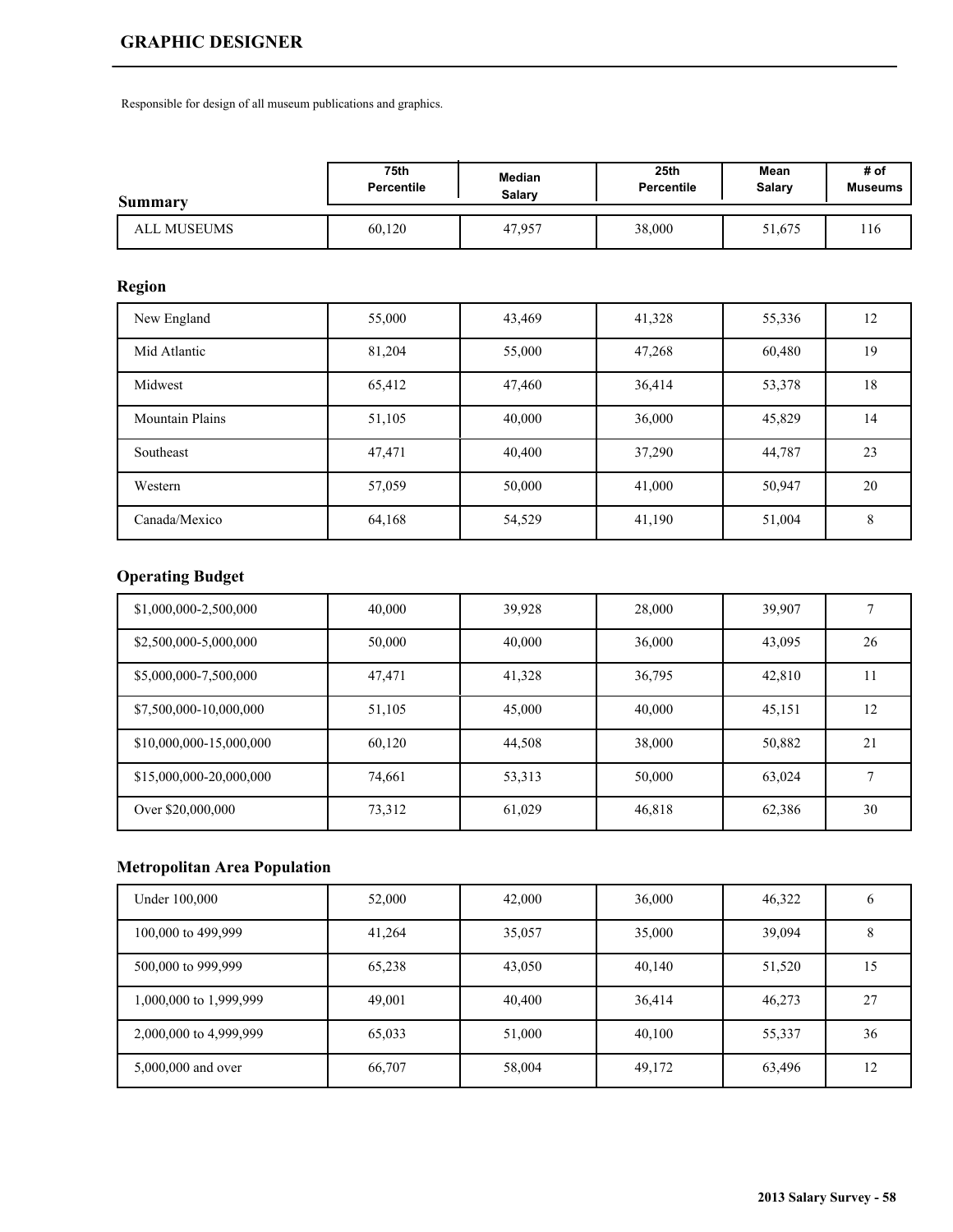# **FACILITIES DIRECTOR / BUILDING MANAGER / OPERATIONS MANAGER**

#### *AKA Building Manager or Operations Manager*

Responsible for the operation of all facilities including maintenance and janitorial services.

| <b>Summary</b> | 75th              | <b>Median</b> | 25th              | Mean   | # of           |
|----------------|-------------------|---------------|-------------------|--------|----------------|
|                | <b>Percentile</b> | Salarv        | <b>Percentile</b> | Salary | <b>Museums</b> |
| ALL MUSEUMS    | 88,300            | 68,000        | 50,000            | 74.076 | 176            |

## **Region**

| New England            | 99,438  | 79,070 | 58,000 | 83,593 | 18 |
|------------------------|---------|--------|--------|--------|----|
| Mid Atlantic           | 116,290 | 85,036 | 58,400 | 97,720 | 38 |
| Midwest                | 82,273  | 68,140 | 52,700 | 72,859 | 22 |
| <b>Mountain Plains</b> | 84,800  | 66,438 | 43,400 | 67,799 | 18 |
| Southeast              | 68,705  | 51,681 | 42,042 | 57,476 | 40 |
| Western                | 79,570  | 60,000 | 50,000 | 66,897 | 31 |
| Canada/Mexico          | 123,600 | 93,129 | 80,000 | 89,801 | b  |

## **Operating Budget**

| \$1,000,000-2,500,000   | 50,000  | 40,040  | 36,404 | 45,007  | 14 |
|-------------------------|---------|---------|--------|---------|----|
| \$2,500,000-5,000,000   | 60,000  | 50,000  | 42,000 | 51,646  | 55 |
| \$5,000,000-7,500,000   | 72,800  | 58,500  | 53,500 | 62,121  | 23 |
| \$7,500,000-10,000,000  | 90,354  | 78,000  | 77,000 | 82,177  | 14 |
| \$10,000,000-15,000,000 | 89,675  | 82,273  | 65,853 | 79,370  | 24 |
| \$15,000,000-20,000,000 | 116.290 | 105,000 | 79,070 | 98,674  | 10 |
| Over \$20,000,000       | 127,476 | 115,566 | 89,000 | 119,374 | 32 |

| Under 100,000          | 78,000  | 68,600  | 54,276 | 68,283  | 12 |
|------------------------|---------|---------|--------|---------|----|
| 100,000 to 499,999     | 58,370  | 55,000  | 45,760 | 55,169  | -7 |
| 500,000 to 999,999     | 71,419  | 54,120  | 41,821 | 57,625  | 22 |
| 1,000,000 to 1,999,999 | 89,501  | 65,853  | 50,000 | 71,541  | 38 |
| 2,000,000 to 4,999,999 | 93,129  | 74,611  | 57,500 | 78,373  | 43 |
| 5,000,000 and over     | 126,562 | 110,160 | 88,281 | 116,664 | 21 |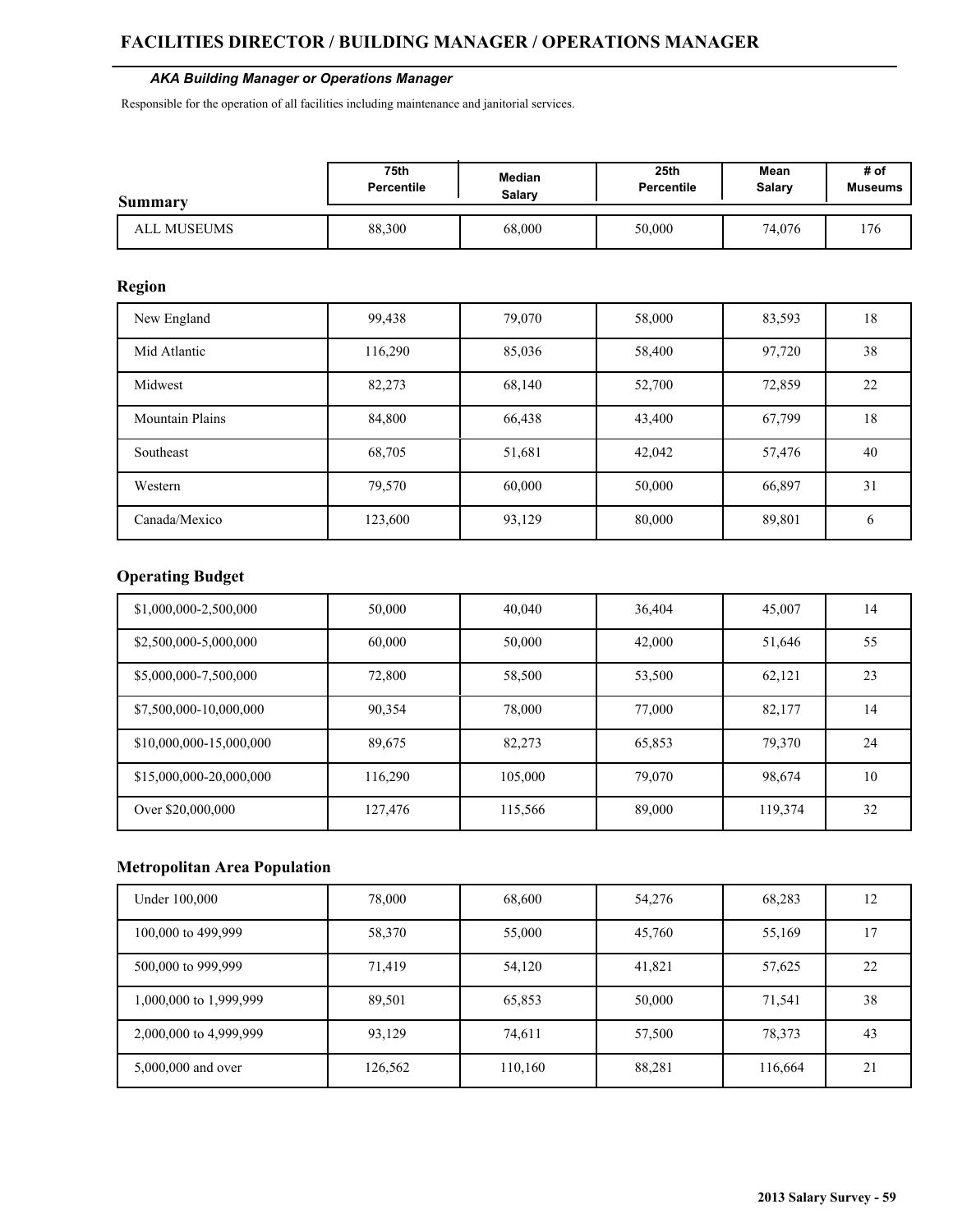# **ENGINEERING MANAGER**

Supervises and coordinates activities of staff engaged in maintaining and repairing mechanical areas of museum including ventilation, air conditioning, plumbing, lighting, humidification, and temperature controls. Recommends appropriate upgrades of equipment for museums environment.

| Summary     | 75th              | <b>Median</b> | 25 <sub>th</sub> | Mean   | # of           |
|-------------|-------------------|---------------|------------------|--------|----------------|
|             | <b>Percentile</b> | Salarv        | Percentile       | Salary | <b>Museums</b> |
| ALL MUSEUMS | 82,821            | 61,152        | 47,025           | 66,902 |                |

### **Region**

| New England            | 54,590  | 47,025 | 36,890 | 51,952 |    |
|------------------------|---------|--------|--------|--------|----|
| Mid Atlantic           | 113,612 | 89,897 | 67,840 | 93,634 | 13 |
| Midwest                | 68,340  | 53,843 | 42,564 | 55,962 | 10 |
| <b>Mountain Plains</b> | 65,625  | 55,167 | 54,847 | 61,827 | 10 |
| Southeast              | 48,131  | 34,423 | 34,423 | 48,649 | 3  |
| Western                | 82,121  | 61,200 | 58,656 | 69,800 | 8  |
| Canada/Mexico          | 97,252  | 55,492 | 20,968 | 65,792 | 6  |

## **Operating Budget**

| \$1,000,000-2,500,000   | 27,300  | 27,300 | 27,300 | 27,300 |               |
|-------------------------|---------|--------|--------|--------|---------------|
| \$2,500,000-5,000,000   | 44,000  | 44,000 | 24,835 | 38,989 |               |
| \$5,000,000-7,500,000   | 55,167  | 54,590 | 34,423 | 47,498 | $\mathfrak b$ |
| \$7,500,000-10,000,000  | 59,237  | 38,760 | 20,968 | 40,636 |               |
| \$10,000,000-15,000,000 | 61,200  | 54,454 | 46,155 | 57,792 |               |
| \$15,000,000-20,000,000 | 78.250  | 71,210 | 67,582 | 72,140 |               |
| Over \$20,000,000       | 108,650 | 82,821 | 68,340 | 88,111 | 24            |

| Under 100,000          | 43,500  | 24,835 | 24,835 | 34,168 |    |
|------------------------|---------|--------|--------|--------|----|
| 100,000 to 499,999     | 36,890  | 36,890 | 27,300 | 40,485 |    |
| 500,000 to 999,999     | 56,457  | 55,492 | 44,075 | 62,136 |    |
| 1,000,000 to 1,999,999 | 55,000  | 54,590 | 46,155 | 57,567 | 10 |
| 2,000,000 to 4,999,999 | 82,821  | 66,300 | 53,843 | 69,663 | 20 |
| 5,000,000 and over     | 108,650 | 89,897 | 75,315 | 98,353 | 11 |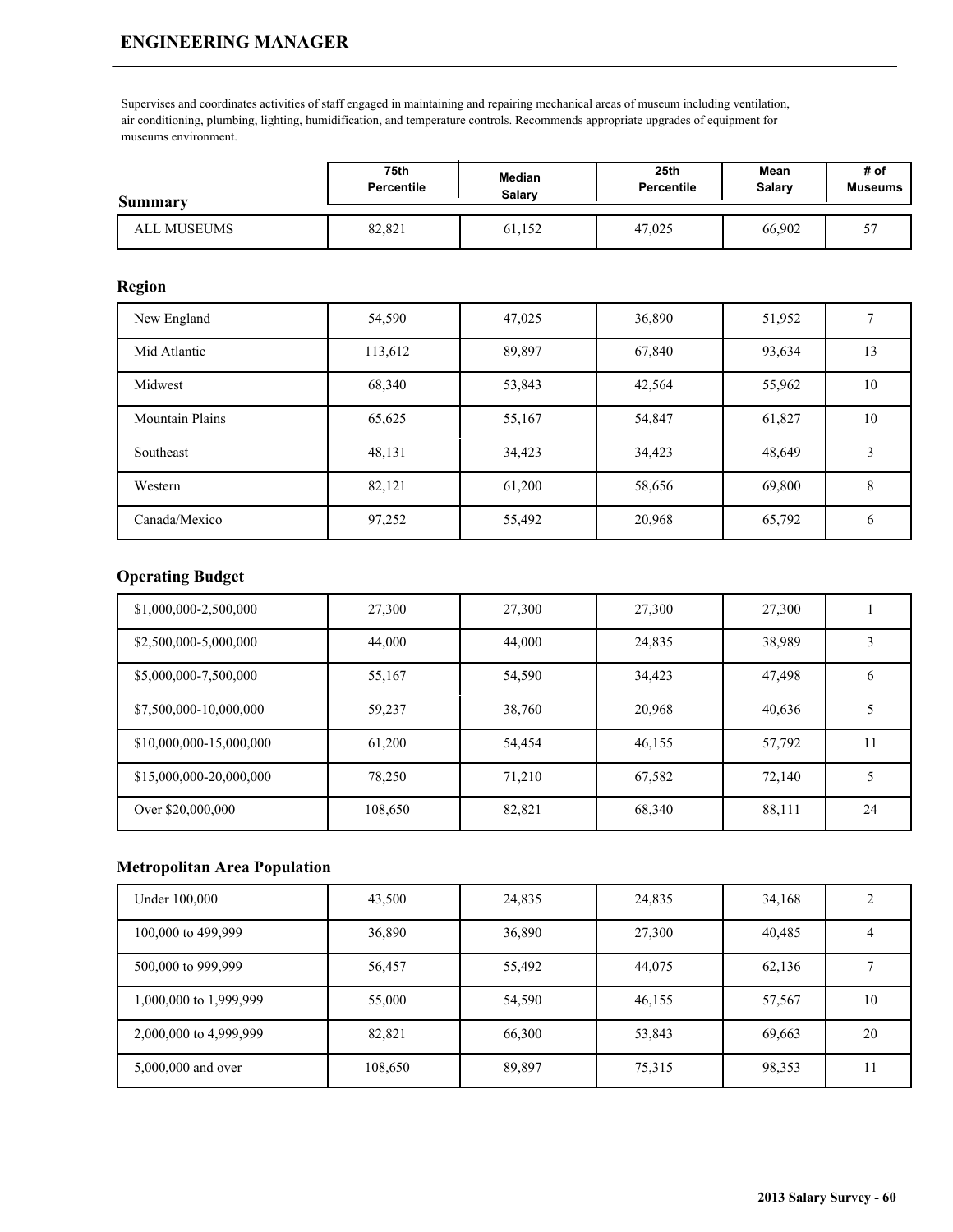# **CHIEF OF SECURITY**

Supervises all guard forces.

| <b>Summary</b> | 75th       | <b>Median</b> | 25 <sub>th</sub> | Mean          | # of           |
|----------------|------------|---------------|------------------|---------------|----------------|
|                | Percentile | Salarv        | Percentile       | <b>Salary</b> | <b>Museums</b> |
| ALL MUSEUMS    | 75,000     | 53,726        | 38,989           | 60,083        | 151            |

## **Region**

| New England            | 74,729 | 50,451 | 49,960 | 61,231 | 18 |
|------------------------|--------|--------|--------|--------|----|
| Mid Atlantic           | 94,578 | 75,000 | 55,720 | 82,921 | 29 |
| Midwest                | 72,828 | 47,000 | 33,120 | 55,861 | 22 |
| <b>Mountain Plains</b> | 78,000 | 57,200 | 39,606 | 59,581 | 16 |
| Southeast              | 54,071 | 42,500 | 33,000 | 47,777 | 36 |
| Western                | 63,000 | 53,572 | 42,075 | 56,054 | 19 |
| Canada/Mexico          | 90,693 | 70,450 | 14,677 | 60,797 | 9  |

# **Operating Budget**

| \$1,000,000-2,500,000   | 38,989  | 34,000 | 26,159 | 33,189  | 14 |
|-------------------------|---------|--------|--------|---------|----|
| \$2,500,000-5,000,000   | 50,000  | 36,951 | 33,000 | 41,385  | 44 |
| \$5,000,000-7,500,000   | 59,500  | 50,401 | 46,183 | 52,476  | 18 |
| \$7,500,000-10,000,000  | 58,990  | 52,000 | 41,820 | 48,628  | 13 |
| \$10,000,000-15,000,000 | 81,500  | 65,000 | 54,071 | 67,012  | 21 |
| \$15,000,000-20,000,000 | 81,991  | 72,100 | 62,318 | 72,474  |    |
| Over \$20,000,000       | 115,934 | 90,600 | 79,138 | 100,508 | 32 |

| Under 100,000          | 59,000  | 50,000 | 35,000 | 52,224 | 12 |
|------------------------|---------|--------|--------|--------|----|
| 100,000 to 499,999     | 49,960  | 40,040 | 35,750 | 41,397 | 18 |
| 500,000 to 999,999     | 63,232  | 51,500 | 39,606 | 51,993 | 20 |
| 1,000,000 to 1,999,999 | 72,828  | 54,071 | 40,277 | 58,586 | 28 |
| 2,000,000 to 4,999,999 | 82,216  | 63,000 | 44,880 | 66,943 | 39 |
| 5,000,000 and over     | 106,665 | 82,993 | 62,000 | 94,676 | 18 |